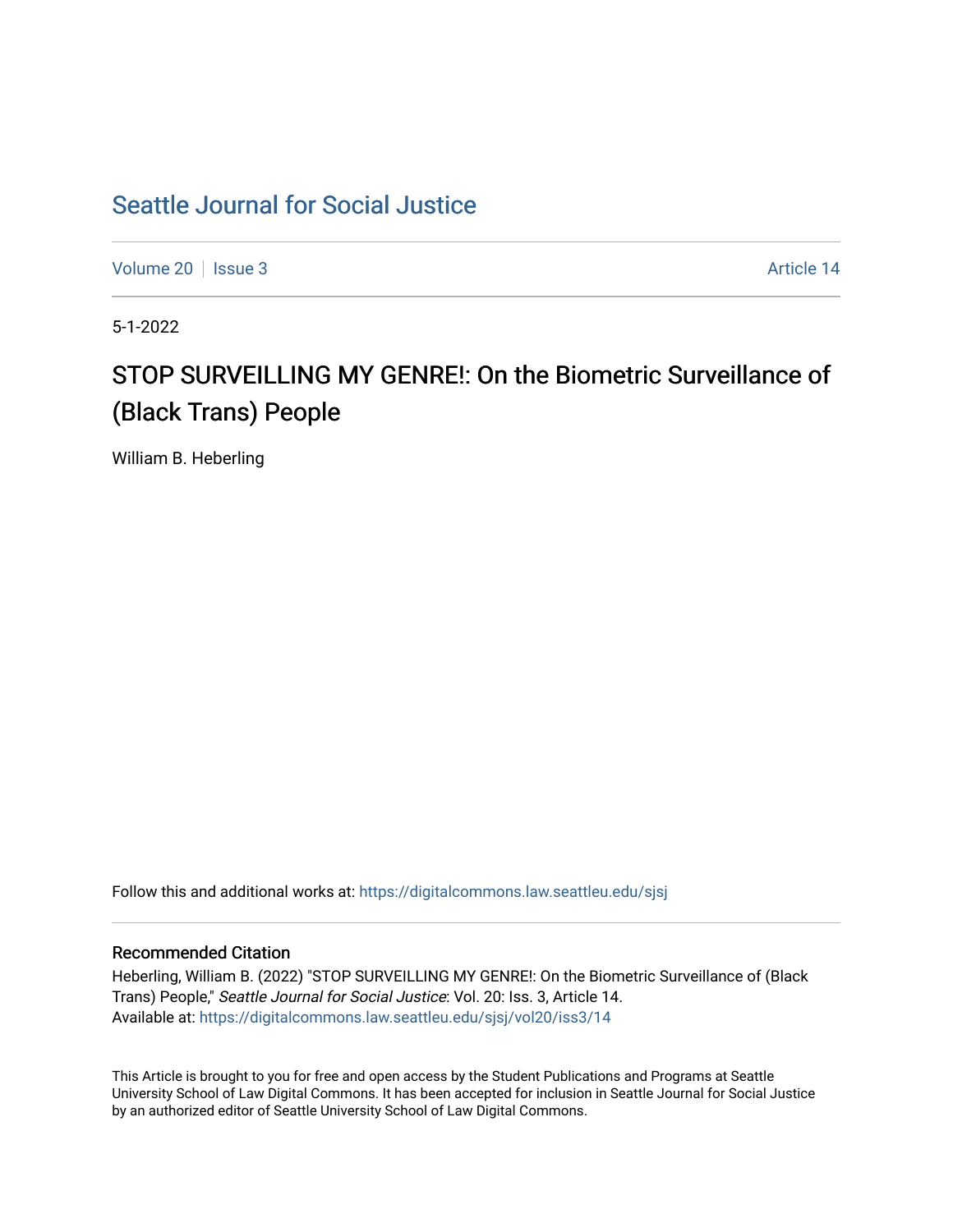# **STOP SURVEILLING MY GENRE!: On the Biometric Surveillance of (Black Trans) People**

William B. Heberling\*

### *Guide Quotes:*

[1] It is outrageous anybody should have to live with a target on their back. That is unacceptable. For me it is not being a trans man. I'm black first, trans second. I know the experience on both spectrums . . . I need to work twice as hard; it sucks right? . . . [B]eing a black man in America and Trans is just a double whammy almost. It is  $-$  you need to be constantly aware of situations where you are and very careful; *that is how this world is set-up now*. 1

> Carson Graham, Co-founder and President of Transinclusive Group

<sup>\*</sup> I owe thanks to many for supporting me through this project. To Kendall Witaszek, my bestie, center of gravity, and accomplice in the intellectual struggle / Sylvia Wynter, whose work set me off on this journey / my editors Jackie B., Ericka K., Tori S., Paige K., Ellen E., Ashley B., Ericka K., Wyatt F., Miki S., and Carsen N. / my adoptive parents Sara Heberling and Eli Brennan / my loving friends Jo L., Stephanie P., Sarah Jane, Mariana M., Jaclyn S., Jamie H., Maia A., T V., Ashley T., and Madyson F. / my muse, Carrie B. / my writing advisors Kathryn Boling and Dean Spade / my NBLSA family Leslie, Sara, Jeffrey, and Suwana / my mentors Brandon A. and Akua A. / Georgia W. + 8ball / Lavonne, without whom I would not have made it through a single day of law school / Renee, House of Lorde / the staff at Lavender Rights Project. To all my black trans ancestors - I love you and I wrote this for you.

<sup>1</sup> Transgender Law Center et al., *COVID-19 Call 9 — The Black Trans Leaders Showing the Way to Liberation* (May 18, 2020), https://transgenderlawcenter.org/resources/covid19/the-black-trans-leaders-showing-theway-to-liberation-covid-19-community-call-9 [https://perma.cc/3F9Q-RZUN], *emphasis added* (this article is a transcript of a Zoom conversation held between the leaders of several organizations focused on Black trans liberation, namely Kayla Gore, Ciora Thomas, Carson Graham, and Zahara Green) [hereinafter *COVID-19 Call 9*].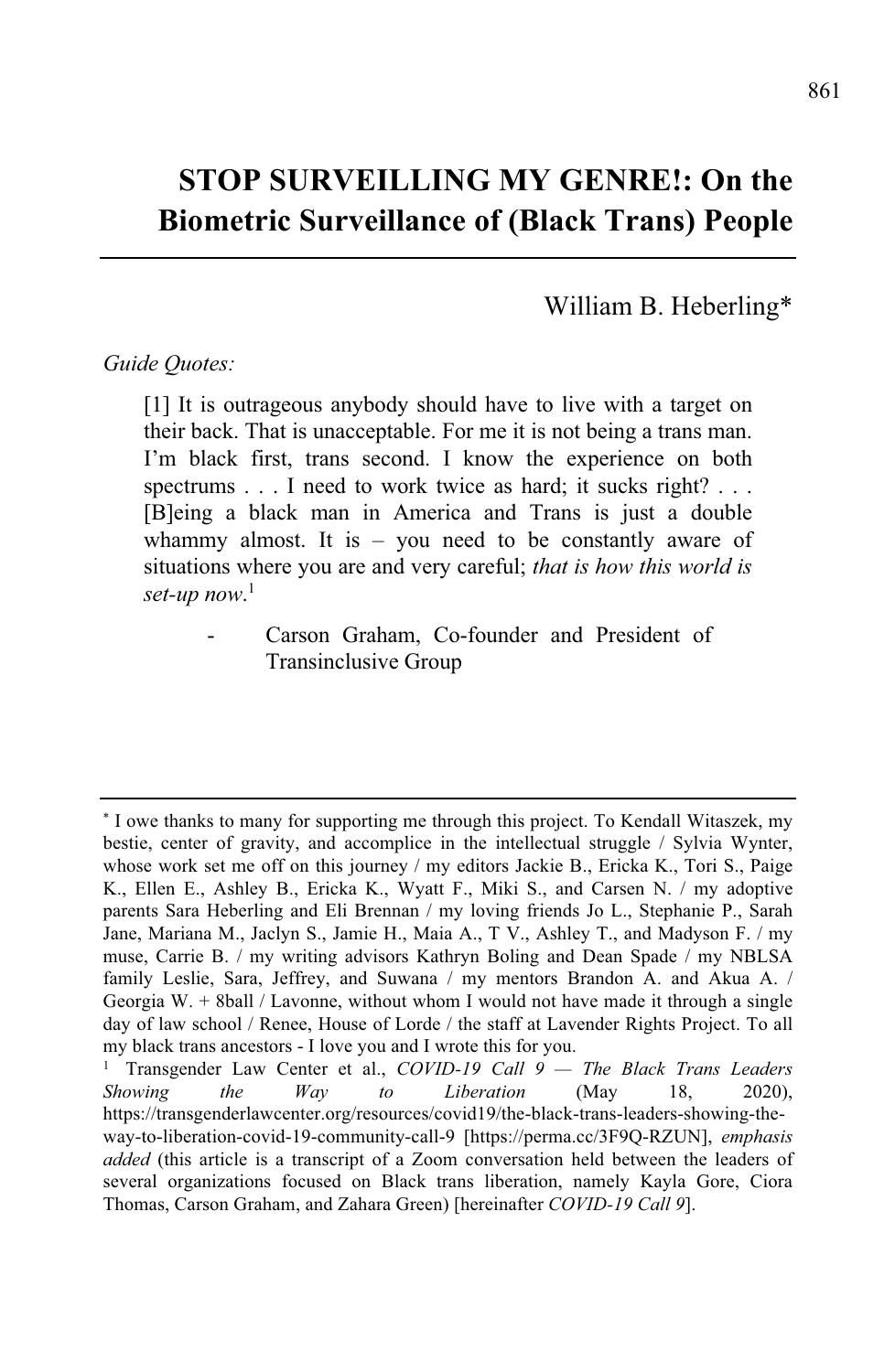[2] Blackness is gender trouble. The etymology of cisgender<sup>2</sup> itself presumes a correspondence between assigned sex [at birth]<sup>3</sup> and gender, which fails to account for Blackness . . . [C]aptive flesh figures a critical genealogy for modern transness, as chattel persons gave rise to an understanding of gender as mutable and as an amenable form of being—this happens through fungibility. The slave is the ground for modern gender and sexuality.<sup>4</sup>

- Che Gossett, *Black Trans Feminist Thought Can Set Us Free*

[3] Yet among these black women and gender-non-conforming convicts' often unrecorded and almost always misrecognized practices and labours of mothering, caring, music-making and knowledge producing, we are offered radically different theories of gender that History simply cannot properly capture as evidence. The 'symbolic integrity' of gender was thus always violently yoked to the normative notion of 'womanhood' as a racialized condition of the subject of History. Blackness, that is the genders of blackness then are always cast in the blind spot of disavowal that allows History to be told as gender, to be measured as gender, to know and to liberally progress as gender. Blackness then is not just circumscribed by its opacity to History, but surely by its ability to perform otherwise. This otherwise is something like what we might and must think of as *the radicality of black history* as

<sup>2</sup> *See* Gender & Sexuality Dictionary, DICTIONARY.COM,

https://www.dictionary.com/e/gender-sexuality/ (This resource is helpful to me when I am unfamiliar with certain vocabulary about gender and sexuality; you may find it useful while reading this paper).

<sup>3</sup> States often statutorily mandate this information be given via vital statistics. *See* VITAL STATISTICS, BLACK'S LAW DICTIONARY (11th ed. 2019).

<sup>4</sup> George Yancy, *Black Trans Feminist Thought Can Set Us Free*, TRUTHOUT (Dec. 9, 2020), https://truthout.org/articles/black-trans-feminist-thought-can-set-us-free/ [https://perma.cc/UAR4-P9M4], *internal quotation marks removed* (interviewing Che Gossett).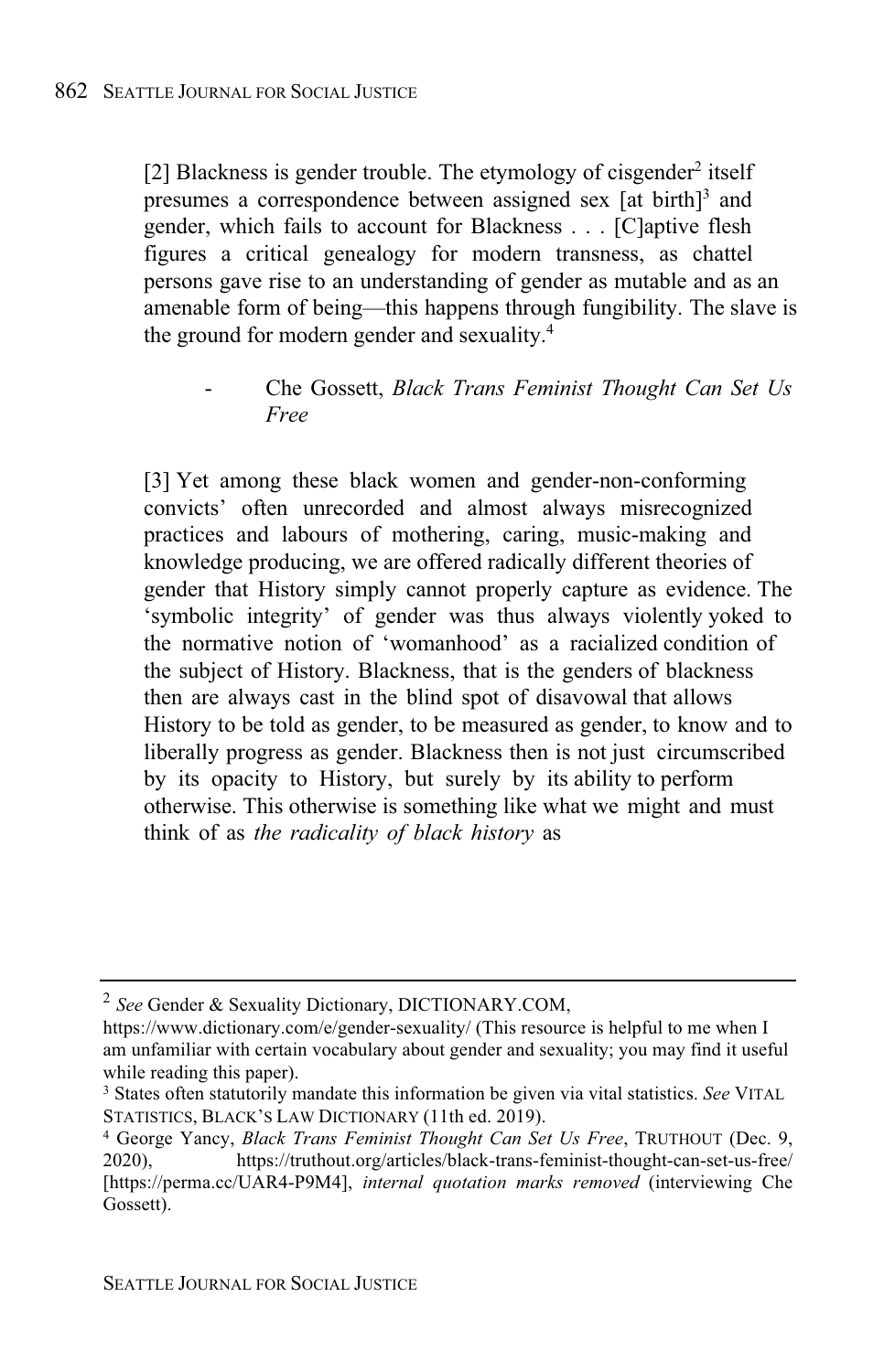black freedom, that is black history as always a critique of History and a *revelatory initiative* that imagines an otherwise.<sup>5</sup>

# - Jeramy Decristo & David Marriott, *Black Critical and Cultural Theory*

[4] If you think about the origins of the modern world, because gender was always there, how did we institute ourselves as humans; why was gender a function of that? . . . Although I use the term "race," and I have to use the term "race," "race" itself is a function of something else which is much closer to "gender." Once you say, "besides ontogeny, there's sociogeny," [by sociogeny, she means that all social phenomena are storytellingly created, rather than biological impetus] then there cannot be only one mode of sociogeny; there cannot be only one mode of being human; there are a multiplicity of modes. So I coined the word "genre," or I adapted it, because "genre" and "gender" come from the same root. They mean "kind," one of the meanings is "kind." Now what I am suggesting is that "gender" has always been a function of the instituting of "kind." For example, in our order, which is a bourgeois order of kind, a bourgeois order of the human, the woman was supposed to be the housewife and the man was supposed to be the breadwinner. Each was as locked into their roles. By making the feminist movement into a bourgeois movement, what they've done is to fight to be equal breadwinners. This means that the breadwinning man and the breadwinning woman become a new class, so that the woman who remains in her role becomes a part of a subordinated class.

I am trying to insist that "race" is really a code-word for "genre." Our issue is not the issue of "race." Our issue is the issue of the

<sup>5</sup> Jeramy Decristo & David Marriott, *Black Critical and Cultural History*, 24 THE YEAR'S WORD IN CRITICAL & CULTURAL THEORY 107, 115–16 (2016), *emphasis added*.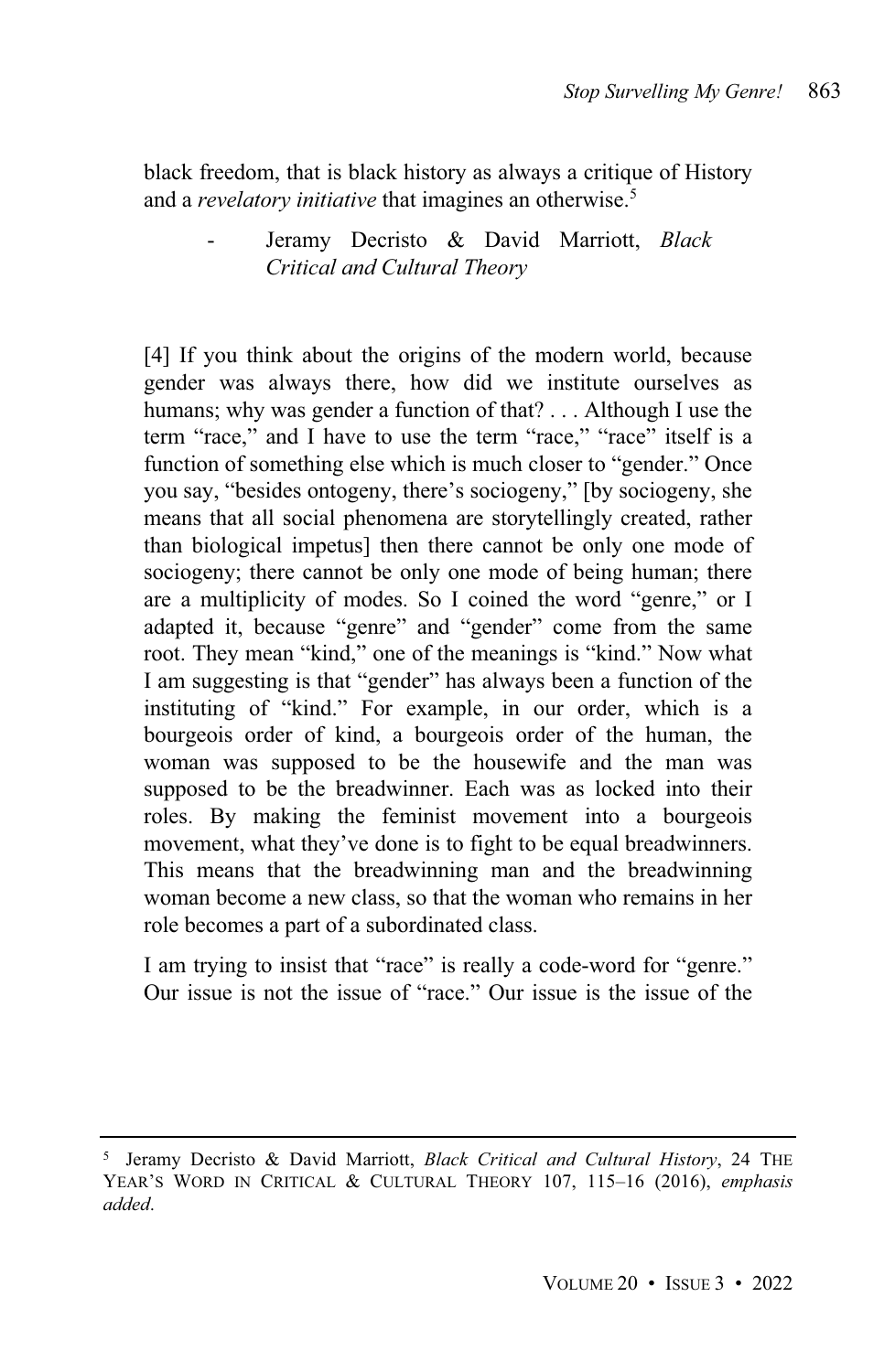genre of "Man." It is this issue of the "genre" of "Man" that causes all the "-/sms."<sup>6</sup>

> - Sylvia Wynter, *Proud Flesh Inter/Views: Sylvia Wynter*

[5] Niggas changed; which means anti-Blackness mutated. Somehow policy became a love language, and protests became performance. Grants became easier than fires, and task-forces became simpler than autonomous communities. Voting worked more than suppression, and representation worked more than praxis. Demands became lullabies to rock our oppressors to sleep, and abolition became a consensual request of the state.

How can a radical nigga stay radical when everything revolutionary turns  $501(c)(3)$ ? How can a nigga who wants to die for the revolution stay in that commitment if people won't die with or for you? What's the point of revolutionary suicide if they won't make your death significant to progress for liberation? You can't be revolutionary in death if the niggas who are left alive aren't revolutionary too. You can't get closer to freedom if niggas only let your death end in eulogy without momentum. 7

- Hunter Shackleford, *The Slave Harriet Would've Shot*

<sup>6</sup> Greg Thomas & Sylvia Wynter, *Proud Flesh Inter/Views: Sylvia Wynter*, 4 PROUD FLESH: NEW AFRIKAN J. CULTURE, POLS. & CONSCIOUSNESS 1, 23–24 (2006); Sylvia Wynter, *Towards the Sociogenic Principle*, *in* NATIONAL IDENTITIES AND SOCIO-POLITICAL CHANGES IN LATIN AMERICA 30, 34, 58 (Antonio Gomez-Moriana & Mercedes Duran-Cogan, eds., 2001).

<sup>7</sup> Hunter Shackleford, *The Slave Harriet Would've Shot: On Killing the Abolition Mammy*, WEAR YOUR VOICE (Mar. 5, 2021), https://www.wearyourvoicemag.com/theslave-harriet-wouldve-shot-on-killing-the-abolition-mammy/ [https://perma.cc/4DKH-NJVM].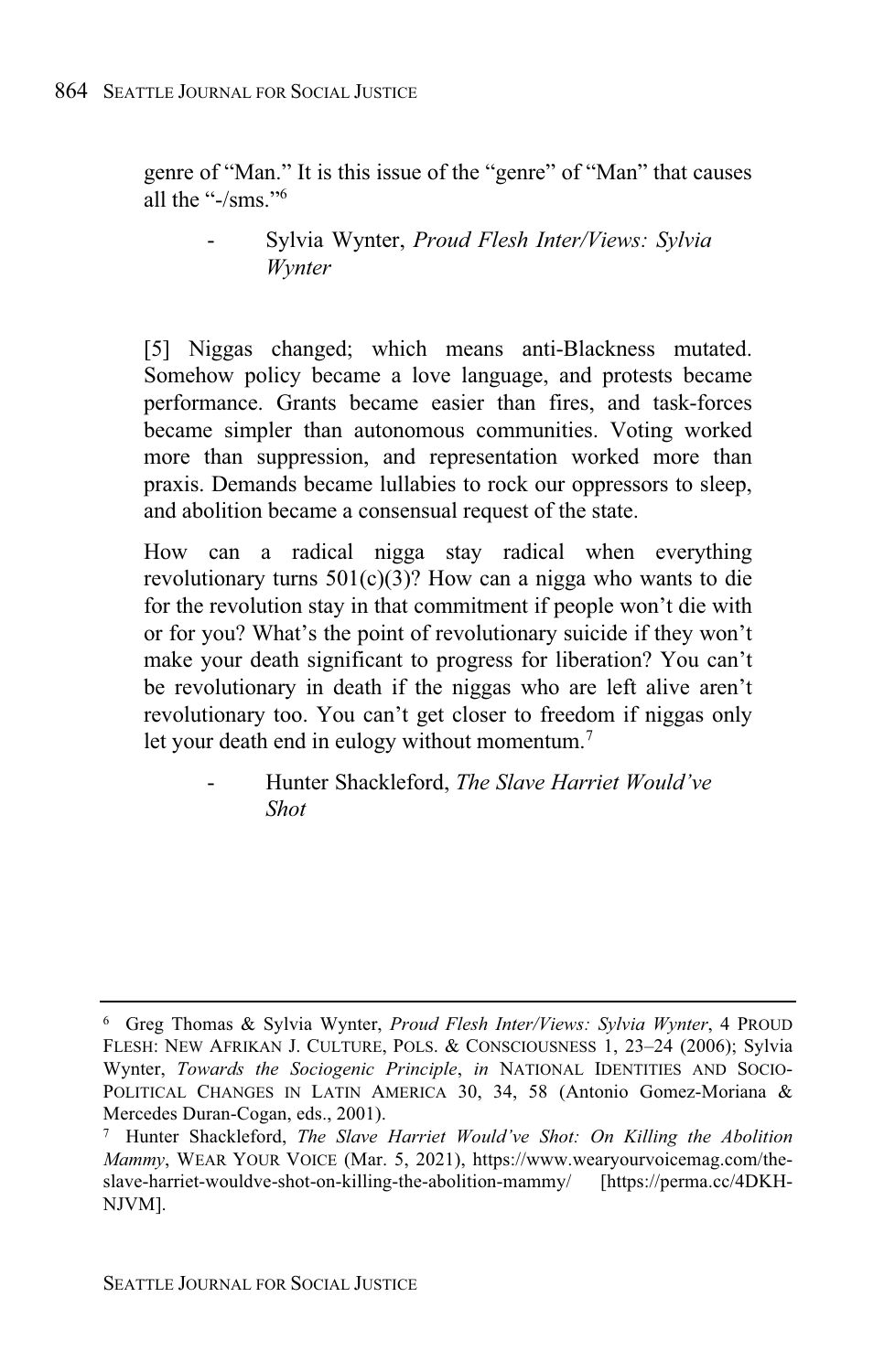# I. INTRODUCTION

#### *A. Preamble*

Black trans people exist and should not be erased by an anti-black and transphobic system of government. We are in your communities living resiliently. We desire. For many of us, we simply want to live a life of peace and joy. In other cases, we are just as ambitious as the most ambitious people you know. We are going through things that are at the same time extremely similar to you and extremely different. Our lives matter.

I was legally adopted in December 2020, which, for me, included a significant name change. I had not felt aligned with the gendered expectations of my former name for years before my adoption, but had not necessarily felt dysphoria toward it either. I feared the consequences that such a significant name change might have on my life, knowing that I had already had countless experiences with TSA pat downs due to my Black and nonbinary status and having been engaging in this research project for some time, all at the height of the coronavirus pandemic. As I have navigated updating government documents and the like, the work that I have produced here feels like an intervention that is directly necessary for my survival. Despite having an extremely fluid and ever-changing gender identity, I notice my gender constantly monitored by state institutions, for reasons that have yet to prove any relevance for how I live my life, while this monitoring simultaneously demands that I be and remain in one rigid, easily identifiable category at all times. Beyond that, I was summoned into government offices where other people in closely overlapping positions<sup>8</sup> were allowed to have their needs met without the added risk that

<sup>8</sup> For example, I was forced to go into a Washington DOL office in person to renew my Driver's license in relation to my name update, where most other people could renew their licenses remotely. For me, there were no appointments available near home, so my drive entailed a trek across a mountain pass during a snowstorm, all so that I could avoid the risk of driving with an expired license.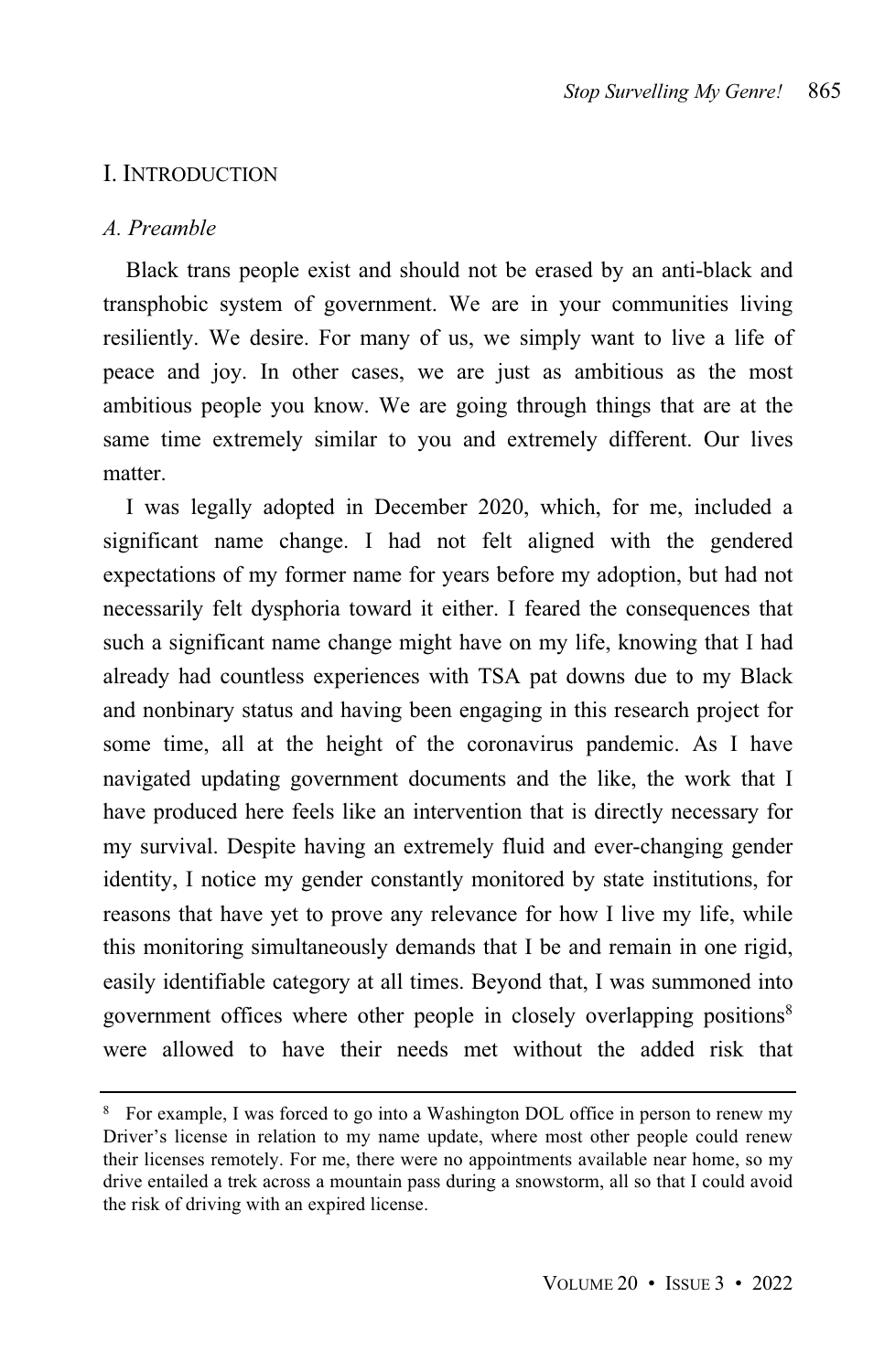accompanied social contact. The likelihood that there will be more pandemics in the years to come makes the dangerous consequences of our current regime of surveillance on my life that much more obvious. Thus, I have spent copious time contemplating what I want for myself and how to bring such a world into being.

This paper is the result of a yearlong attempt to read critical texts alongside my legal education. I found myself drawn to the texts of celebrated Jamaican scholar Sylvia Wynter, whose scholarship focuses on Black Studies, because in law school, we often glaze over the social beliefs that guide the production and maintenance of laws, as though they were naturally occurring and not socially and politically constructed. I am fascinated by the way Wynter has described Man as "law-likely," adhering to a set of prescribed, though narratively invented, impetuses. Wynter's use of the phrase "law-like" condenses concepts many lawyers will find familiar, such as prescription, legislation, and judgment; and that judgment also involves understanding how certain genres or epistemes appear to be more law-like than others, and thereby how being human is indeed a praxis.<sup>9</sup> From my studies, I determined to write a text that thinks jurisprudentially—that is, scientifically—about the way that law functions as a repository of codified beliefs that cluster and bear witness to broader connections between privacy, the law, and power.<sup>10</sup> To understand these connections, I needed to embrace thinking across disciplines. Thus, the work below moves between, through, and around a multiplicity of knowledge bases. The guide quotes are intended to introduce and orient the reader to the text in ways that legal analysis alone cannot. Indeed, they embody the motion inherent in transforming theory into practice.

<sup>9</sup> Decristo & Marriott, *supra* note 5, at 115–16.

<sup>10</sup> LISA LOWE, THE INTIMACIES OF FOUR CONTINENTS 4 (2015).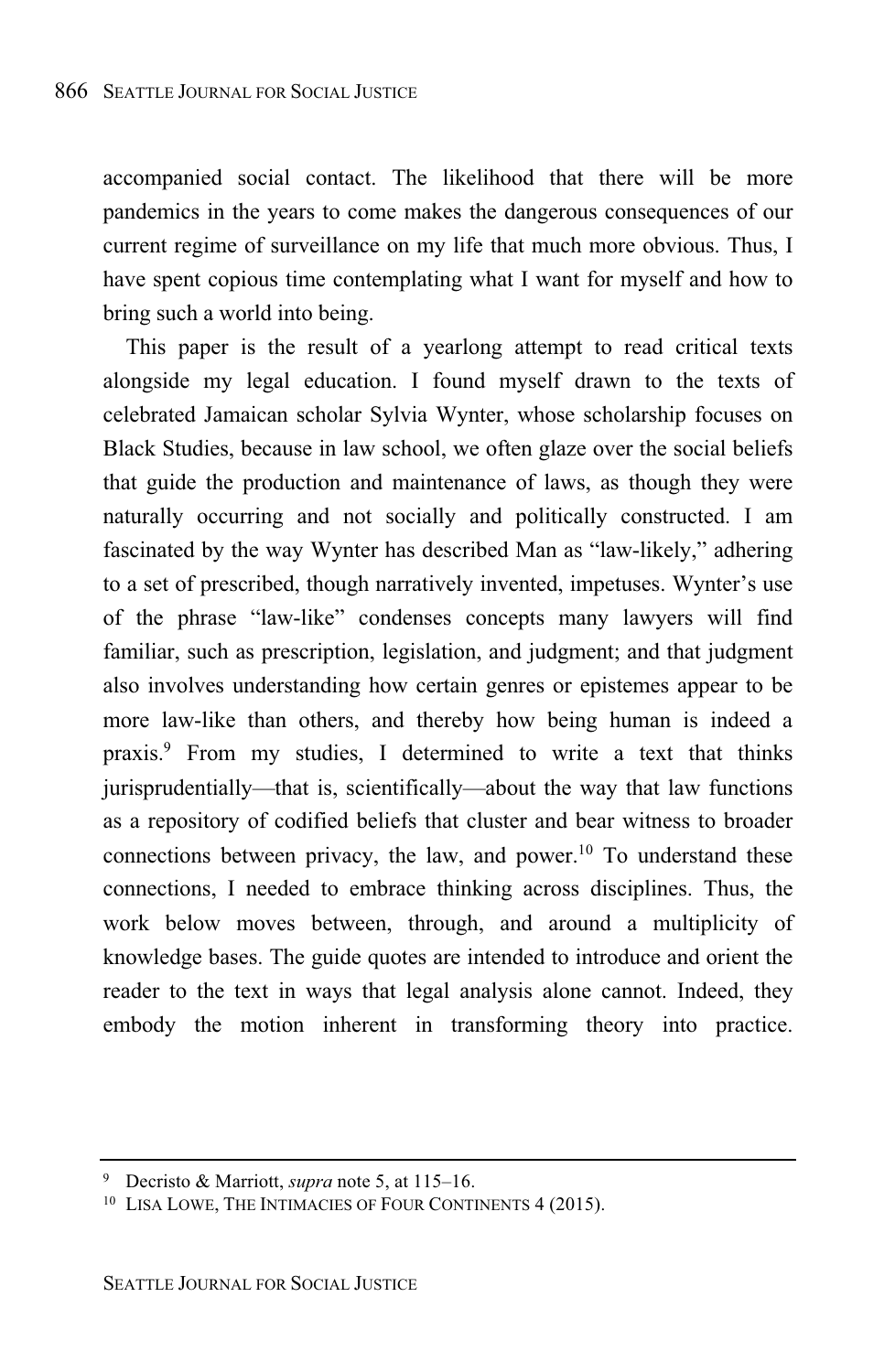Accordingly, I hope they allow you to join me in "the difficult labor of thinking the world anew." 11

## *B. Overview of Argument*

This comment will provide an analytical framework to correct an unjust system of lawmaking that continues to romanticize the ongoing traumas Black trans people experience. This framework is one that refuses the ongoing violence of colonization while remaining attuned to the lived experiences of Black trans people. Specifically, I develop a conceptual framework that must be used when considering acts related to identity and the surveilling of bodies. I then apply this framework to the REAL ID Act ("the Act") and proposed reforms to it as an example of how my framework might operate in praxis. In applying this framework to the REAL ID Act's mandate that states gather gender information on identification cards<sup>12</sup> and the broader regime of state surveillance and securitization, I will make explicit the consequences of our current system on Black trans vitality. I focus on the collection of gender markers because the forced categorization interpolates Black trans people into an enactment of being human that necessarily fractures any sense of self-recognition.<sup>13</sup> I have chosen to talk explicitly about the experience of Black trans people because in many ways we live under a binary racial system where people are Black or nonblack. This does not mean that we cannot account for the individual experiences of various racial and ethnic identities—in fact, Wynter's work does this well through a relational analysis—but rather that Black experience is seen as a floor of sorts; as argued by the second guide quote, the institution of slavery

<sup>11</sup> KATHERINE MCKITTRICK, *Yours in the Intellectual Struggle*, *in* SYLVIA WYNTER: ON BEING HUMAN AS PRAXIS 1, 7–8 (Katherine McKittrick, ed., 2015).

<sup>&</sup>lt;sup>12</sup> 6 C.F.R. § 37.17(c) (2008) ("Gender, as determined by the State").

<sup>13</sup> *See, e.g.*, Privacy International, *My ID, My Identity? The Impact of ID Systems on Transgender People in Argentina, France and the Philippines* (Jan. 15, 2021), https://www.privacyinternational.org/long-read/4372/my-id-my-identity-impact-idsystems-transgender-people-argentina-france-and [https://perma.cc/4QX2-4TH4].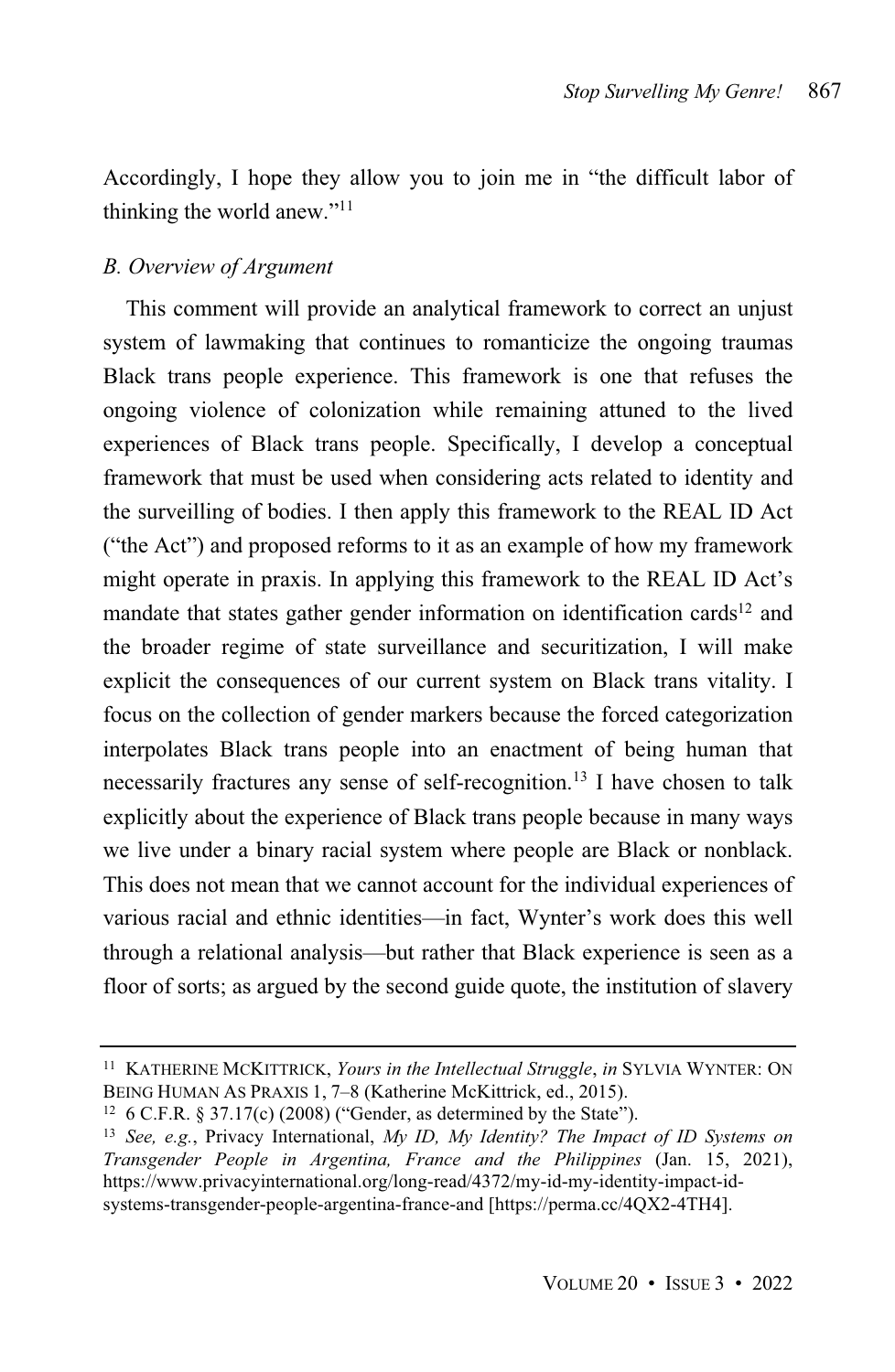has determined how humanity is defined, and all other identities function by comparing their experience to that of the slave position.

Surveillance technologies are largely unregulated by federal laws, even though many are just as destructive as weapons of mass destruction. <sup>14</sup> In many cases, federal, state, and municipal governments extract data from their residents in ways that are dangerously unknown to the general public. <sup>15</sup> This lack of regulation is intimately tied up with and symptomatic of our present social order's desire to surveil certain bodies in order to preserve the genre of Man as eugenically preferred.<sup>16</sup>

Moreover, I am interested in the REAL ID Act because it marks a shift in the United States that required all persons receiving an Identification Document card to submit to a universal biometric data collecting regime.<sup>17</sup> The Act sought to increase national counterterrorism efforts by standardizing the biometric data collected by state licensing departments across the United States.<sup>18</sup> The Act's widespread mandate, although connected to historical patterns of surveillance against Black bodies, <sup>19</sup> was

<sup>14</sup> *See generally* Sharon Weinberger, *Inside the Massive (and Unregulated) World of*  $Surveillance$ https://www.ted.com/talks/sharon\_weinberger\_inside\_the\_massive\_and\_unregulated\_wo rld\_of\_surveillance\_tech [https://perma.cc/W2YS-GHH7].

<sup>15</sup> *See, e.g*., *Ten Years After First Warning, Chicago's Massive Surveillance Camera System Continues to Pose an Unregulated Threat to Privacy*, ACLU ILL. (Feb 11, 2021), https://www.aclu-il.org/en/news/ten-years-after-first-warning-chicagos-massive-

surveillance-camera-system-continues-pose [https://perma.cc/3HRC-4VA3]; Jackson Cote, *Who's Watching You? Unregulated Facial Recognition Technology Has Some Massachusetts Communities Pressing Pause to Protect Civil Liberties,* MASS LIVE (Feb. 27, 2020), https://www.masslive.com/police-fire/2020/02/whos-watching-youunregulated-facial-recognition-technology-has-many-massachusetts-communitiespressing-pause-to-protect-civil-liberties.html [https://perma.cc/W8AF-5HN6].

<sup>16</sup> *See* Toby Beauchamp, *Artful Concealment and Strategic Visibility: Transgender Bodies and U.S. State Surveillance After 9/11*, 6 SURVEILLANCE & SOC. 356. *See also* guide quote 4.

<sup>17</sup> Beauchamp, *supra* note 16.

<sup>18</sup> Real ID Act of 2005, Pub. L. 109–13, Div. B, 119 Stat. 302 (codified in scattered sections of 8 and 49 U.S.C.).

<sup>19</sup> *See generally* SIMONE BROWNE, DARK MATTERS: ON THE SURVEILLANCE OF BLACKNESS (2015).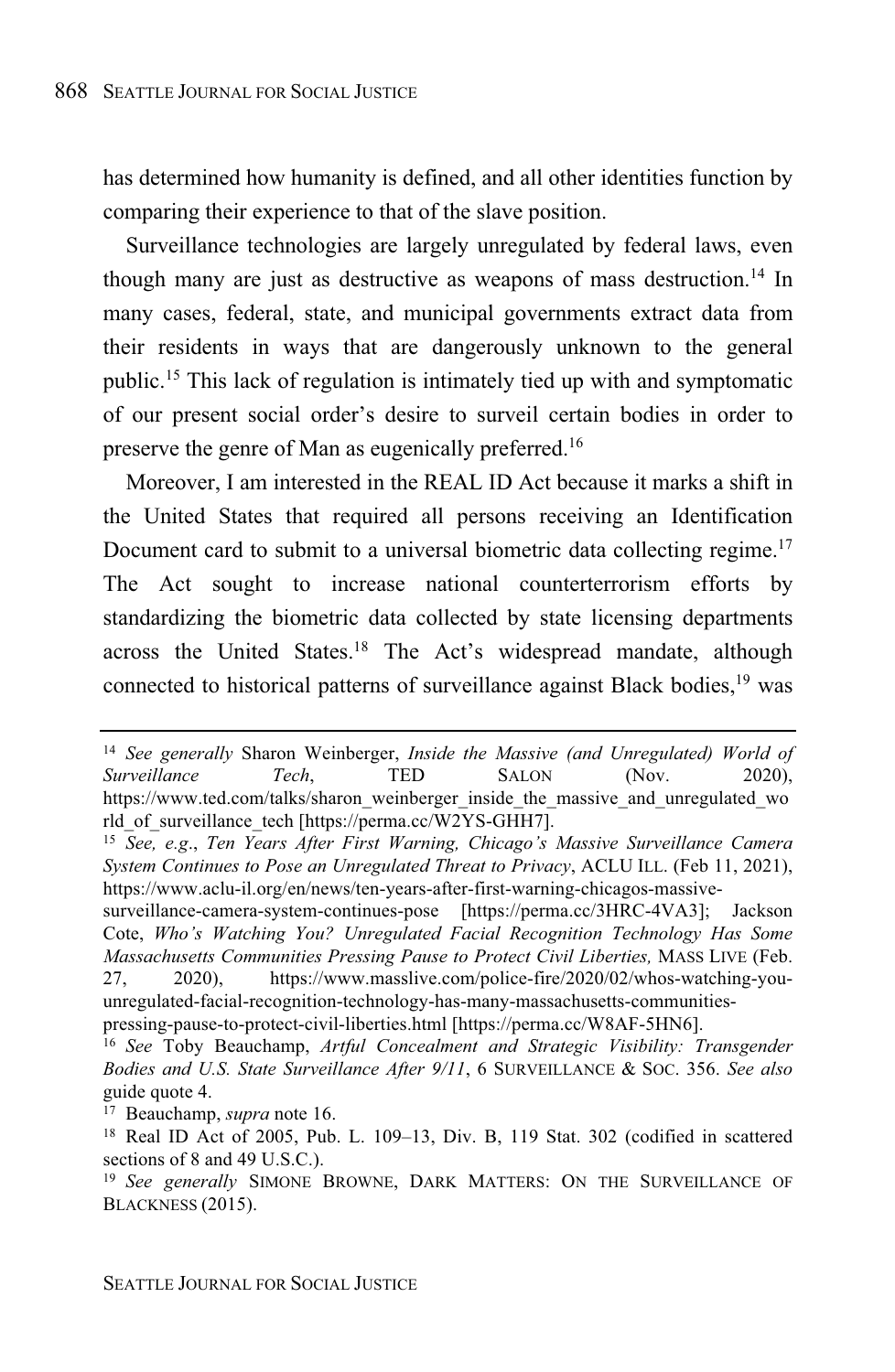also a fundamentally different way of tracking people. It has given way to the explosion of new and more deeply invasive forms of technology. <sup>20</sup> In effect, it has sanctioned a new wave of privatized security, wherein corporations who are unaccountable to the surveilled are developing and storing data in ways that outpace that of the federal government.<sup>21</sup> The Act's emphasis on collecting biometric facial recognition <sup>22</sup> has led companies like Target, Facebook, Amazon, and more to race toward developing the best biometric technologies in order to secure the corporate sustainability that is guaranteed by government funding.<sup>23</sup> Thus, this comment does not think of these corporations as discrete from the federal government, but rather, as institutions working together to form overall state interests. Frighteningly, some artificial intelligence skeptics have gone as far as to warn the public that algorithms created by these companies might soon be making government decisions.<sup>24</sup> Given that we know that many of these biometric surveillance technologies rely on racist, sexist, and anti-poverty artificial intelligence algorithms, <sup>25</sup> this regime poses a deep

<sup>20</sup> Weinberger, *supra* note 14.

<sup>21</sup> *See id.*

<sup>22</sup> *See generally* Marcus Smith & Seumas Miller, *The Ethical Application of Biometric Facial Recognition Technology*, 37 AI & SOC'Y 167–75 (2022).

<sup>23</sup> *See, e.g.*, RJ Pierce, *Amazon Allegedly Collected Biometric Data Without Consent In Its COVID Wellness Checks*, TECH TIMES (Jan. 4, 2022), https://www.techtimes.com/articles/270025/20220104/amazon-wellness-checksbiometric.htm [https://perma.cc/BA97-HK8A].

<sup>24</sup> *See* Dillon Reisman et al., *Algorithms are Making Government Decisions. The Public Needs to Have a Say*, ACLU (Apr. 10, 2018), https://www.aclu.org/issues/privacytechnology/surveillance-technologies/algorithms-are-making-government-decisions [https://perma.cc/HS4J-JCQX].

<sup>25</sup> Karen Hao, *We Read the Paper that Forced Timnit Gebru out of Google. Here's What it Says*, MIT TECH. REV. (Dec. 4, 2020), https://www.technologyreview.com/2020/12/04/1013294/google-ai-ethics-researchpaper-forced-out-timnit-gebru/ [https://perma.cc/H3QB-6WNE]; Todd Feathers, *Sexist AI is Even More Sexist Than We Thought*, VICE (Feb. 22, 2021), https://www.vice.com/en/article/y3gj3v/sexist-ai-is-even-more-sexist-than-we-thought [https://perma.cc/XK7L-28S3]; Karen Hao, *The Coming War on the Hidden Algorithms in Poverty*, MIT TECH. REV. (Dec. 4, 2020),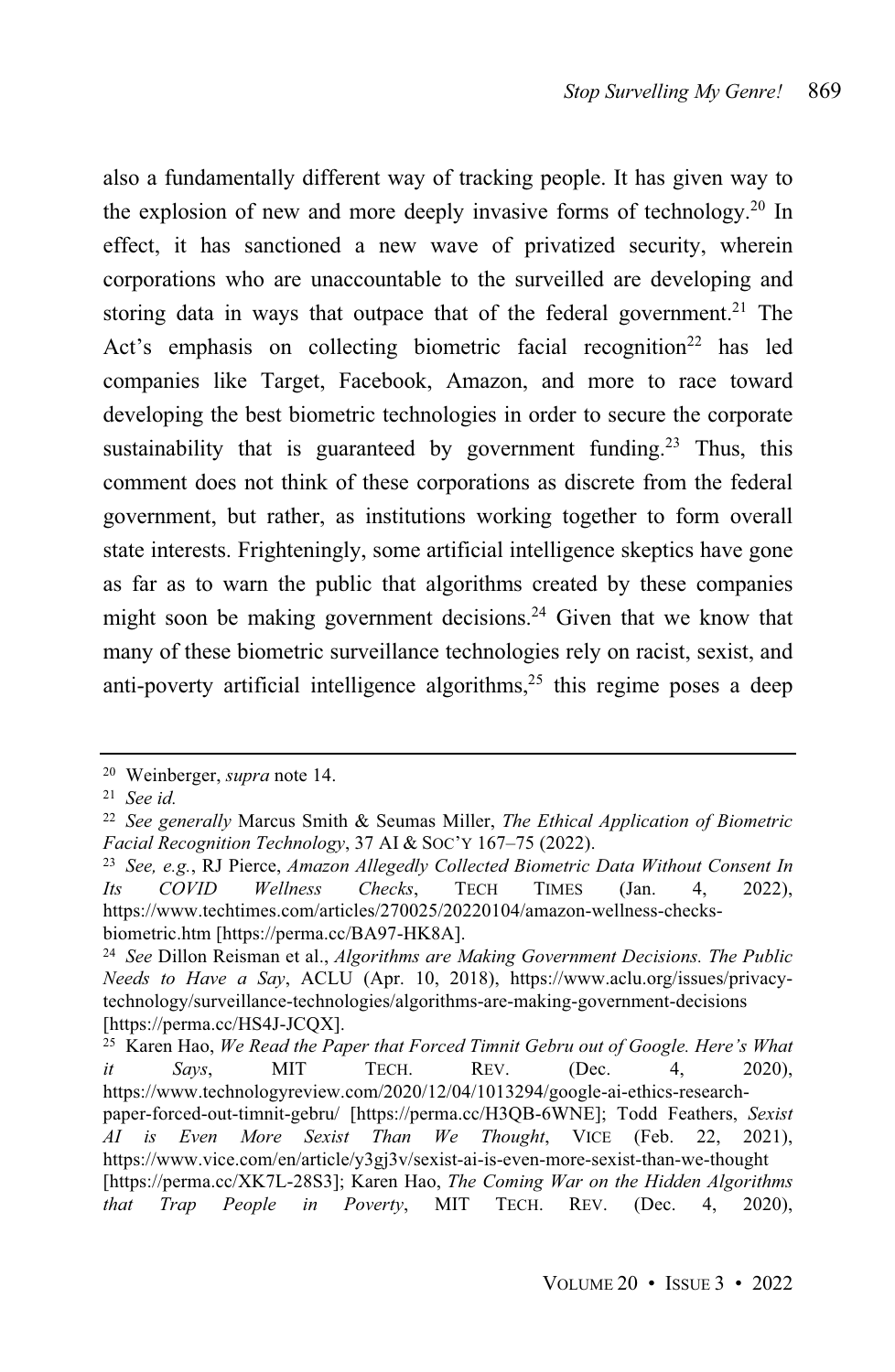threat to Black trans people. As such, my paper must also focus on the overall norm/mode(l)/genre of surveillance the REAL ID Act is situated within.

Ultimately, the REAL ID Act is just one concrete example of the federal government's desire to monitor and police colonized bodies endlessly through systems of surveillance. These systems of surveillance often trap people of Black trans experience into the archipelagos of poverty, social death, and carcerality. <sup>26</sup> Absent an intervention in the underlying ideologies that produce these regimes of surveillance, we are headed toward a world of surveillance that can track individuals across the globe through  $DNA^{27}$  which is surely a world foreclosed to Black trans vitality. Because the central modality of this source of harm involves the military industrial complex and the prison industrial complex, we must leverage interdisciplinary methods to challenge the (un)conscious codes of symbolic life/death that form the seemingly invisible conviction that biometric surveillance keeps us safe.<sup>28</sup> These methods of challenge will require that we think of surveillance as a poverty-hunger-habitat-energy-tradepopulation-atmosphere-waste-resource problem that stems from the genre of Man and its overrepresentation and that cannot be solved in isolation.<sup>29</sup>

### *C. Roadmap*

Section II will address background information to understand how our current framework positions Black trans people as sites of vulnerability before turning to an overview of the Act. Section III will introduce a

https://www.technologyreview.com/2020/12/04/1013068/algorithms-create-a-povertytrap-lawyers-fight-back/ [https://perma.cc/P9EK-X2GM].

<sup>26</sup> Yancy, *supra* note 4.

<sup>27</sup> Weinberger, *supra* note 14.

<sup>28</sup> *See, e.g.*, SYLVIA WYNTER & KATHERINE MCKITTRICK, *Unparalleled Catastrophe for Our Species? Or, to Give Humanness a Different Future: Conversations*, *in* SYLVIA WYNTER: ON BEING HUMAN AS PRAXIS 9 (Katherine McKittrick, ed., 2015). <sup>29</sup> *See id*. at 44.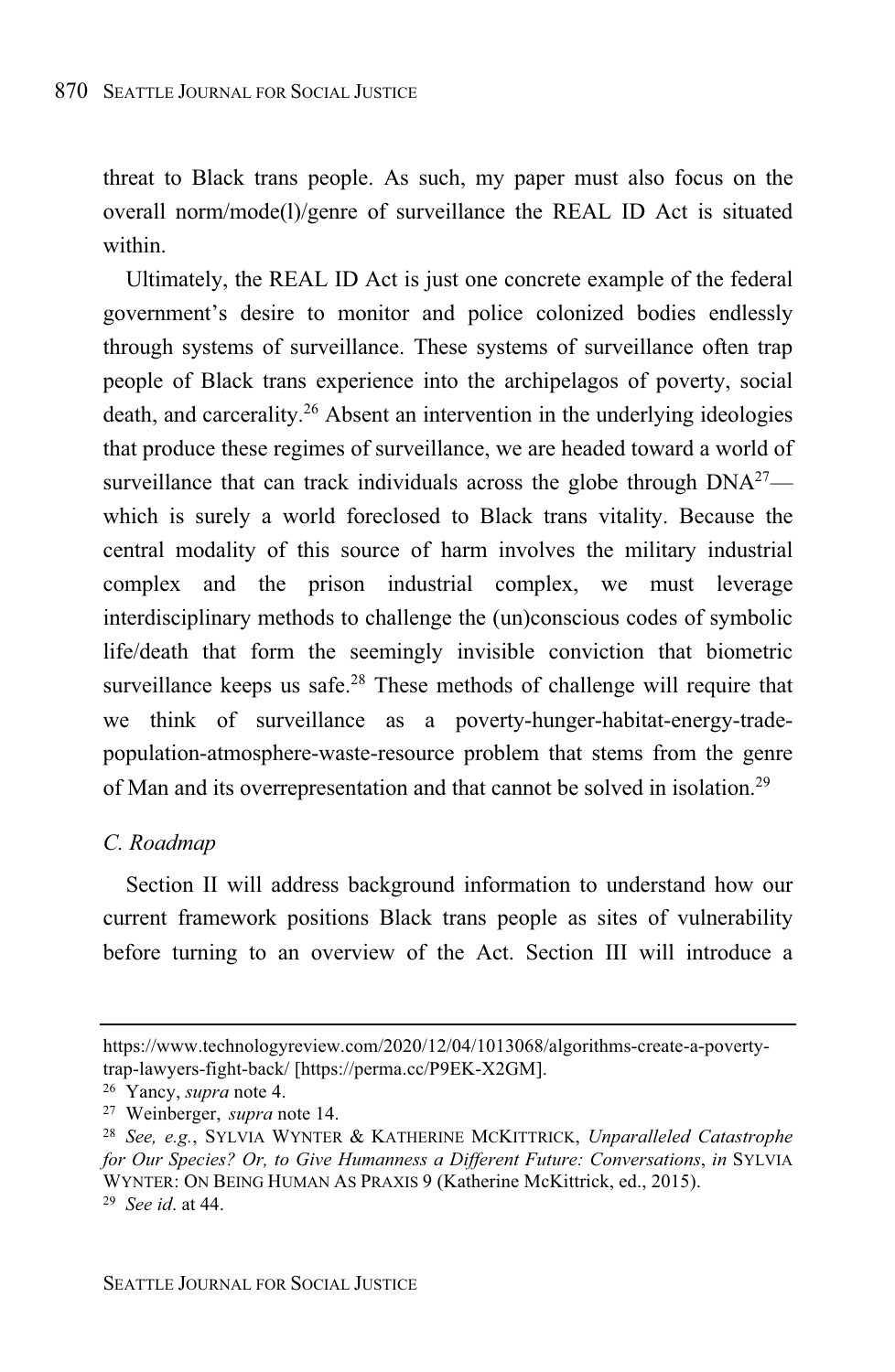theoretical framework proposed by Sylvia Wynter, *inter alia*, that will guide my treatment of the policy discussions in the rest of this comment. Section III.B will then explore how regimes of surveillance are always already antiblack technologies that render our lives subhuman, before closing with an examination of the ways that traditional modes of policymaking have failed to address these concerns. Section IV, relying on the frameworks discussed in Section III, will challenge current policy proposals to change the Act by exploring how they ultimately reproduce Black trans people as dysgenically chosen for damnation. Finally, Section V will attempt to grapple with these challenges by proposing a new mode of changemaking for Black trans people that recognizes our collective power to enact new ways of being that do not rely on the aspects of our present social order that continue to (re)produce the surveillance of our bodies.

My comment demands an answer to the question of who *we* are and how to best express our values. Like the Black feminist ancestors who formed the Combahee River Collective, I believe freedom, autonomy, and selfdetermination for Black trans people will necessitate freedom from all oppressions.<sup>30</sup> These themes will reoccur frequently throughout this paper. I hope that my intervention here will enable us to find new relational ways of being that move us "onto the possibility . . . of our fully realized autonomy of feelings, thoughts, behaviors." <sup>31</sup> Perhaps then and only then we might be able to "work toward new iterations of livability and inhabitability of this planet."<sup>32</sup>

<sup>&</sup>lt;sup>30</sup> ZILLAH EISENSTEIN, THE COMBAHEE RIVER COLLECTIVE STATEMENT (1978).

<sup>31</sup> Sylvia Wynter, *Unsettling the Coloniality of Being/Power/Truth/Freedom: Toward the Human, After Man, Its Overrepresentation—An Argument*, 3 CR: THE NEW CENTENNIAL REV. 25*7,* 331 (2003).

<sup>32</sup> Yancy, *supra* note 4.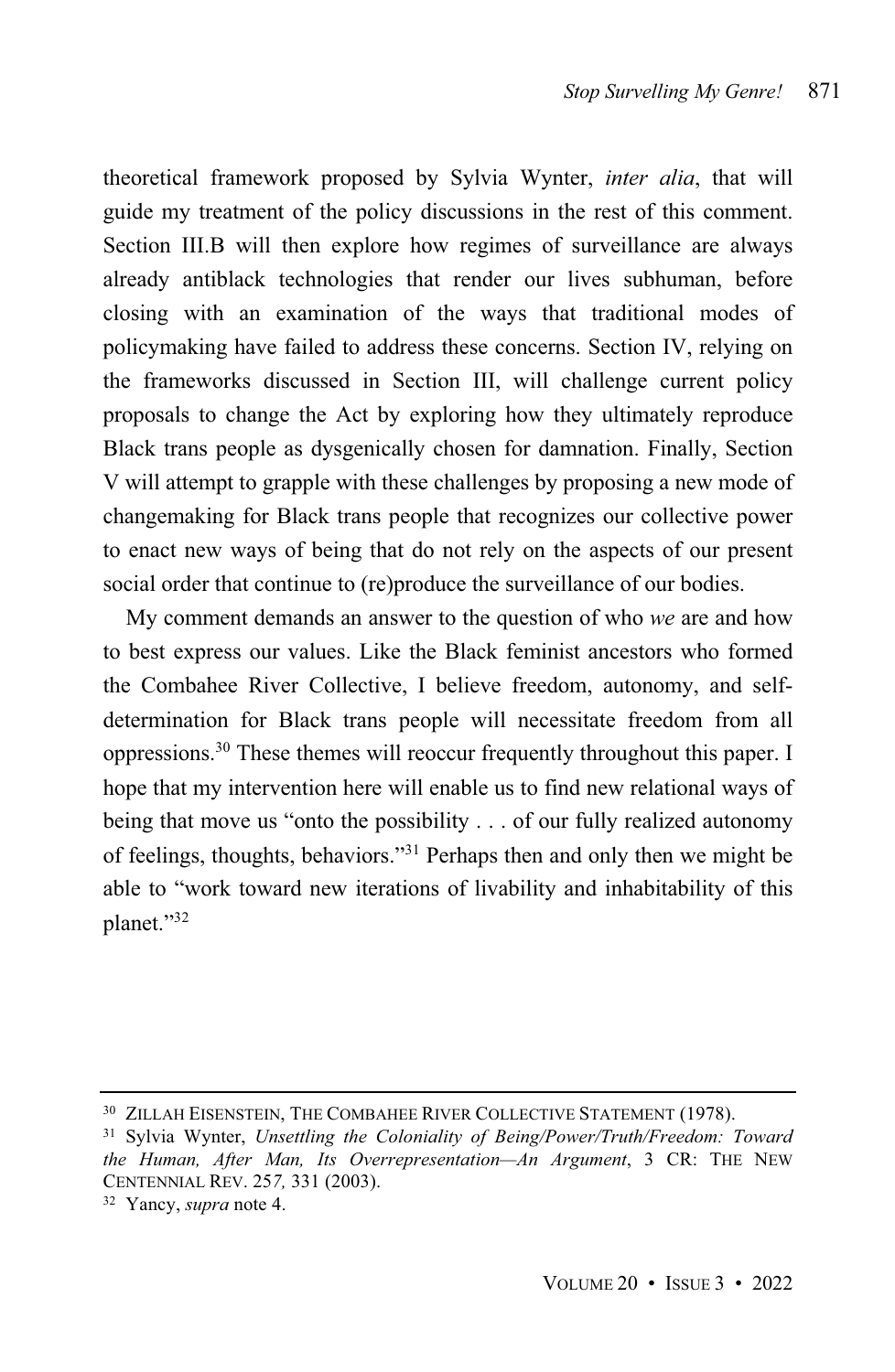#### II. BACKGROUND

This Section will explore the lived experiences of Black trans people through a statistical framework before turning to an exploration of concerns about the REAL ID Act. It takes a positivistic posture, meaning it departs from the somewhat more imaginative, fiat-oriented position in the introduction,  $33$  in order to make clear what is at stake for Black trans people in the status quo.

#### *A. Life on the Liminal Side*

Black trans people experience a unique set of harms that require us to reconsider the way gender is administered<sup>34</sup> in the status quo. A comprehensive survey by Black Trans Advocacy on the experiences of Black trans people reveals that these harms range from economic hardships to social stigmatization and criminalization. <sup>35</sup> The survey found that in the United States, trans people experience an overall higher amount of hardship when compared to the general population, and that Black trans people disproportionately experience the most hardship.<sup>36</sup>

The economic hardships are severe. Of the Black respondents to the 2015 U.S. Transgender Survey, nearly four in ten people were living in poverty.<sup>37</sup> with 30% making less than \$10,000 per year, $38$  and one in five respondents

<sup>33</sup> *See* Derrick A. Bell, Jr., *Brown v. Board of Education and the Interest-Convergence Dilemma*, 93 HARV. L. REV. 518, 523 (1980).

<sup>34</sup> *See generally* Dean Spade, *Documenting Gender*, 59 HASTINGS L. J. 731 (2008).

<sup>35</sup> *See generally* S. E. JAMES ET AL., 2015 U.S. TRANSGENDER SURVEY: REPORT ON THE EXPERIENCES OF BLACK RESPONDENTS (2017), https://www.transequality.org/sites/default/files/docs/usts/USTSBlackRespondentsReport -Nov17.pdf [https://perma.cc/3BZY-ZYXL].

<sup>36</sup> S. E. JAMES ET AL., 2015 U.S. TRANSGENDER SURVEY: REPORT ON THE EXPERIENCES OF BLACK RESPONDENTS (2017),

https://www.transequality.org/sites/default/files/docs/usts/USTSBlackRespondentsReport -Nov17.pdf [https://perma.cc/3BZY-ZYXL].

<sup>37</sup> *Id.* at 8.

<sup>38</sup> *Id.* at 9.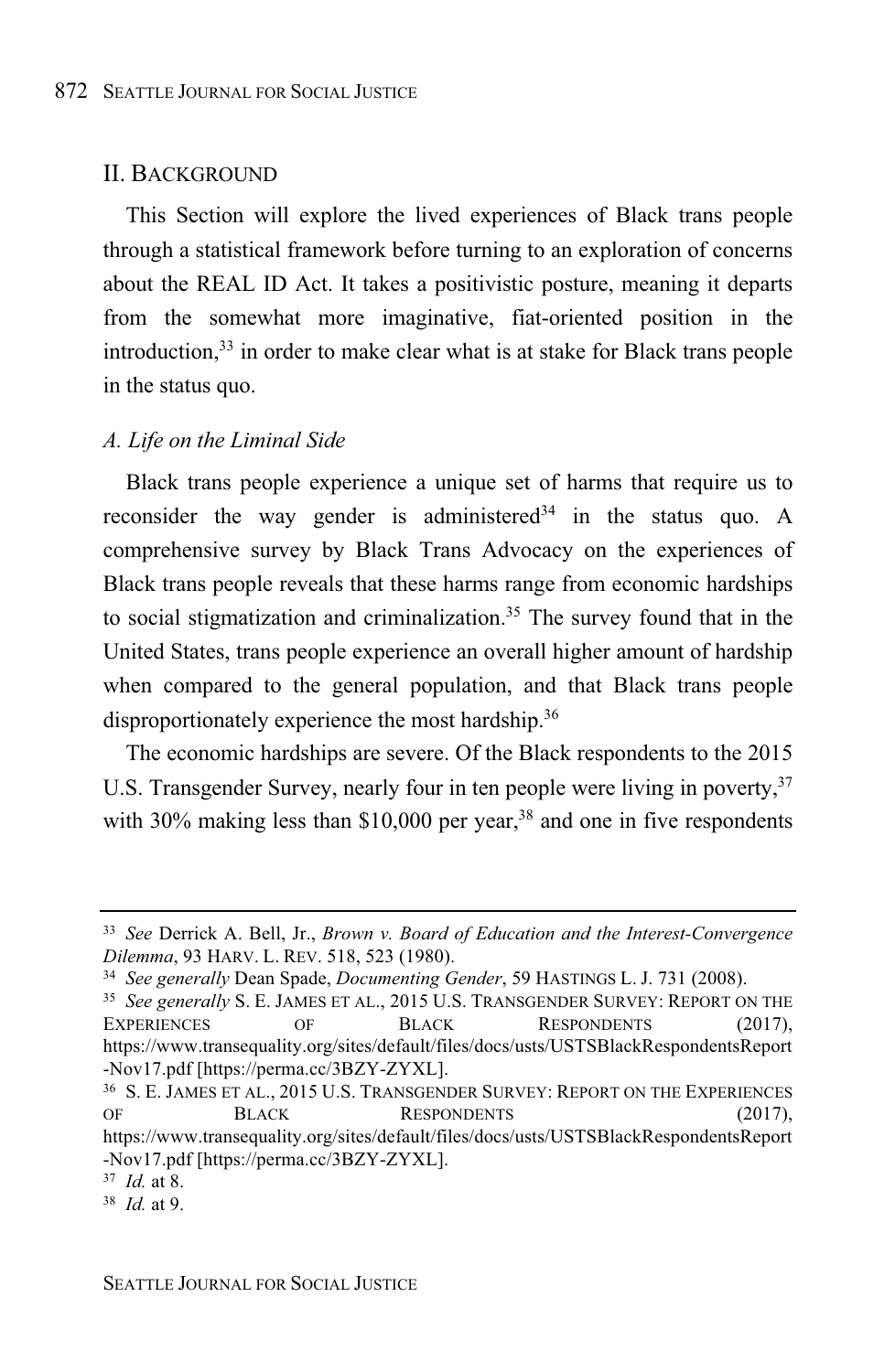indicating that they were unemployed.<sup>39</sup> Even when Black trans people are able to obtain employment, we are likely to experience workplace discrimination. Seventeen percent of Black respondents reported losing a job at some point in their lives because of being transgender. <sup>40</sup> Workplace abuse then forces Black trans people into more high-risk income earning avenues, such as the nearly three in ten respondents who reported that they had participated in the underground economy for income at some point in their lives, including sex work, drug sales, and other forms of currently criminalized work.<sup>41</sup> In the wake of COVID-19, these statistics have become even more stark; Black trans people are more likely to face unemployment, have work hours reduced, or struggle to pay their rent or bills due to the pandemic compared to white LGBTQ people and the general U.S. population.<sup>42</sup>

In addition to employment discrimination, Black trans people also experience other markers of structural harm including homelessness, lack of  $access$  to shelter, $43$  and inadequate social support when experiencing hardships.<sup>44</sup> We are also more likely to have negative experiences with medical providers.<sup>45</sup> This social vulnerability means Black trans people experience all forms of harassment, with nearly half of the respondents in the 2015 survey indicating they had experienced verbal or physical assaults

<sup>39</sup> *Id.* at 7.

<sup>40</sup> *Id.* at 11.

<sup>41</sup> *Id.* at 9.

<sup>42</sup> Sarah McBride, *HRC, PSB Research Release Data On Disproportionate Economic Impact of COVID-19 on Trans Community* (June 17, 2020), https://www.hrc.org/news/hrc-psb-research-release-data-on-disproportionate-economicimpact-of-covid [https://perma.cc/YZQ8-NEF7]; *see also* Madeleine Roberts, *New Data Shows Black LGBTQ People Disproportionately Suffer Adverse Economic Impact of COVID-19* (Aug. 4, 2020), https://www.hrc.org/news/new-data-shows-black-lgbtqpeople-disproportionately-suffer-adverse-economi [https://perma.cc/PX7F-3VQA]. <sup>43</sup> JAMES ET AL., *supra* note 35, at 13.

<sup>44</sup> *Id.* at 6.

<sup>45</sup> *Id.* at 18–19.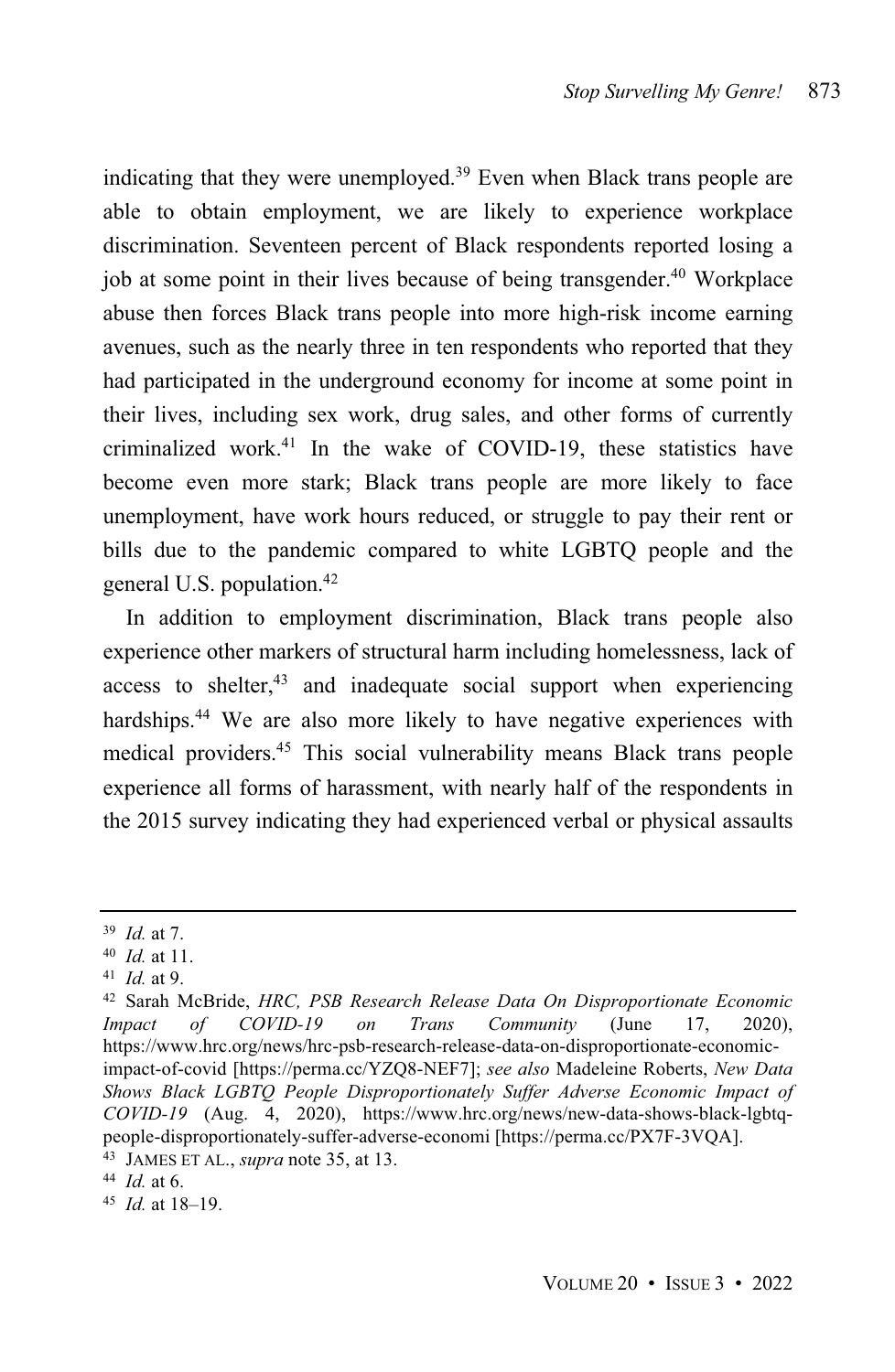at some point in their life<sup>46</sup> and 53% having experienced sexual assaults.<sup>47</sup> Like in the case of employment concerns, the wake of COVID-19 has only made it more clear that Black trans people have inadequate access to essential forms of communal care such as support networks and mental and physical health care. <sup>48</sup> These increased challenges have made Black trans sex workers especially vulnerable to STIs and HIV.<sup>49</sup> Other Black trans people have had increased barriers to Hormone Replacement Therapies, such as no longer having access to a gender affirming pharmacy or struggling to find needles and alcohol pads for medication injections.<sup>50</sup>

The effect of these harms is amplified by states' disregard for Black trans lives, which is reflected in the way we are neglected, criminalized, over policed, and over surveilled.<sup>51</sup> A collective of Black trans advocates has cataloged the ways that states' responses to COVID-19 explicitly neglect Black trans people. <sup>52</sup> Even before COVID-19, Black trans people were overwhelmingly more likely to report violent run-ins with law enforcement.<sup>53</sup> In the 2015 U.S. Transgender Survey, 73% of respondents who had interacted with police or other law enforcement officers who thought or knew they were transgender experienced some form of mistreatment.<sup>54</sup> This mistreatment included being verbally harassed, repeatedly referred to as the wrong gender, physically assaulted, or sexually assaulted.<sup>55</sup> Notably, nonbinary Black respondents were most

<sup>46</sup> *Id.* at 14.

<sup>47</sup> *Id.* at 15.

<sup>48</sup> *See, e.g*., Megan N. Freeland, PharmD, RPh, *The Black Transgender Community Is Disproportionately Impacted by the COVID-19 Pandemic, Research Shows*, GOODRX HEALTH (Mar. 8, 2021), https://www.goodrx.com/blog/black-trans-community-impactcovid-19/ [https://perma.cc/WL8B-XAHY].

<sup>49</sup> *See COVID-19 Call 9*, *supra* note 1.

<sup>50</sup> *See id.*

<sup>51</sup> Yancy, *supra* note 4 (quoting Che Gossett).

<sup>52</sup> *COVID-19 Call 9*, *supra* note 1.

<sup>53</sup> JAMES ET AL., *supra* note 35, at 16.

<sup>54</sup> *Id.*

<sup>55</sup> *Id.* at 17.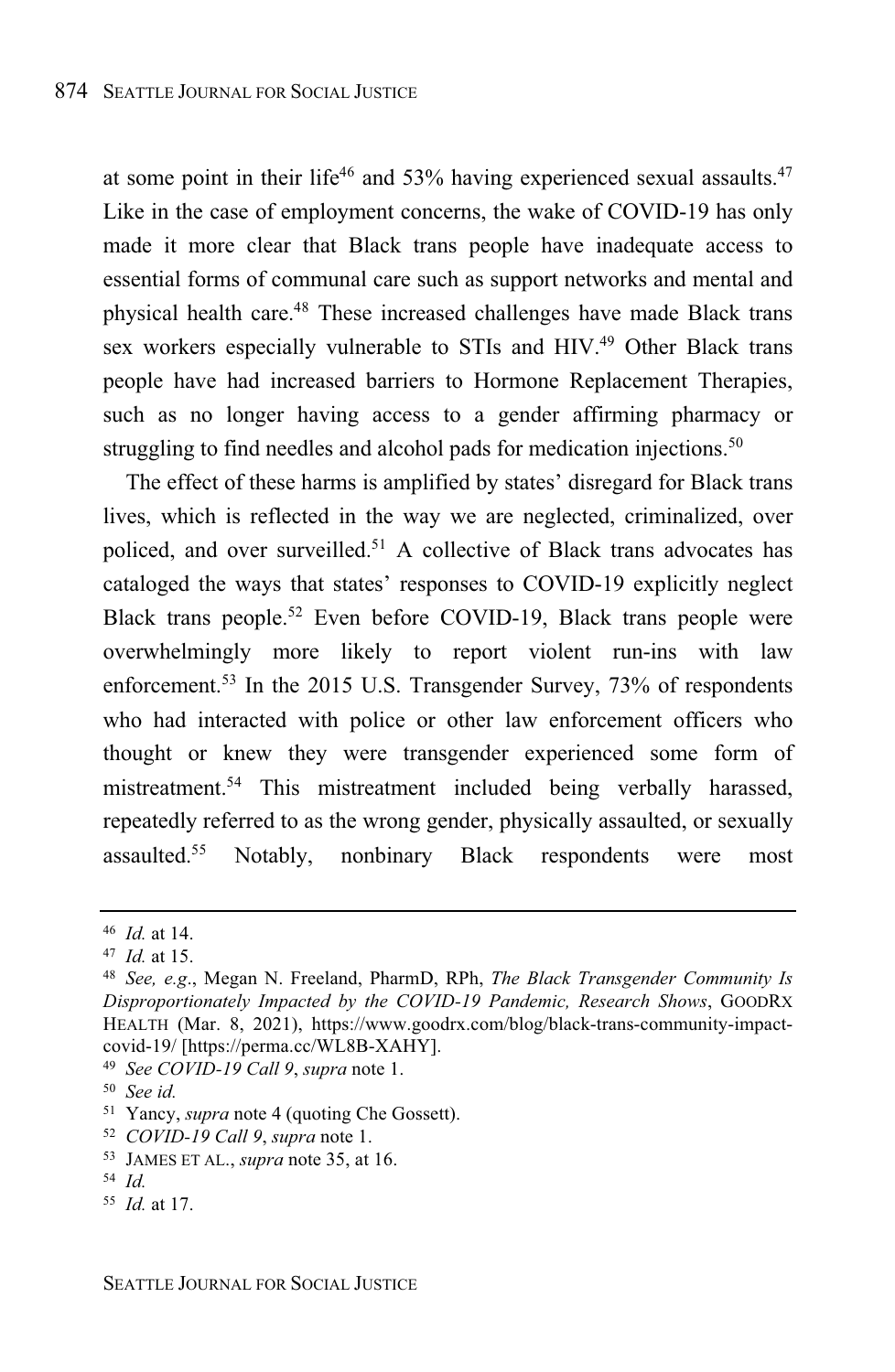uncomfortable with police interactions, with some citing squabbles over identification documents as the cause of their discomfort.<sup>56</sup> Moreover, Black trans people are more likely to experience heightened scrutiny in places like airports, despite the very real trauma that often accompanies TSA pat downs.<sup>57</sup>

Andrea Ritchie's writing on the extent of police violence against Black trans people<sup>58</sup> reveals that Black trans people are frequently accused of misrepresenting their gender on identification documents. <sup>59</sup> She has also shown how the history of gendered surveillance leaves Black trans people at risk of bodily invasion by police because they "look suspicious."<sup>60</sup> Ritchie explains how these interactions often serve as sites of sexual violence against Black trans bodies, including the forced stripping of wigs and bodily examinations, and one horrific example where a Black gender nonconforming person in Washington, D.C., was asked, "Why are you wearing boys' underwear? Are you a dyke? Do you eat pussy?"<sup>61</sup> Often times, Black people, even when they do not identify as having trans experience, fail to meet the subjective expectations of gender that police uphold. 62

In all aspects of our existence, Black trans people are outside of what Wynter terms the "sanctified universe of obligation,"<sup>63</sup> and at close proximity to death. In fact, a 2009 report found that a trans person was

<sup>56</sup> *Id.* at 20.

<sup>57</sup> *See generally*, *Airport Security*, NAT'L CTR. FOR TRANSGENDER EQUAL., https://transequality.org/know-your-rights/airport-security [https://perma.cc/5K29- PP5N].

<sup>58</sup> *See* ANDREA J. RITCHIE, INVISIBLE NO MORE (2017).

<sup>59</sup> *Id.* at 133–36.

<sup>60</sup> *Id.* at 128–29.

<sup>61</sup> *Id.* at 131.

<sup>62</sup> *Id.* at 135.

<sup>63</sup> Sylvia Wynter, *"No Humans Involved": An Open Letter to My Colleagues*, 1 FORUM N.H.I. KNOWLEDGE FOR THE 21ST CENTURY 42, 45 (1994).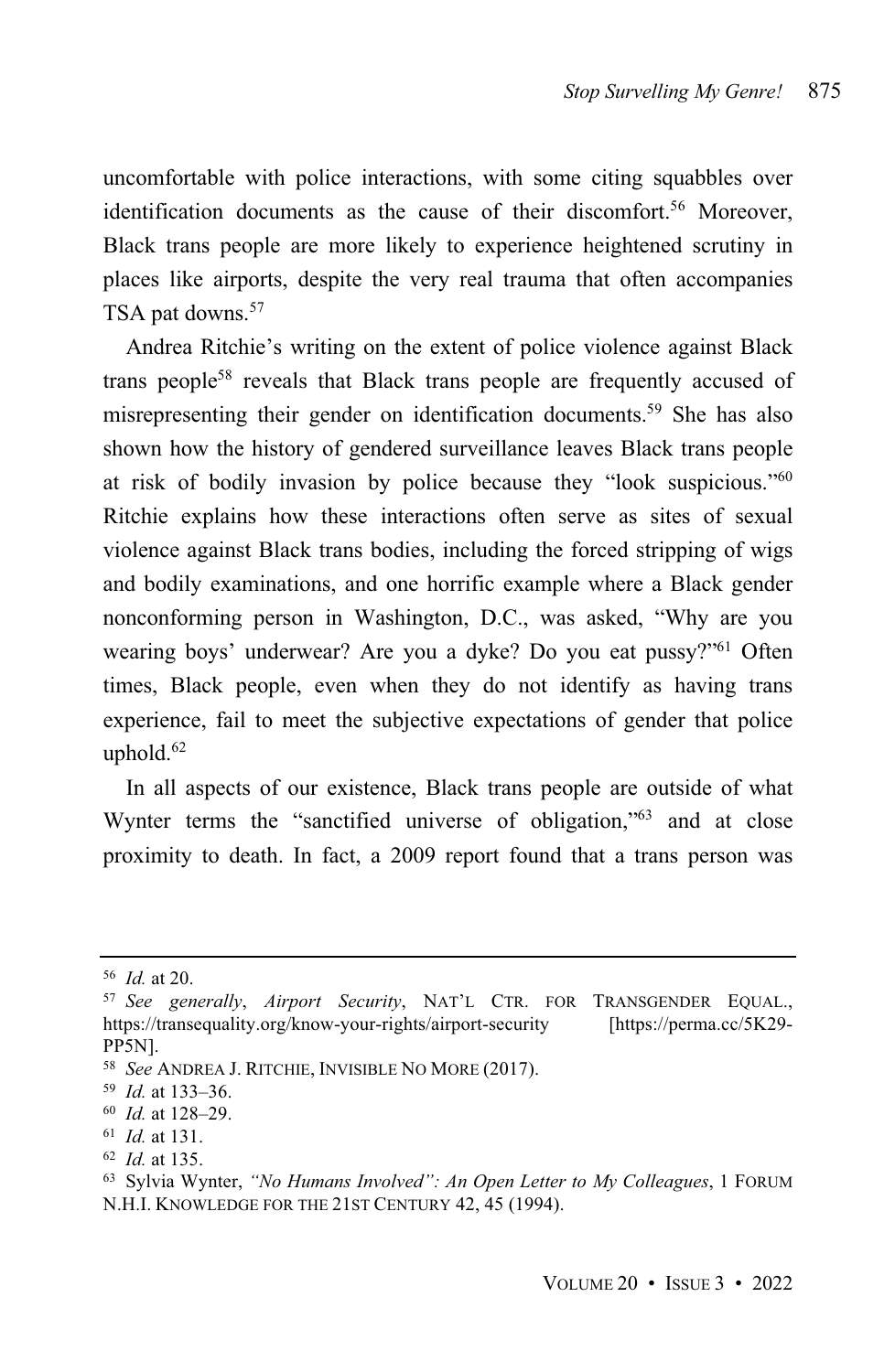killed every three days worldwide.<sup>64</sup> Trans advocacy group SisTers PGH found that the overwhelming majority of trans people murdered in 2020 were Black women of trans experience,<sup>65</sup> with 2020 and 2021 as the worst years on record for violence toward Black trans people.<sup>66</sup> This proximity to death at the hands of others often leads Black trans people to psychological distress, leading nearly half of Black trans people to contemplate or attempt suicide at some point in their lives.<sup>67</sup> And while this Section introduces statistics that collectively summarize all Black trans people, it is important to note that Black trans women and femmes tend to experience the highest degrees of vulnerability.

I raise the fact of our proximity to death in the hopes that I do not fetishize the deaths of my kin. I do not wish for this violence to become a naturalized way to subjectify Black trans people, wherein our symbolic death becomes "a psychic place for those who are understood within other identificatory rubrics to imagine, through [our] dying, other modes of freedom and vitality." <sup>68</sup> Instead, I raise these concerns to ask what might "constitute a usable history for more livable Black and trans lives?"<sup>69</sup>

<sup>64</sup> Carsten Balzer, *Every 3rd Day the Murder of a Trans Person is Reported. Preliminary results of a New Trans Murder Monitoring Project Show More than 200 Reported Cases of Murdered Trans People from January 2008 to June 2009* (July 2009), https://transrespect.org/wp-

content/uploads/2016/02/TvT\_TMM\_July2009\_Report\_EN.pdf [https://perma.cc/6M69- CL74].

<sup>65</sup> *Remembering Our Dead 2020*, SISTERS PGH, https://www.sisterspgh.org/remembering-our-dead2020# [https://perma.cc/8FUK-UXYX].

<sup>66</sup> Serena Sonoma, *44 Trans People Killed in 2020, Marking Worst Year on Record for Transphobic Violence*, THEM. (Jan. 7, 2021), https://www.them.us/story/44-trans-peoplekilled-2020-worst-year-for-transphobic-violence [https://perma.cc/M4GW-6HHL].

<sup>67</sup> JAMES ET AL., *supra* note 35.

<sup>68</sup> C. RILEY SNORTON, BLACK ON BOTH SIDES: A RACIAL HISTORY OF TRANS IDENTITY 183 (2017).

<sup>69</sup> *Id*.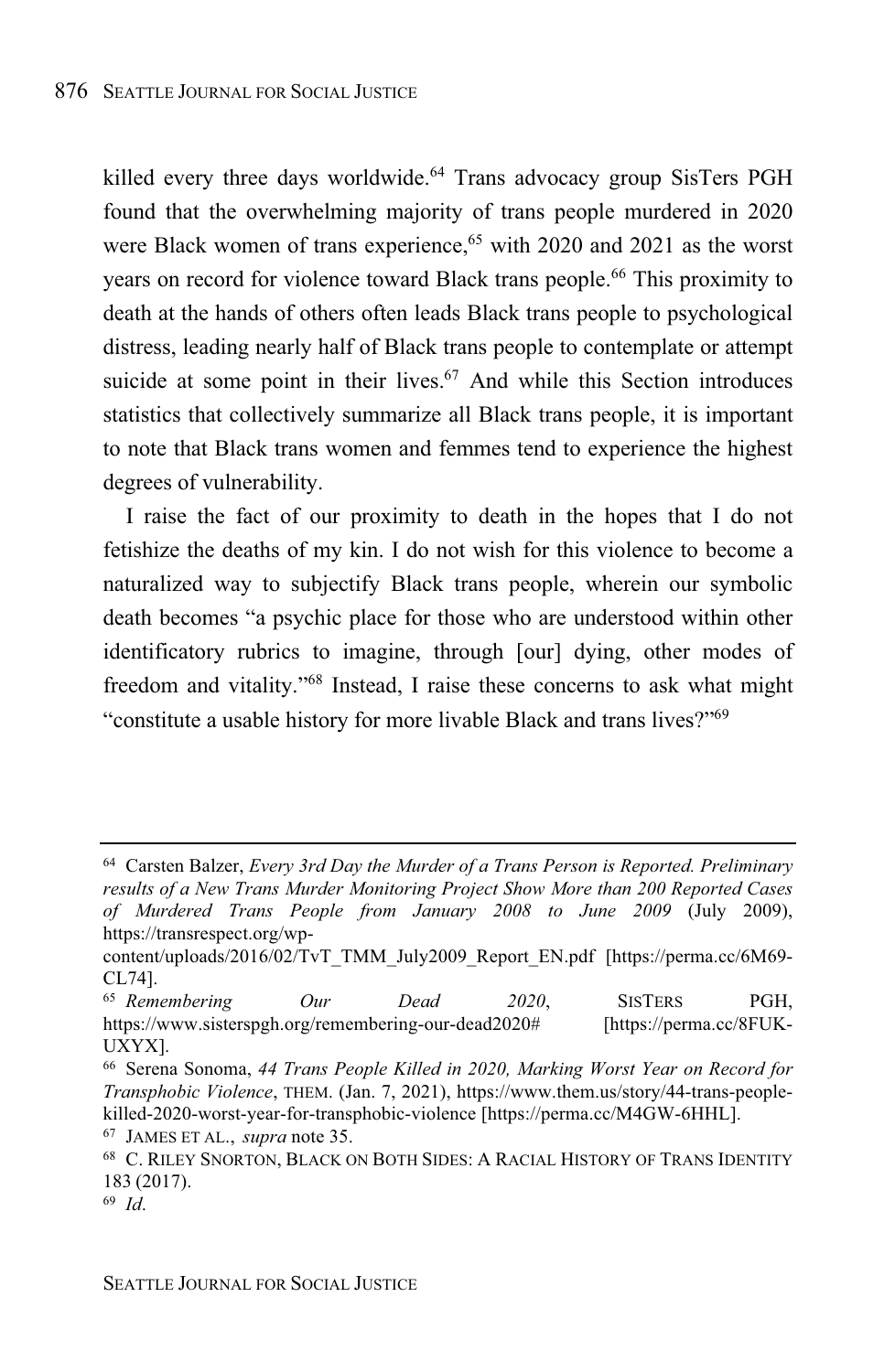# *B. REAL ID Act*

The REAL ID Act sought to increase national counterterrorism efforts by standardizing the biometric data collected by state licensing departments across the United States.<sup>70</sup> It was initially proposed by Representative Sensenbrenner and died on the floor, but was later attached to the 2005 Emergency Supplemental Appropriations Act for Defense, The Global War on Terror, and Tsunami Relief as a rider.<sup>71</sup> The REAL ID Act creates uniform requirements for state IDs, an issue previously left to the states.<sup>72</sup> It is noteworthy that the Act was passed through Congress with little debate (and with unanimous final approval from the Senate) four years after 9/11 as the U.S. waged war in several countries.<sup>73</sup> The ease with which the Act passed is likely attributed to the fact that this emergency spending bill funded the wars in Afghanistan and Iraq.<sup>74</sup>

Despite how little debate occurred during its passage, the Act was articulated by its proponents as resolving an inefficient system where the variation in state laws made it difficult for federal offices to streamline their processes for verifying ID cards.<sup>75</sup> Thus, the Act requires that all states include the following information on their respective ID cards: name, date issued, biometrics such as a picture suitable for facial recognition, and gender.<sup>76</sup> The biometric data requirement created a secondary economy of surveillance with respect to image recognition software.

<sup>70</sup> Real ID Act of 2005, Pub. L. 109–13, Div. B, 119 Stat. 302 (codified in scattered sections of 8 and 49 U.S.C.).

<sup>71</sup> H.R. 418, 109th Cong. (2005); H.R. 1268, 109th Cong. (2005); Emergency Supplemental Appropriations Act for Defense, The Global War on Terror, and Tsunami Relief, 2005, PL 109–13, May 11, 2005, 119 Stat 231; H. Rept. 109–16; *Glossary Term: Rider*, U.S. SENATE, https://www.senate.gov/about/glossary.htm#R [https://perma.cc/9M6A-PXPU]**.**

<sup>72</sup> Real ID Act of 2005.

<sup>73</sup> Beauchamp, *supra* note 16, at 360.

<sup>74</sup> *Id*.

<sup>75</sup> H. Rept. 109–16.

<sup>76</sup> 6 C.F.R. § 37.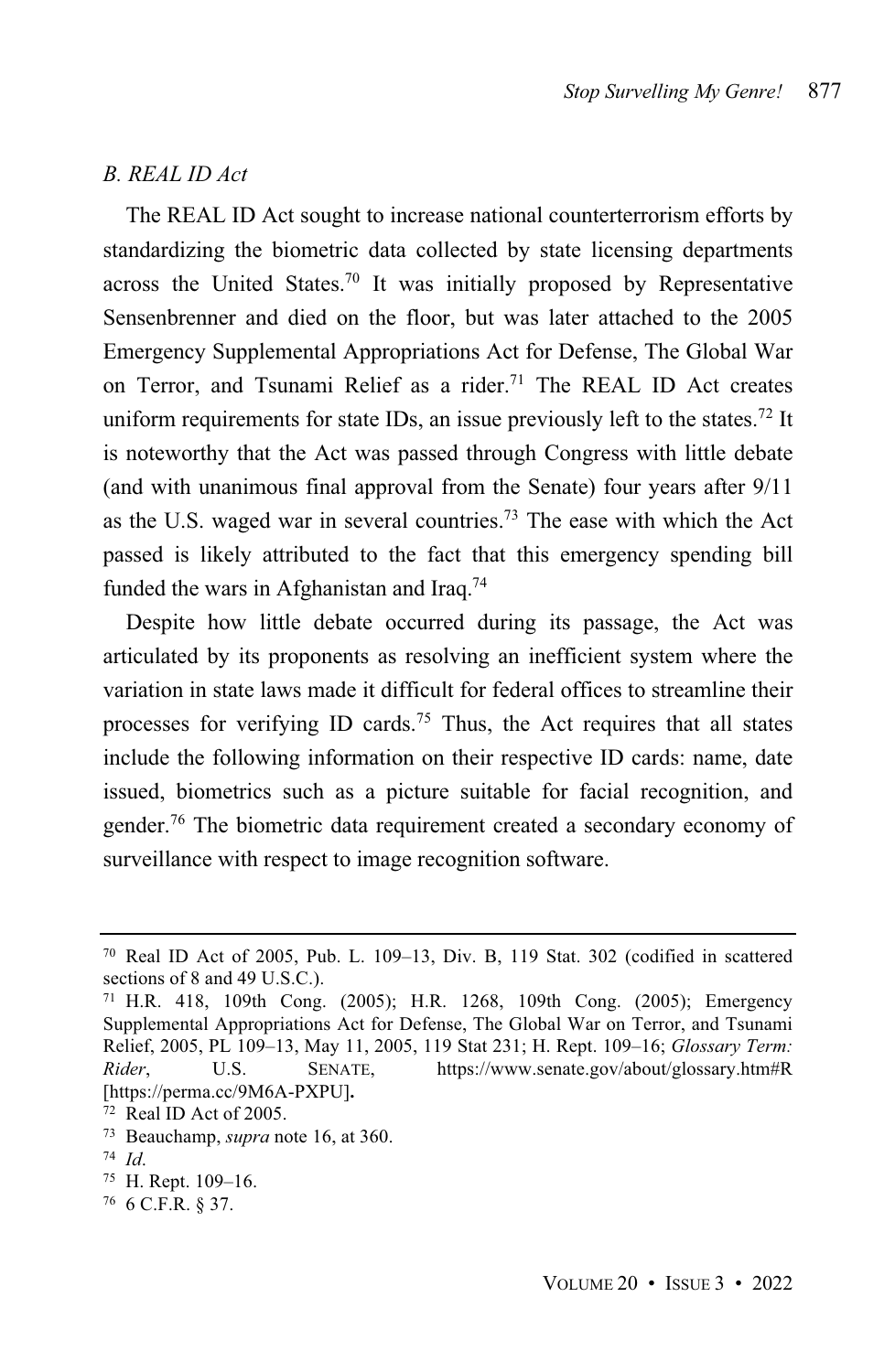It appears more likely that the true motivation to pass the Act was the increased concern over counterterrorism efforts.<sup>77</sup> Congress argued that the requirement to include gender on state IDs would allow the Department of Homeland Security (DHS) to more quickly differentiate between people with similar names.<sup>78</sup> With regard to the corresponding federal regulations to the Act, states are given discretion to define gender for their residents.<sup>79</sup> Because a number of states are increasingly allowing a third gender option, $80$  the practical implication is that Congress's previous argument is no longer relevant.

Many scholars have discussed the implications of the REAL ID Act, 81 but very few have done so in the context of the Black trans experience. These scholars have pointed out that the Act privileges a gender binary that deeply harms trans people and that anti-terrorist sentiments ultimately promote racism and xenophobia. Toby Beauchamp, author of numerous critical texts on the surveillance of trans people, has explored the way that trans people are harmed by these concerns; he explains: "[i]t is in this cultural landscape of intensified medical, legal and social surveillance that [a DHS Advisory] warning security personnel of the gendered disguises that terrorists may appear in, the Advisory neatly fuses the threat of terrorism-in-disguise with perceived gender transgression, marking

<sup>77</sup> H. Rept. 109–16.

<sup>78</sup> H. Rept. 109–16; Beauchamp, *supra* note 16, at 356–57.

<sup>79</sup> 6 C.F.R. § 37.

<sup>80</sup> *See, e.g*., Rachel Savage, *Nonbinary? Intersex? 11 U.S. states issuing third gender IDs*, REUTERS (Jan. 31, 2019), https://www.reuters.com/article/us-us-lgbtlawmaking/nonbinary-intersex-11-u-s-states-issuing-third-gender-ids-idUSKCN1PP2N7 [https://perma.cc/J2HE-HRWX].

<sup>81</sup> *See, e.g.*, Spade, *supra* note 34; Beauchamp, *supra* note 16, at 360; Anna James (AJ) Neuman Wipfler, *Identity Crisis: The Limitations of Expanding Government Recognition of Gender Identity and the Possibility of Genderless Identity Documents*, 39 HARV. J. L. & GENDER 491 (2016); Christine Quinan, *Gender (in)securities: Surveillance and Transgender Bodies in a Post-9/ 11 Era of Neoliberalism*, *in* SECURITY/ MOBILITY 153 (Matthias Leese & Stef Wittendorp, eds., 2017).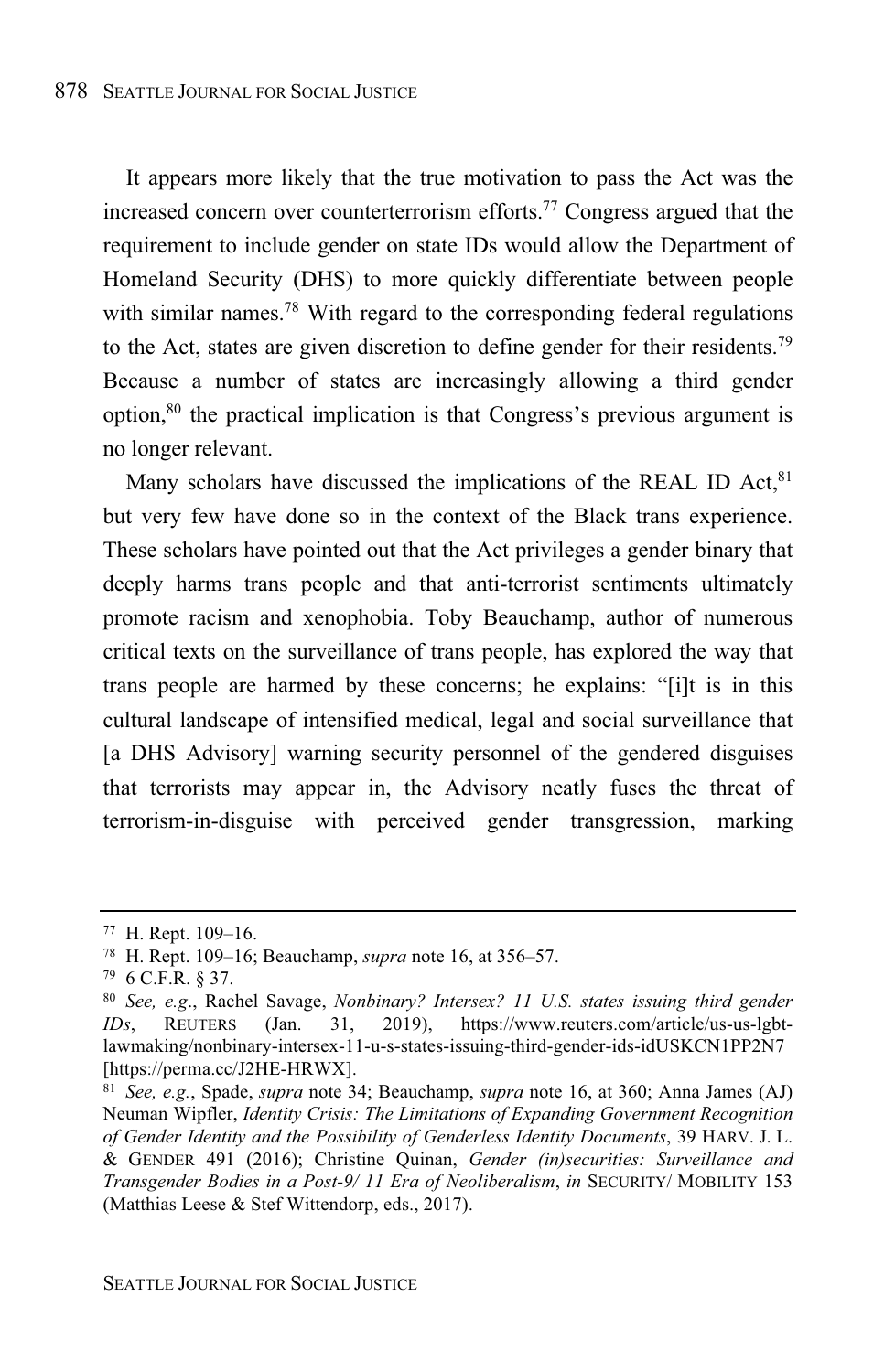particular bodies as deceptive and treacherous."<sup>82</sup> Specifically, Beauchamp critiques the way that DHS promoted deviation from expected gender presentation, national identity, and bodies marked as dangerously deceptive.<sup>83</sup> Beauchamp explained that although trans people may not have been the target of the DHS Advisory, it posed a great risk to individuals who failed to conform to normative racial, class, and national presentations.<sup>84</sup> Complicity with the gendered expectations that accompany the REAL ID Act thereby forces trans bodies to eliminate any signs of deviant gendering and create a non-threatening body that is undetectable as trans in any way. This can mean subjecting ourselves to the violence of the medicalization of trans identities, as the healthcare industry often subjects trans people to paternalistic requirements regarding matters of transition. 85

One obvious limitation of Beauchamp's critiques is that they cannot account for the ways that the biometric data sought by the REAL ID Act is part of a broader history of surveillance against Blackness that is further explored in Section III.B below. Throughout this history of surveillance against Blackness, one can trace the ways that surveillance links up with beliefs that Black people are slaves to irrationality<sup>86</sup> and likened to beasts.<sup>87</sup> In the case of Black trans people, this means we cannot access forms of subjectivity (freedom) that would allow our gender self-determination to register meaning in the world. Black trans scholar C. Riley Snorton articulates this as the way that Blackness and transness require that "both author and reader [fail to] suspend a demand of transparency" and "forgo a methodological operation that seeks to bring the submerged to the surface."88

<sup>82</sup> Beauchamp, *supra* note 16, at 359.

<sup>83</sup> *Id*.

<sup>84</sup> *Id*.

<sup>85</sup> *Id*.

<sup>86</sup> Wynter, *supra* note 31, at 306.

<sup>87</sup> Yancy, *supra* note 4, (quoting Che Gossett).

<sup>88</sup> SNORTON, *supra* note 68, at 10.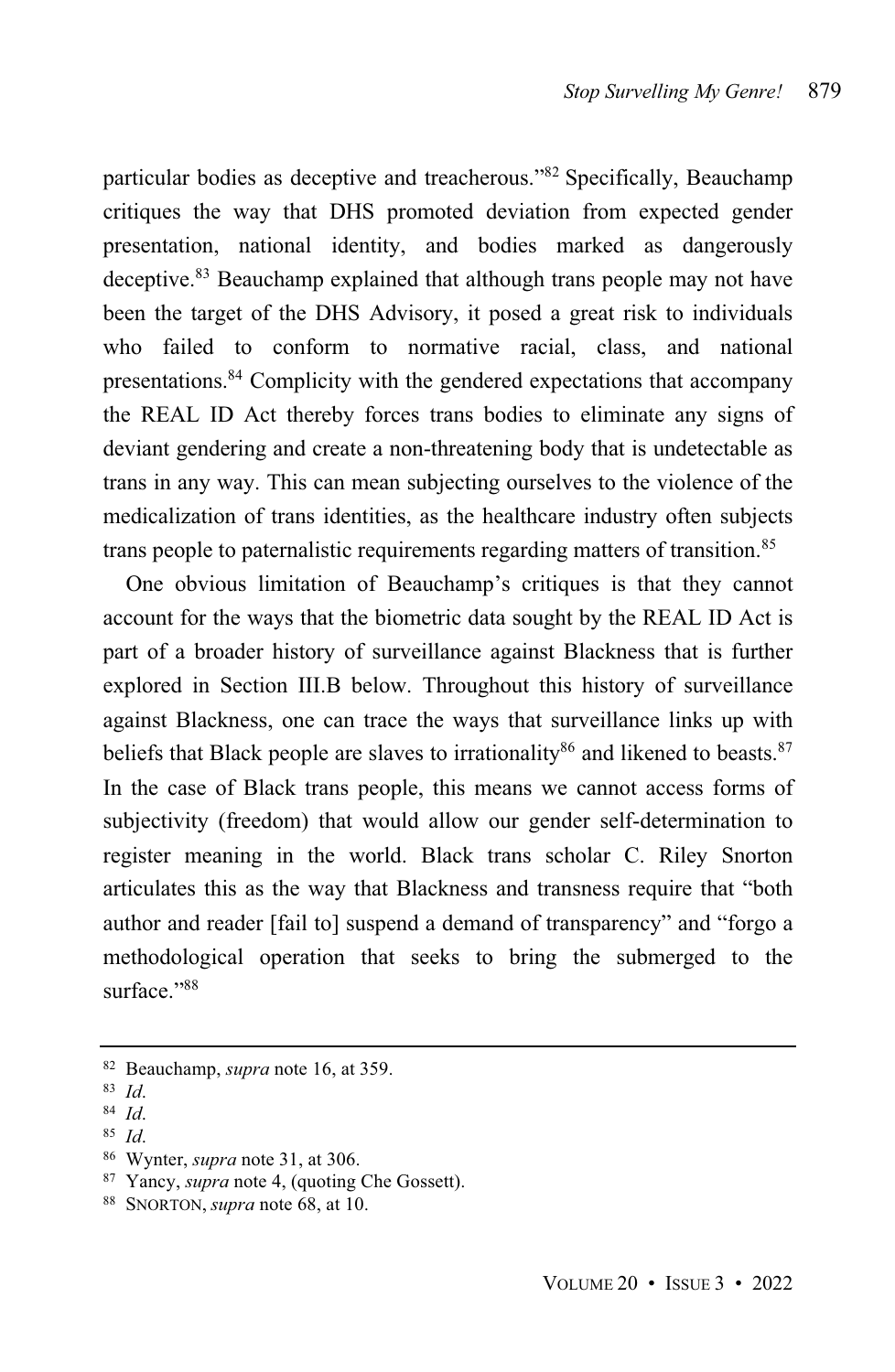Another limitation of Beauchamp's focus on terrorism is a disavowal of the various modes of living engaged in by Black people. In fact, fugitive slaves had a history of relying on stealth/cross-gender ways of performing "as a contrivance for freedom."<sup>89</sup> Moreover, Beauchamp ignores the way that "cross-dressing" tied to racial "passing" provided space for personal sovereignty among Black people living in the antebellum North.<sup>90</sup> When we overlook these stories, it ensures that we will continue to live according to the present-day order of knowledge that renders Black trans lives sites of symbolic death. This next Section will dive deeper into the processes that make such a statement true.

# III. THE STATE ISN'T GOING TO SAVE US

With a vast array of social processes impacting our lives, it is important to understand how they all feed into one another. This next Section will elucidate the ways that these hardships are related to an overall normative value system that reproduces Black trans folks as dysselected, or outside the realm of humanity. Through this analysis, I hope to make evident that the REAL ID Act's biometric requirements are not just a Black trans issue, but also an issue with the genre of Man that requires a fundamental shift in how legal scholars understand humanity.

Ultimately, the statistical data presented in Section II does a disservice to the lived experience of Black trans people because it individualizes what is in reality the product of centuries of systemic patterns. It is therefore important to pause here and clarify terminology and explain where this comment departs significantly from a normative policymaking lens before returning to the debate over the REAL ID Act. In doing so, it will become apparent that our legal system is not a place where Black trans people will

<sup>89</sup> *Id*. at 57.

<sup>90</sup> *Id*.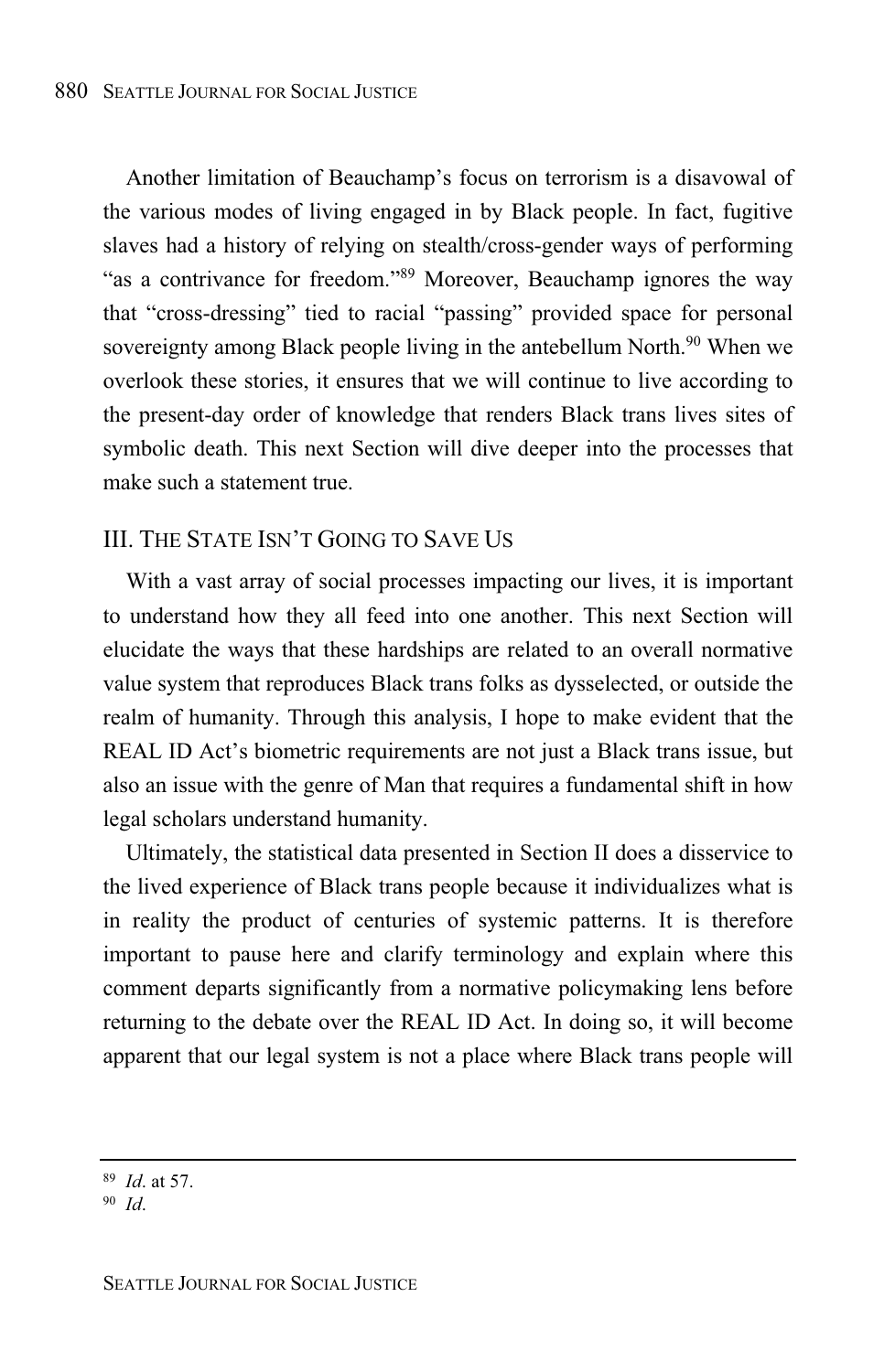find liberation.<sup>91</sup> Here, I intend to explore terms such as human, Blackness, gender, trans, and surveillance. As my analysis will reveal, deepening our understanding of how these terms are deployed to produce a normative frame of humanity that excludes Black trans people will allow trans communities to focus on strategies of survival that go beyond small legal reforms that ultimately leave the underlying causes of inequality untouched. I have chosen to emphasize these terms because legal communities often rely on these concepts in ways that are seemingly invisible, as if they might somehow pre-exist our engagement with law, when in reality we shape and control them ourselves.

# *A. No Humans Involved: Blackness, Transness, and the Gaze from Below*

This text seeks to articulate a genealogy of Black trans surveillance that will enable us to form new answers to the question of what to do about state sanctioned violence on our bodies. By bringing these conversations together, rather than treating them as discrete from one another, we might discover new tactics for organizing.

For Sylvia Wynter, humans are hybrid beings; we are not purely biological. <sup>92</sup> Humans are distinct from other forms of biological life because we narrate ourselves into existence: "[i]f our very being is always bios and logos, we are always in language, in words."<sup>93</sup> "It is the ability of language to correlate with the physicalistic correlates of the brain that then constitutes us as human." <sup>94</sup> It is the fact of this correlation, so to speak, that

<sup>&</sup>lt;sup>91</sup> In the words of Professor Spade, "demands for legal inclusion and recognition often reinforce the logics of harmful systems by justifying them, contributing to their illusion of fairness and equality, and by reinforcing the targeting of certain perceived 'drains' or 'internal enemies,' dividing the population into 'the deserving' and 'the undeserving,' and then addressing only the issues of the deserving." DEAN SPADE, NORMAL LIFE: ADMINISTRATIVE VIOLENCE, CRITICAL TRANS POLITICS, AND THE LIMITS OF LAW 24 (11.6.2011 ed., South End Press 2011).

<sup>92</sup> WYNTER & MCKITTRICK, *supra* note 28, at 34.

<sup>93</sup> Thomas &Wynter, *supra* note 6, at 13.

<sup>94</sup> Thomas &Wynter, *supra* note 6, at 13.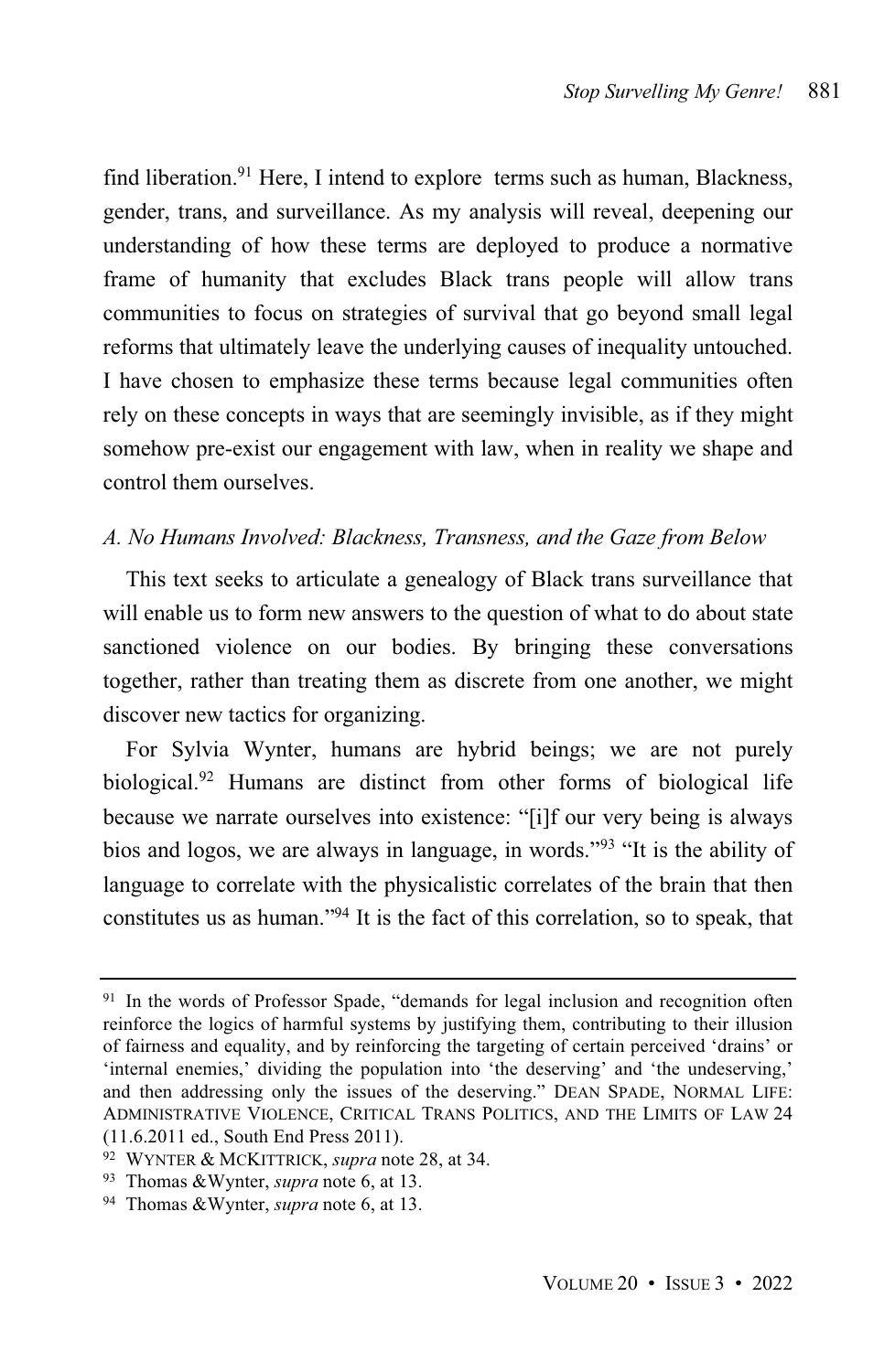led to human auto-institution or "autopoiesis."<sup>95</sup> If Wynter's theory of autopoiesis is correct, it would mean that our DNA forms a "first set of instructions [for how to survive in the world]," while the social act of storytelling (sociogeny) forms a second set of instructions. <sup>96</sup> With this second set of instructions in mind, "we are no longer, as individual biological subjects, primarily *born of the womb*; rather, we are both *initiated* and *reborn* as fictively instituted inter-altruistic kin-recognizing members of each such *symbolically re-encoded* genre-specific *referentwe*."<sup>97</sup> This means that our very bio-chemistry (i.e., the opiate reward and punishment neuro-chemical system of the brain) is both semantically and physically activated.<sup>98</sup>

Therefore the human brain—part genetic instruction, part semantic instruction—leaves humans with an attraction to cosmologies or origin stories. In fact:

. . . as humans, we cannot/do not preexist our cosmogonies, our representations of our origins—even though it is we ourselves who invent those cosmogonies and then retroactively project them onto a past. We invent them in formulaic storytelling terms, as "donor figures" or "entities," who have extrahumanly (supernaturally, but now also naturally and/or bioevolutionarily, therefore secularly) mandated what the structuring societal order of our genre-specific, eusocial or cultural present would have to be.<sup>99</sup>

These origin stories almost always assign value of symbolic life/death that activates the opiate reward system. "The positive verbal meanings attributed to their respective modes of kind are alchemically transformed into living flesh, as its members all reflexly subjectively experience themselves, in the mimetically desirable, because opiate-rewarded, placebo

<sup>95</sup> *Id*. at 31–32; WYNTER & MCKITTRICK, *supra* note 28, at 26–28.

<sup>96</sup> WYNTER & MCKITTRICK, *supra* note 28, at, 35.

<sup>97</sup> WYNTER & MCKITTRICK, *supra* note 28, at, 9, 34.

<sup>98</sup> Thomas & Wynter, *supra* note 6, at 11.

<sup>99</sup> WYNTER & MCKITTRICK, *supra* note 28, at 36.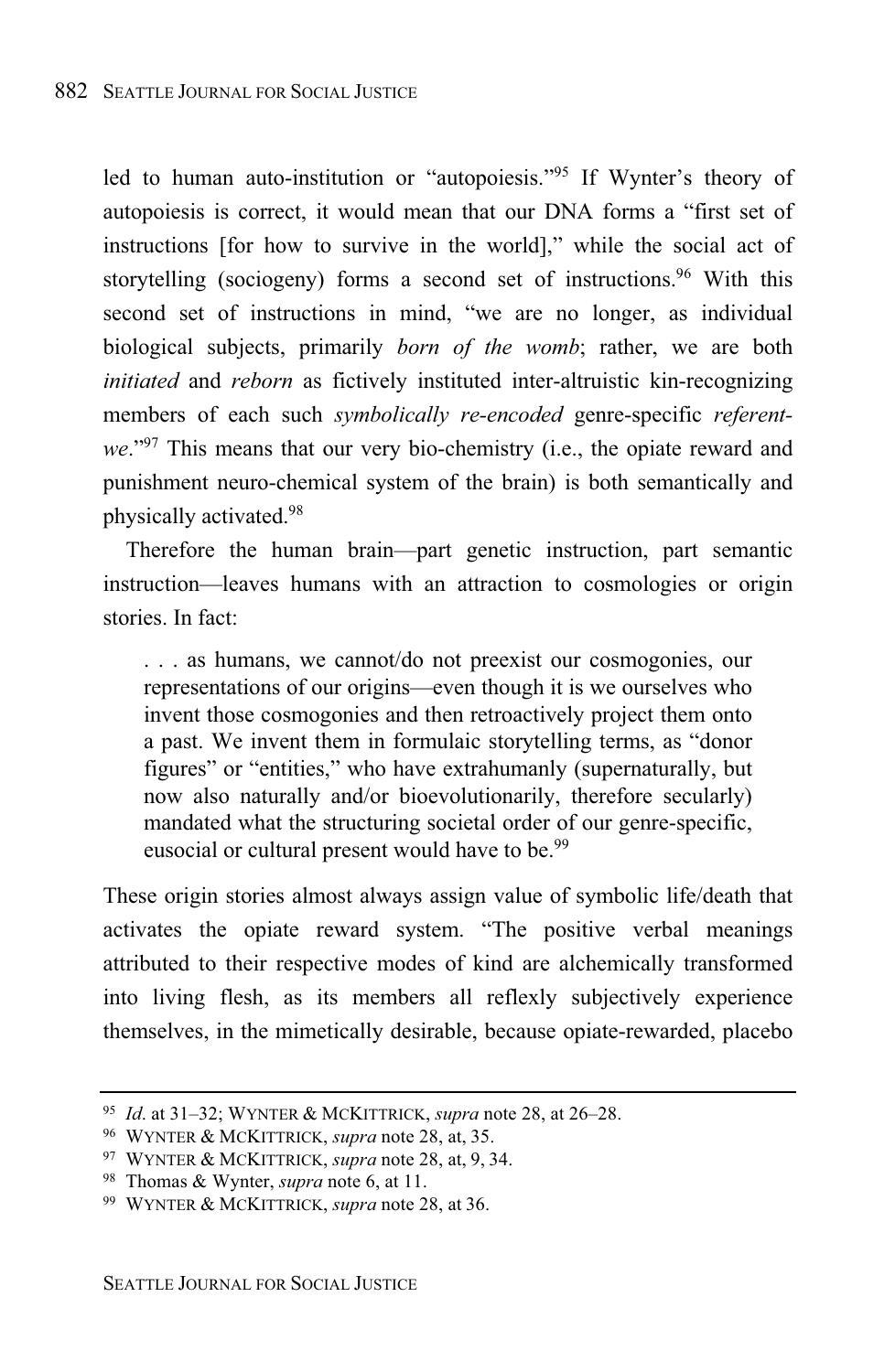terms of that mode of symbolic life prescribed by the storytelling code."<sup>100</sup> Wynter's analysis helps to uncover the truth of our present episteme: that Man is simply an invention, and a relatively recent one in the overall timeline of human history. <sup>101</sup> Man here describes the figure of homoeconomicus that Wynter explores in this comment's fifth guide quote. By taking up her analysis, we might be able to unsettle Man's disproportionate power over the distribution of resources that impacts all human survival. 102

Wynter also emphasizes the fact that we have the power to enact different and relational kinds of being, through the rewriting of our present order of truth/knowledge. <sup>103</sup> Another way to think of this is that Wynter suggests we are "Grammarians of our order";<sup>104</sup> in this enactment of being human, we might refuse the common temptation to "keep our own authorship and agency opaque to ourselves."<sup>105</sup> If it is true that words evolve us genetically, then surely we can do more than we have to interrupt systemic patterns of violence. We do not have to continue to perform roles that are actively harming our communities. By investigating both the cosmological and physical properties of human relationships, Wynter helps us develop a methodology that insists we think across disciplines rather than rely on disconnected tracts of knowledge production.<sup>106</sup>

<sup>100</sup> WYNTER & MCKITTRICK, *supra* note 28, at 34.

<sup>101</sup> Alexander G. Weheliye, *After Man*, 20 AM. LITERARY HIST. 321, 323 (2008).

<sup>102</sup> "This second fallacy, that of supraculturalism, mistakes our present local culture's representation-of-the-human-as-a-natural organism as if it were the human-in-itself, mistakes the representation for the reality, the map for the territory." Wynter, *supra* note 63, at 49.

<sup>103</sup> Katherine McKittrick, Frances H. O'Shaughnessy, & Kendall Witaszek, *Rhythm, or On Sylvia Wynter's Science of the Word*, 70 AM. Q. 867, 867 (2018). I am including all authors because Witaszek is my best friend and has greatly influenced me as a person and my work as a scholar.

<sup>104</sup> Wynter, *supra* note 63, at 55.

<sup>105</sup> Wynter, *supra* note 31, at 315.

<sup>106</sup> McKittrick, O'Shaughnessy, & Witaszek, *supra* note 103, at 868.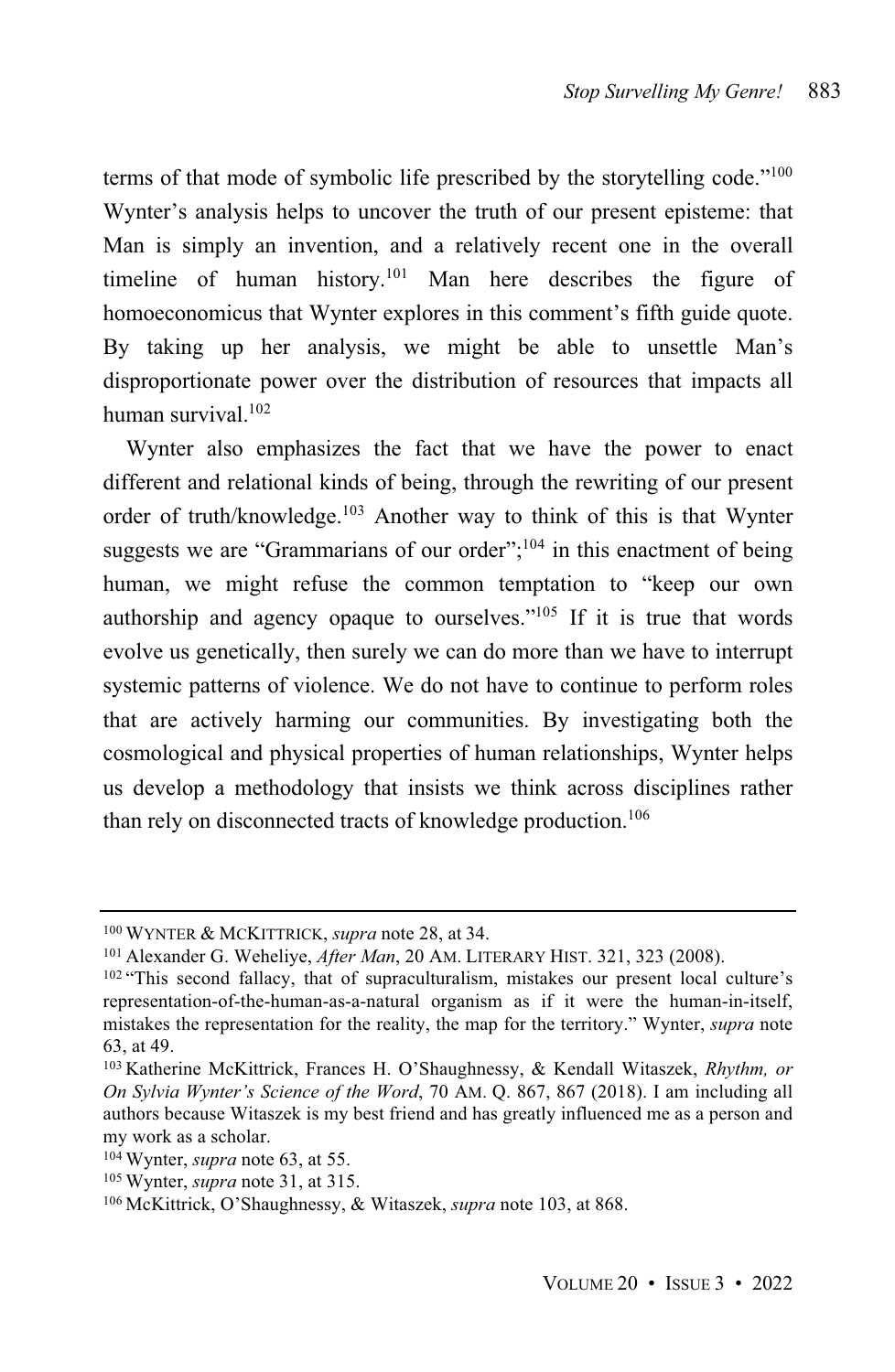With respect to policies like the REAL ID Act, enacting a new mode of being human requires us to understand the historical trajectory of surveillance of Black trans bodies. While both transness and Blackness here are meant to evoke Black trans people, transness and Blackness are also performances that reify a particular way, or genre, of existing in the status quo. From this perspective, I do not wish to differentiate between how one's transness or one's Blackness may affect a Black trans person's life. Instead, Blackness and transness are different yet intimately experienced phenomena that require us to question the stories we tell ourselves about being human.<sup>107</sup>

For example, Wynter's analysis helps us to understand the processes by which Black trans people are fictively made into the dysselected genre of humanity. We see this analysis play out where gender divisions, expressions, and roles, and gender-based hierarchies that determine distribution of power, violence, and wealth, are seen as natural and politically neutral products of biological and social processes. <sup>108</sup> These socalled neutral biological and social processes that define cisness and transness are deeply predicated on white narratives and logics.<sup>109</sup> Deviation from a false gender binary in appearance, behavior, or expression of characteristics associated with the gender assigned at birth leads to suspicion and presumptions of "instability, criminality, fraud and violence in police interactions." 110

Here, this work is heavily indebted to the work of Black feminist theorists who discuss the nature of antiblack violence in the context of

<sup>107</sup> Marquis Bey, *The Trans\*-ness of Blackness, the Blackness of Trans\*-ness*, 4 TSQ: TRANSGENDER STUDIES QUARTERLY 275, 276 (2017).

<sup>108</sup> RITCHIE, *supra* note 58, at 127.

<sup>109</sup> L'lerrét Jazelle Ailith, *When Transness Is An Illusion*, L'LERRÉT (Jan. 30, 2016), http://www.llerret.com/when-transness-is-an-illusion.

<sup>110</sup> RITCHIE, *supra* note 58, at 127.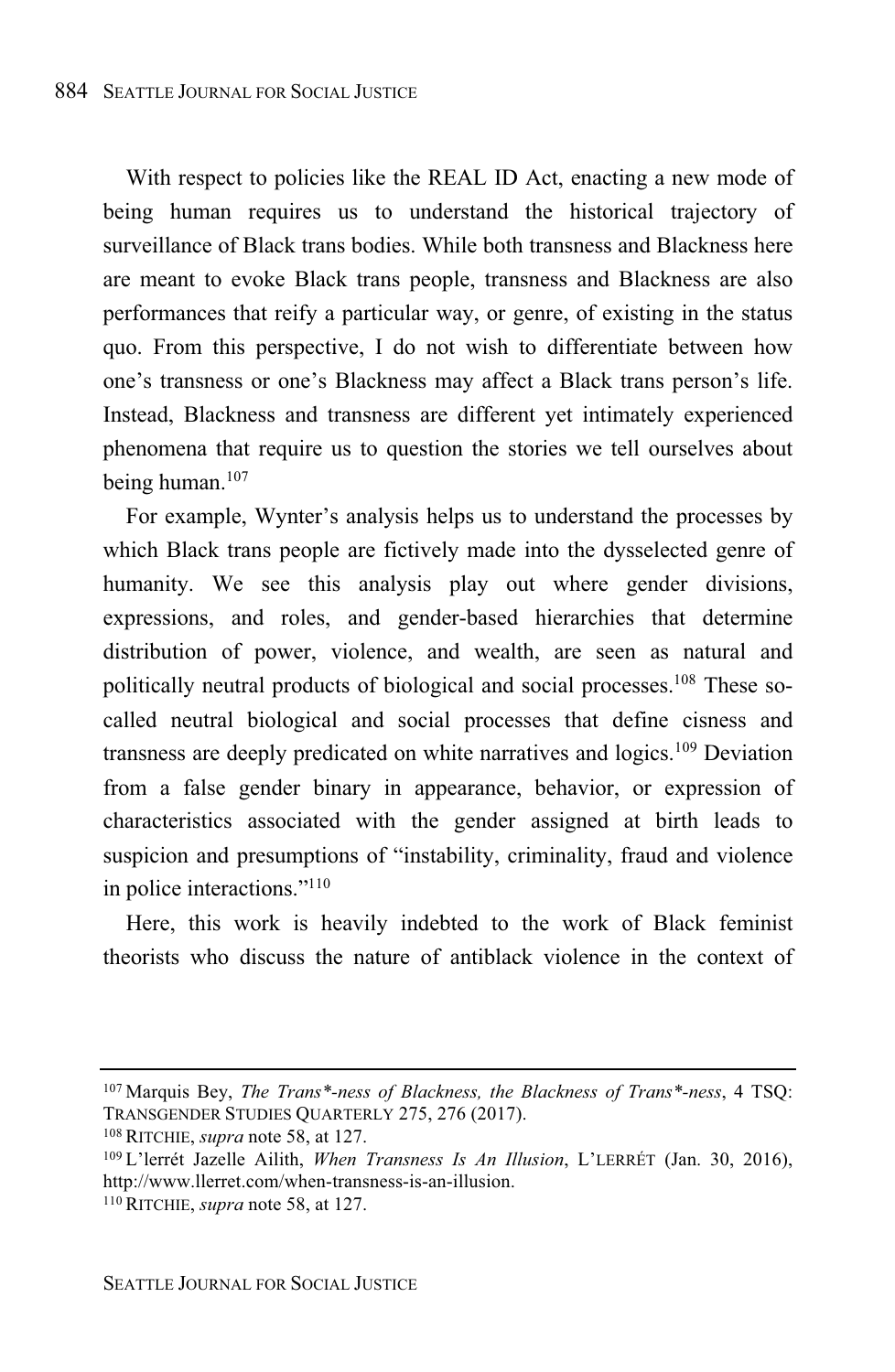gender identity. <sup>111</sup> These theorists emphasize that gender is beyond an essentialist biological understanding of assigned sex at birth, to one that considers the processes of racialization described by Wynter, as well as gender expression.

This analysis argues that antiblackness is a significant impediment to Black trans people's experiences of gender. In fact, our contemporary understanding of gender has its roots in the slave trade.<sup>112</sup>

The Enlightenment's proposal of human subjectivity and rights which was in fact inscribed into the world the slave trade and slavery had made (Blackburn), created a vertical structure of access claims to self-representation and social participation from which African-origin people, as hereditary commodities, were a priori abjected. It is on the basis of that abjection, that the category of woman, of gender as a framework to negotiate the social, cultural and economic position of white European women was created. To accept that the very constitution of gender as a term in European early modernity was tied to a social, cultural and political system which constitutively pre-figured "wasted lives," and an extreme precariousness of what constitutes human existence, throws contemporary notions of gendered subjectivity into stark relief. 113

This history leaves Black trans people without sufficient grammar to describe Black trans existence, as "Black existence becomes something other, a blend of sorts of categories that is unrecognizable as gender."<sup>114</sup> This is consistent with Wynter's analysis that "gender roles are always a

<sup>111</sup> Here, I am thinking of the collective works of the Combahee River Collective, Angela Davis, Kimberlé Crenshaw, Saidiya Hartman, Patricia Hill Collins, and Hortense Spillers, just to name a few important and episteme shattering contributions to the field.

<sup>112</sup> Sabine Broeck, *Enslavement as Regime of Western Modernity: Re-reading Gender Studies Epistemology Through Black Feminist Critique*, 22 GENDER FORUM 3, 13 (2008).

<sup>113</sup> *Id*.

<sup>114</sup> Calvin Warren, *Calling into Being: Tranifestation, Black Trans, and the Problem of Ontology*, 4 TSQ: TRANSGENDER STUD. Q. 266, 269 (2017).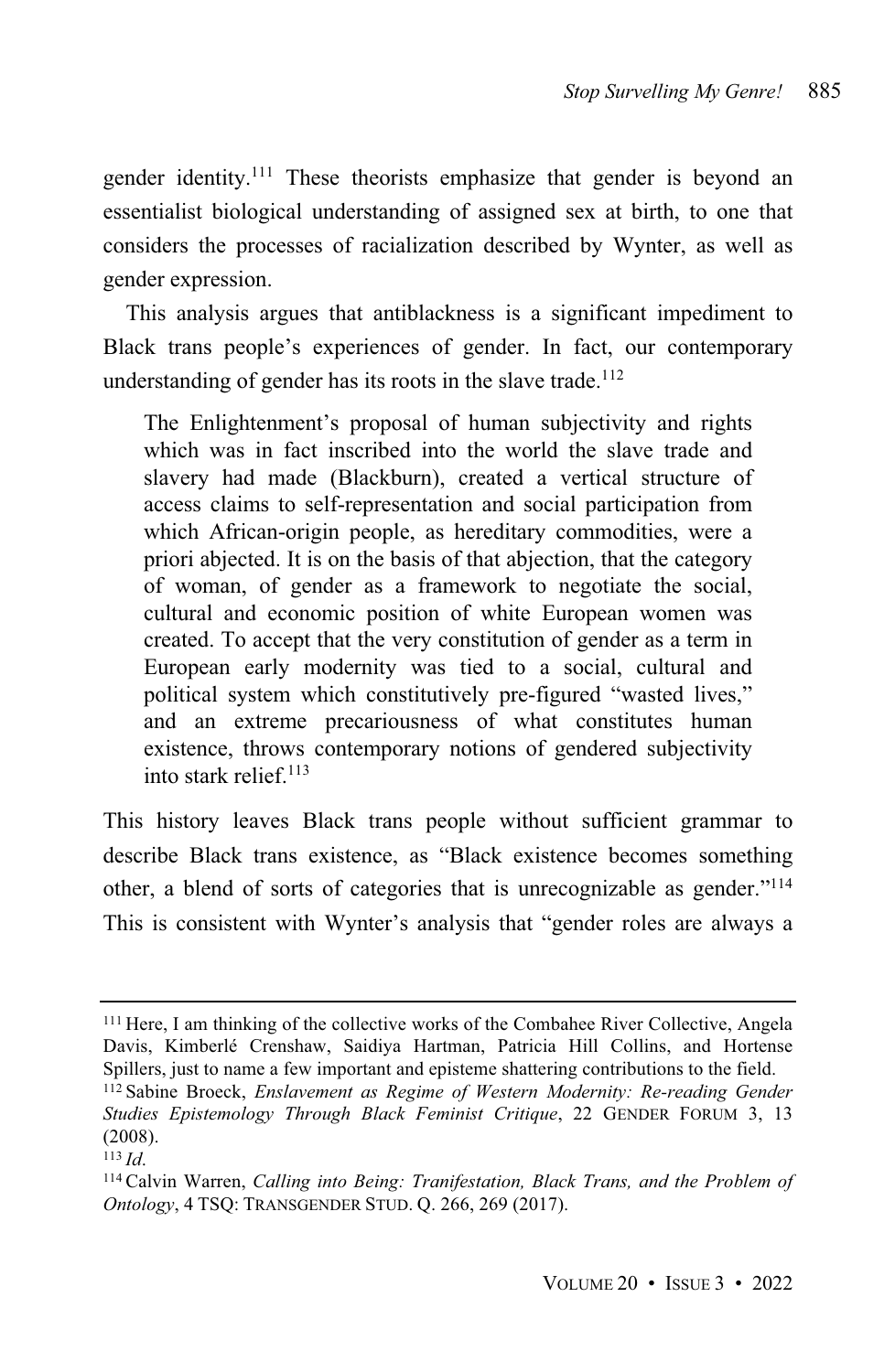function of the enacting of a specific *genre* of being hybridly human."<sup>115</sup> This phenomenon is further demonstrated by the fourth guide quote that reflects on Black women's labor in the chain gang in the post- $13<sup>th</sup>$ Amendment South,<sup>116</sup> wherein the technologies and methods of surveillance developed through those chain gangs are now the basis of our modern mandatory reporting and foster system that surveils Black parenting. 117

Many authors cited in this text also caution against tying Blackness to Black/African-American bodies. Blackness, they argue, "bears a vexed and tense relationship with Black people/bodies, which is to say that there must be a highly textured conveyance of the 'para ontological distinction' between Blackness and the people (which is to say, more generally, the things) that are called Black." <sup>118</sup> "It is crucial to disarticulate Blackness from Black people, since not doing so accepts too easily race as a given natural and/or cultural phenomenon rather than an assemblage of forces that must continuously re/produce Black subjects as nonhuman." <sup>119</sup> In other words, Blackness is not natural—or inherent or commonsensical—to Black people.<sup>120</sup> This does not mean these authors separate Blackness from bodies of Black people, rather they mean, "Blackness as a poetic force is both linked to and disarticulated from Black bodies."<sup>121</sup> Simone Browne explores this idea further:

In this fashion, I am indebted to Stuart Hall's unsettling of understandings of "cultural identity" that does not see the black diaspora and black experiences as static or singular, but instead as "a result of a long and discontinuous series of transformations . . ." [M]y use of the term "blackness" is to "signal blackness as a sign,

<sup>115</sup> WYNTER & MCKITTRICK, *supra* note 28, at 34.

<sup>116</sup> Decristo & Marriott, *supra* note 5.

<sup>117</sup> MAYA SCHENWAR & VICTORIA LAW, *Policing Prisons in* PRISON BY ANY OTHER NAME 115 (2020).

<sup>118</sup> Bey, *supra* note 107, at 281.

<sup>119</sup> Weheliye, *supra* note 101, at 333.

<sup>120</sup> *Id*.

<sup>121</sup> Bey, *supra* note 107, at 281.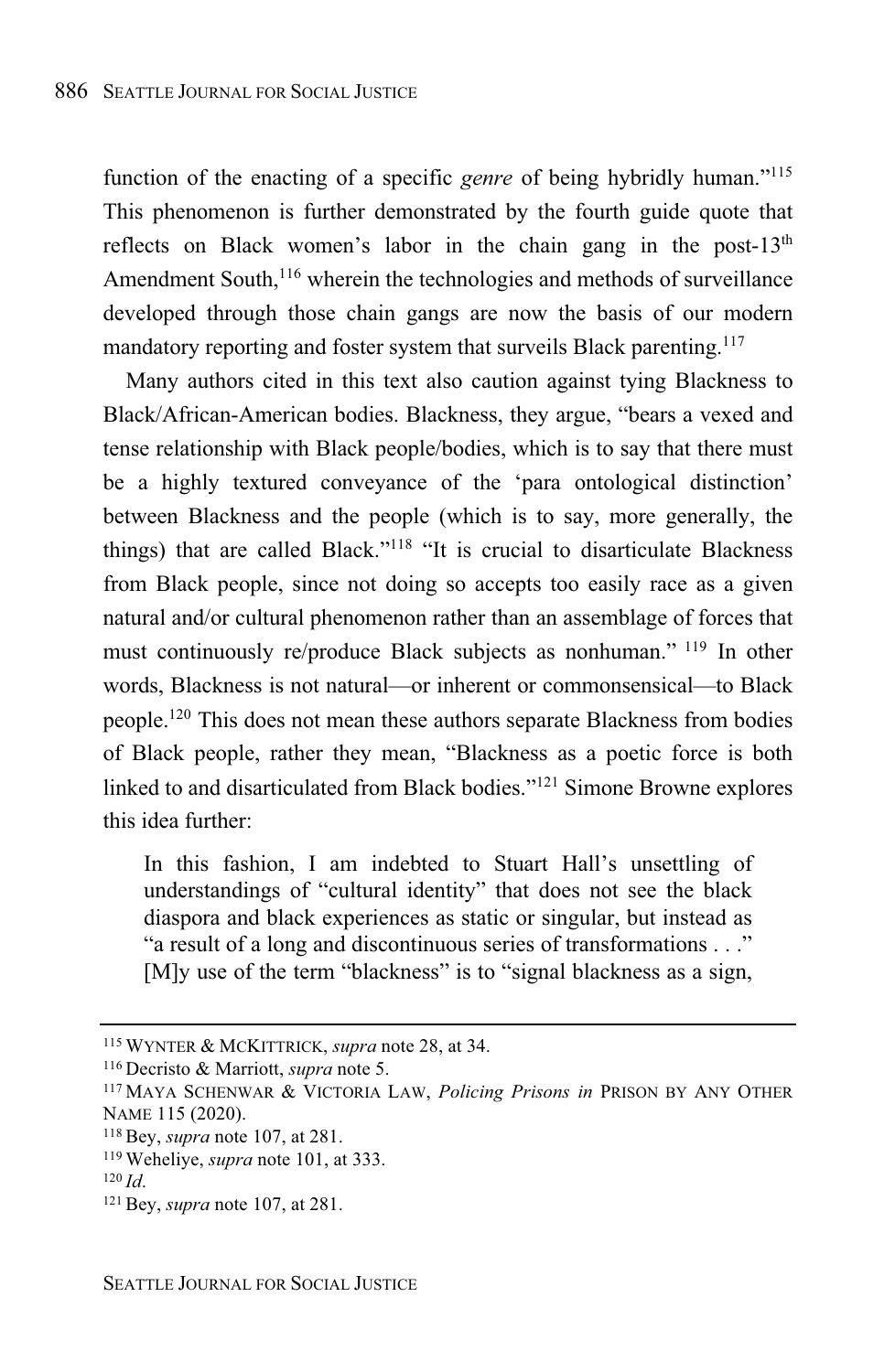one that carries with it particular histories of resistance and domination" that is "never closed and always under contestation." Blackness is identity and culture, history and present, signifier and signified, but never fixed. As Ralph Ellison names it in Invisible Man, "Black is . . . an' black ain't."<sup>122</sup>

This caution against tying Blackness to Black people is also consistent with Wynter's analysis. Wynter suggests that "the issue of 'race' and its classificatory logic . . . lies in the founding premise, on which our present order of knowledge or episteme and its rigorously elaborated disciplinary paradigms, are based."<sup>123</sup> Such an acknowledgement is necessary because:

Black Americans are the only population group of the post-1492 Americas who had been legitimately owned, i.e., enslaved, over several centuries. Their owned and enslaved status had been systemically perceived within the 'inner eyes' and the classificatory logic of the earlier episteme, its hegemonic political categories and behaviour-orienting political ethic, to be legitimate and just. 124

Transness on the other hand, can be understood as "messy shit." <sup>125</sup> One cannot arrive at trans precisely because it is movement, excitation, and agitation.<sup>126</sup> Transness is not linear, permanent, or an end—it is in fact the impossibility of these things.<sup>127</sup> Furthermore, transness is "a not-yet differentiated singularity from *which* distinct genders, race[s], species, sexes, and sexualities are generated in a form of relative stability."<sup>128</sup> Like Blackness, transness denotes a poetic, para-ontological force that is only tangentially, and ultimately arbitrarily, related to bodies said to be

<sup>122</sup> BROWNE, *supra* note 19, at 14.

<sup>123</sup> Wynter, *supra* note 63, at 47.

<sup>124</sup> *Id*. at 62.

<sup>125</sup> Bey, *supra* note 107, at 287.

<sup>126</sup> *Id.*

<sup>127</sup> *Id.*

<sup>128</sup> SNORTON, *supra* note 68, at 5.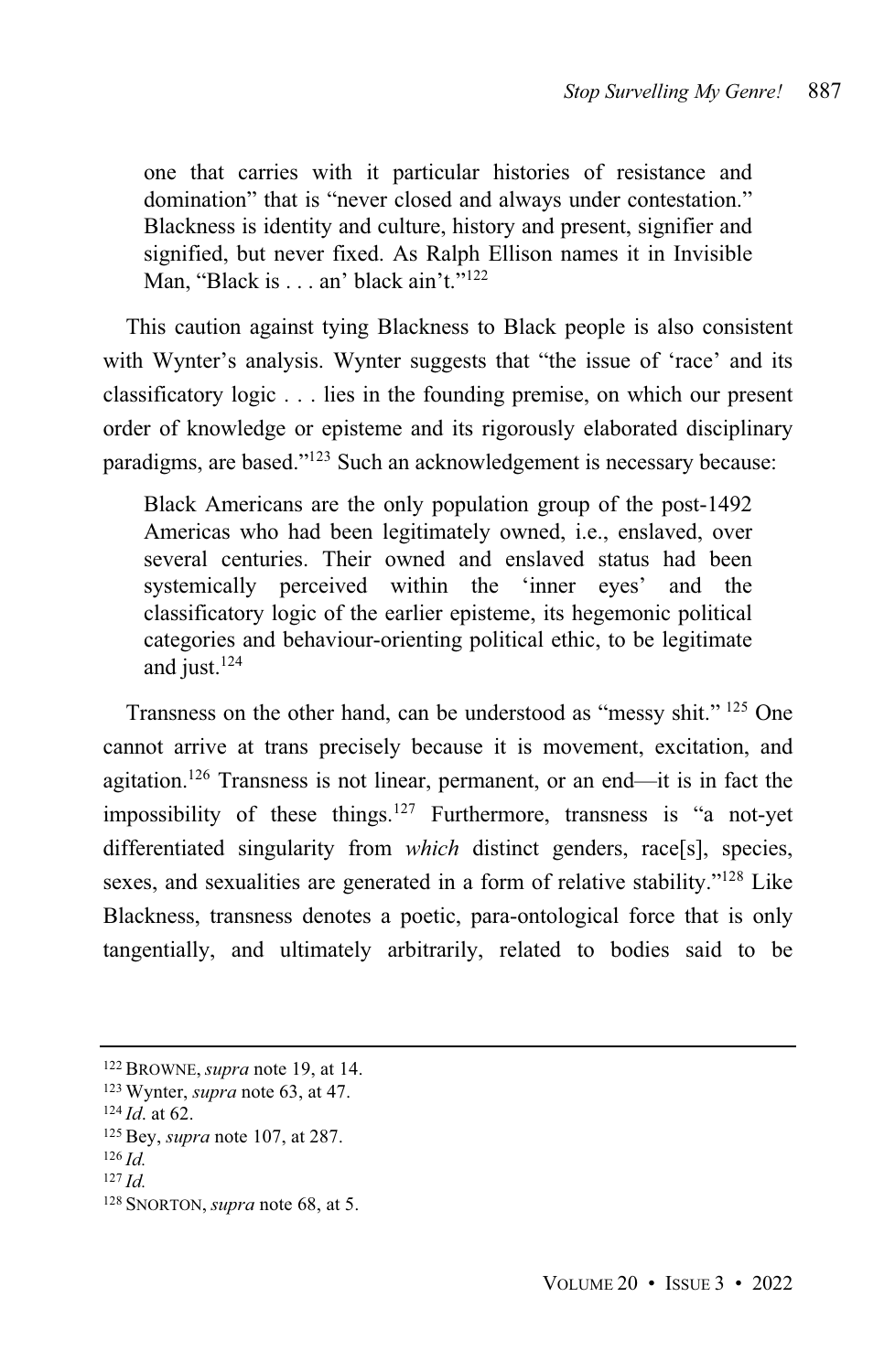transgender.<sup>129</sup> Therefore, the existence of Black trans people demonstrates the impossibility of finding symbolic coherency in the world. <sup>130</sup> I argue that this incoherency means that Black trans people deserve more space to actualize their gender identity than the status quo allows. As will be explored shortly, simply adding a third gender option on ID cards does not resolve the fundamental concerns raised in this paragraph.

Snorton's analysis of Christine Jorgensen, a white transsexual  $131$  woman who became one of the most widely recognized transgender people in U.S. history, can be used to elaborate Wynter's Work.<sup>132</sup> Through Snorton's analysis, we can see how Black trans folks are positioned "as the ostensible missing link between rational human and irrational animals."<sup>133</sup> Jorgensen's description of her transsexual experience helped to create the tropes of transgender identity against which transgender people are forced to narrate themselves.<sup>134</sup> Snorton fills a gap in transgender studies and transgender history scholarship by theorizing trans embodiment "in relation to the kinds of violence that inflect [B]lack and trans life, only one of which is the violence of erasure, and for which that erasure is about not an absence but a persistent and animating presence."<sup>135</sup> Black trans people are thereby

<sup>129</sup> Bey, *supra* note 107, at 277 ("'So while race, class, gender, and sexuality will no doubt inform the way a person walks through the world, it will not provide a predetermined outcome as much as we might like it to. This is especially true when our politics or the leadership we endorse is limited by scenario.' In short, racial identification will not determine one's relationship to power, thus making epidermal blackness in this case not an a priori determinant of politicality. This is what Hortense Spillers, quoting George Lamming, says 'we definitively know now': 'the nature of power [is] unrelated to pigmentation, that bad faith [is] a phenomenon which [is] independent of race' (quoted in Spillers 2012: 936).").

<sup>130</sup> Warren, *supra* note 114, at 271.

<sup>&</sup>lt;sup>131</sup> Christine Jorgensen identified as a transsexual. Many folks of trans identity have moved away from this term.

<sup>132</sup> *See* SNORTON, *supra* note 68, at 139–40.

<sup>133</sup> Wynter, *supra* note 31, at 266.

<sup>134</sup> SNORTON, *supra* note 68, at 157 ("mimicry" here reminds me of Wynter's use of mimetically).

<sup>135</sup> *See id.* at 144.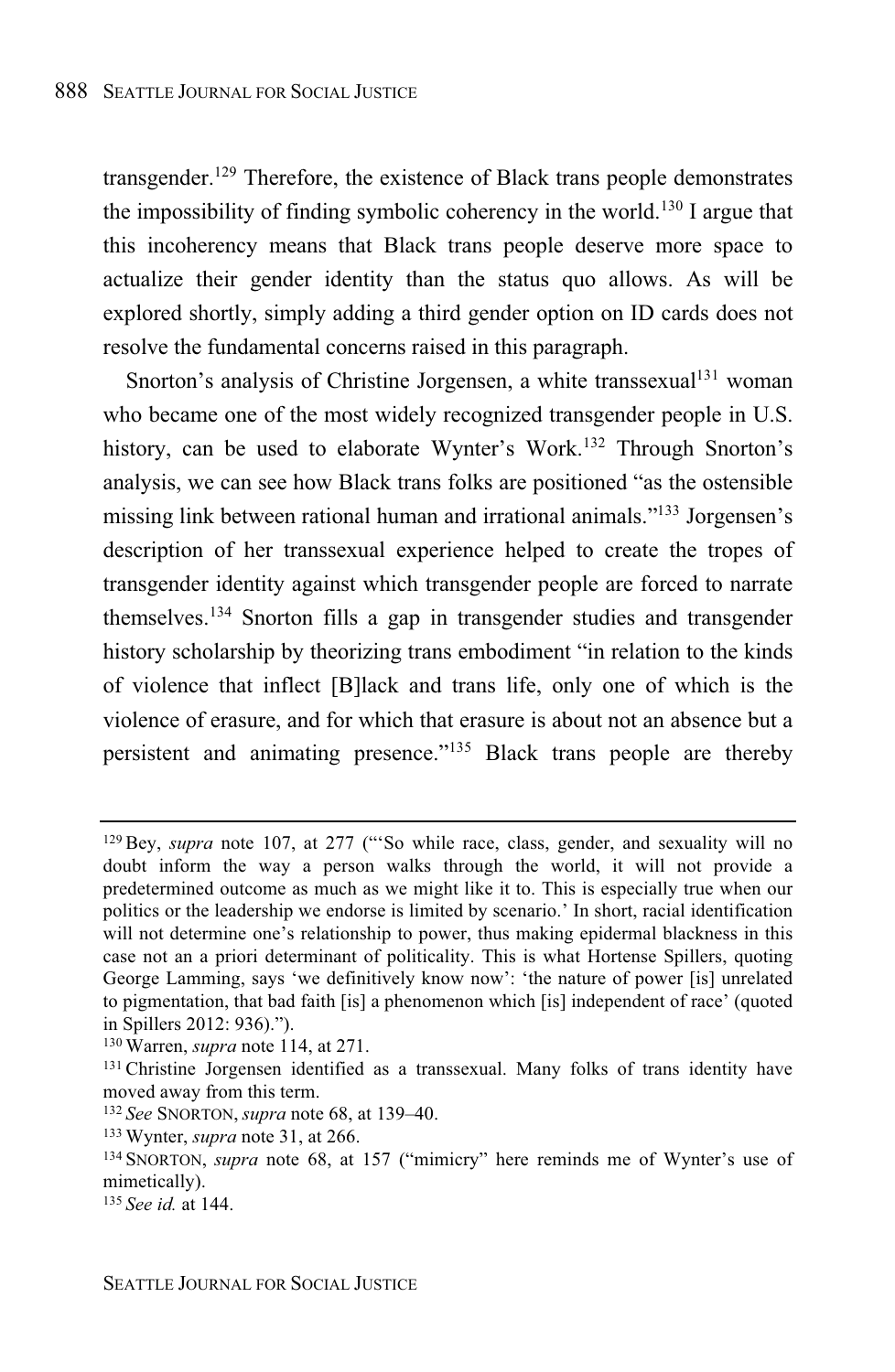constructed as having failed to obtain homoeconomicus's "mastery over their own sensory, irrational nature,"<sup>136</sup> so irrational that we must be governed by others; <sup>137</sup> somehow transness is both naturalized and denaturalized all at the same time. You see? Black trans folks are fundamentally denied an opportunity for self-determination. To live as a Black trans person means to live with "no guarantee that even if you experience yourself in self-alienating terms, you will not push that out of the mind; it shows that there is no guarantee that you cannot be assimilated into seeing yourself in normative terms."<sup>138</sup>

I want to close this Section by reflecting on the multitude of trans identities and language to reflect gender diversity that exists in the world. I actively refuse to create a definition of gender that limits any trans person's ability to self-determine. I define self-determine as the freedom to choose who you are and how you want to live your life. When states require trans people to adhere to a bi or trifurcated gender regime, they effectively restrict trans people's ability to explore their identity freely. For more information on gender identities and the multitude of genders that exist outside of the binary, see the gender and sexuality dictionary. 139

# *B. Surveillance Through Time and Our Narratively Condemned Status*

Using Wynter's theory of sociogyny can help us understand how surveillance is an essential component of our present social order. In order to maintain economics as the master discipline of Man that, through Malthusian scarcity, produces the social code of selected/dysselected, the concept of the human needed to be "mapped and anchored on the only available 'objective set of facts' . . ."<sup>140</sup> This objective set of facts positions

<sup>136</sup> Wynter, *supra* note 31, at 290.

<sup>137</sup> *Id.* at 306.

<sup>138</sup> Thomas & Wynter, *supra* note 6, at 18.

<sup>139</sup> *See Gender & Sexuality Dictionary*, *supra* note 2.

<sup>140</sup> Wynter, *supra* note 31, at 315.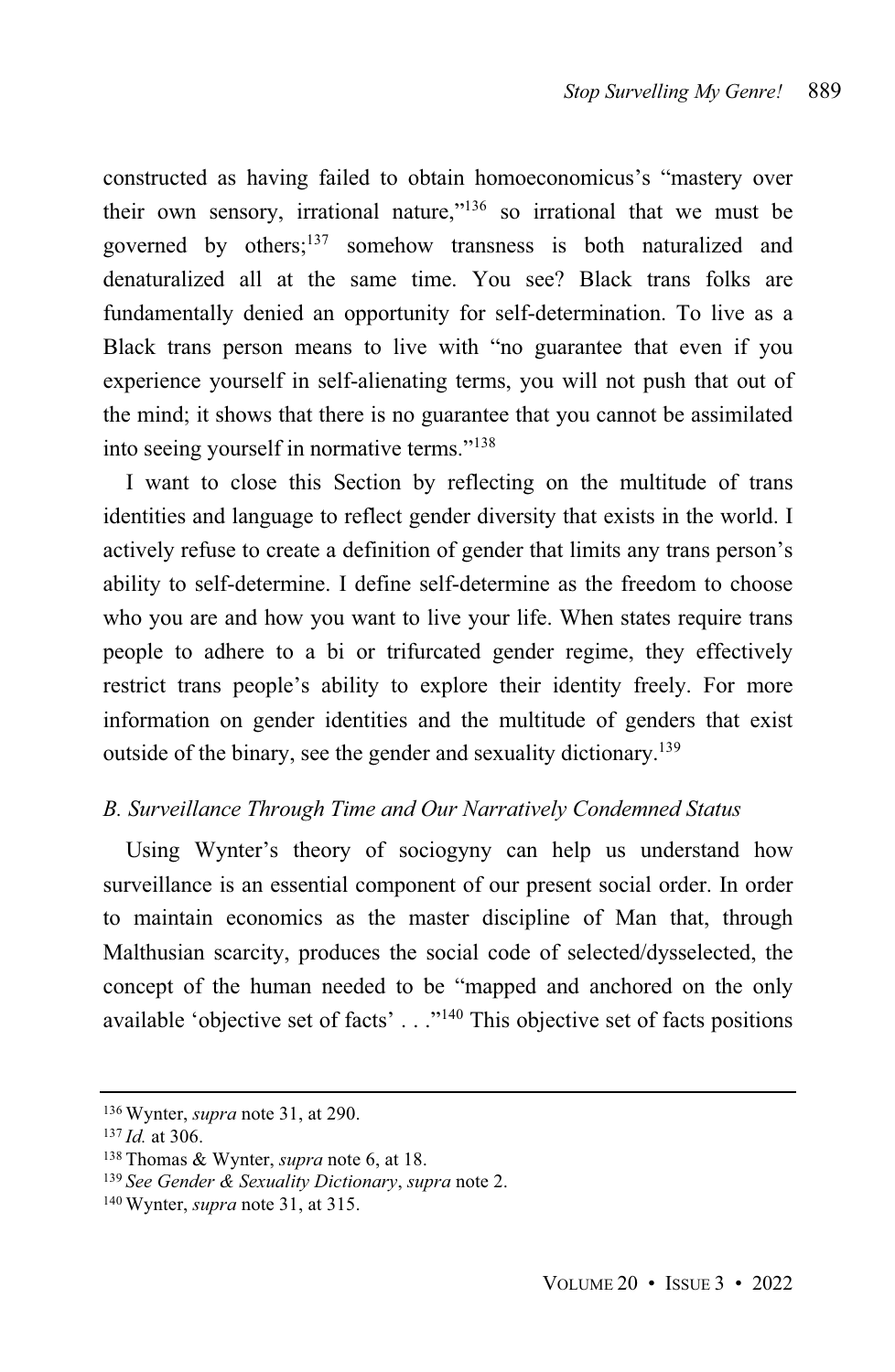present social arrangements as naturally occurring and thereby observable by the natural sciences.<sup>141</sup> This kind of thinking is embedded into the REAL ID Act. My paper presents a relational conversation across disciplines to uncover how the surveillance of Black trans people is law-likely made justifiable by irrational thoughts about Black trans people. Having this conversation will allow us to recognize these more mundane forms of violence that Black trans people encounter.

Here, the work of Simone Browne, through her extraordinary intervention into the field of Surveillance Studies, is especially illustrative. Browne begins by framing surveillance in terms of its originary definition.<sup>142</sup> In its most basic sense, surveillance means "oversight"; with the French prefix "sur-" meaning "from above" and the root word " veillance" deriving from the French verb "*veiller*" and taken to mean "observing" or "watching."<sup>143</sup> This definition frames the emphasis of how surveillance is studied and thought in the status quo:

[S]urveillance studies has been primarily concerned with how and why populations are tracked, profiled, policed, and governed at state borders, in cities, at airports, in public and private spaces, through biometrics, telecommunications technology, cctv[sic], identification documents, and more recently by way of Internetbased social network sites such as Twitter and Facebook . . . [L]ooking at contemporary sites of surveillance requires us to examine some "common threads" including rationalization (where reason "rather than tradition, emotion or common-sense knowledge" is the justification given for standardization), technology (the use of high-technology applications), sorting (the social sorting of people into categories as a means of management and ascribing differential treatment), knowledgeability (the notion that how surveillance operates depends on "the different levels of knowledgeability and willing participation on the part of those

<sup>141</sup> *Id*. at 328–31.

<sup>&</sup>lt;sup>142</sup> SIMONE BROWNE, DARK MATTERS: ON THE SURVEILLANCE OF BLACKNESS 18 (2015).

<sup>143</sup> *Id*.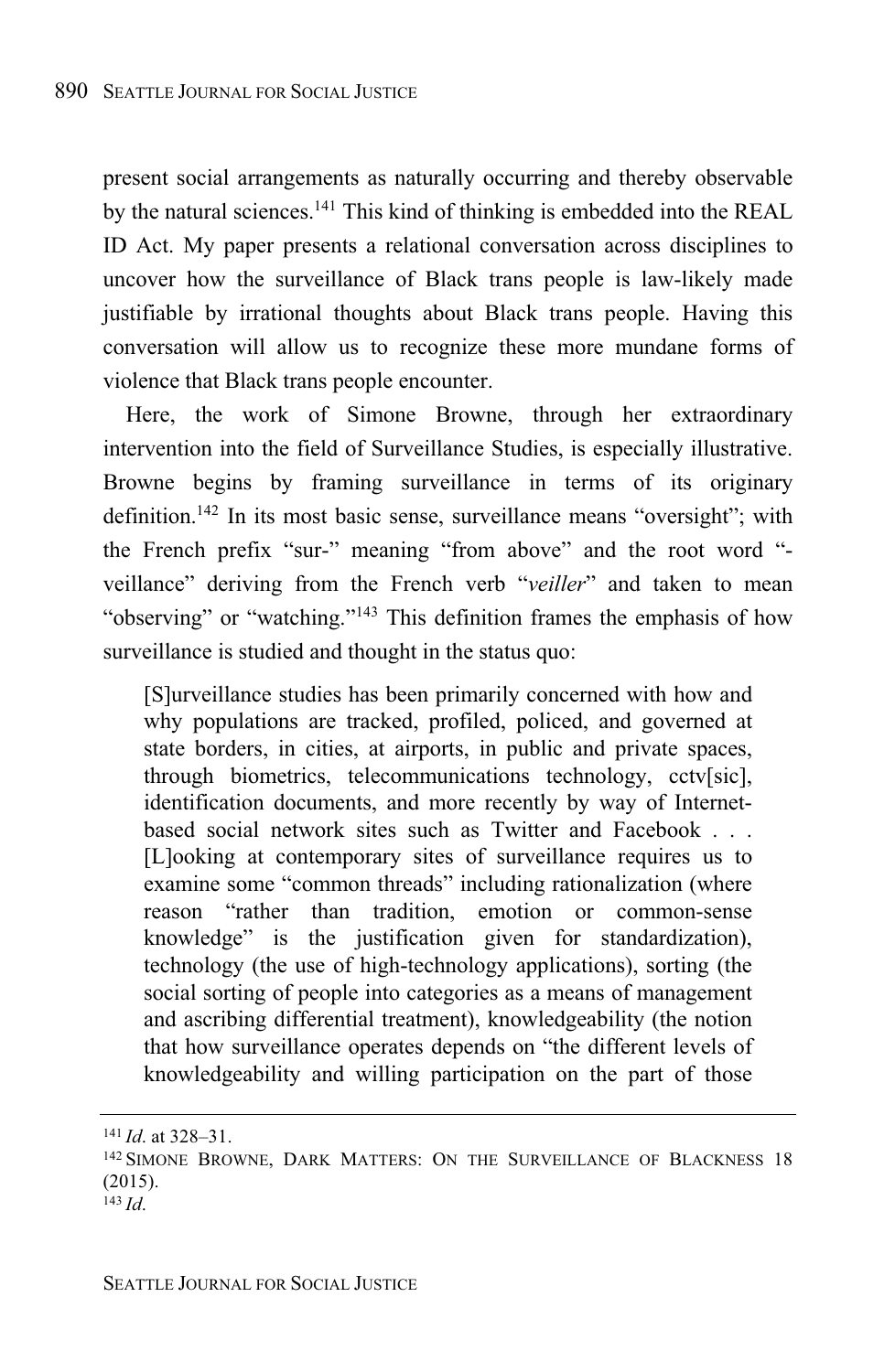whose life-details are under scrutiny"), and urgency (where panic prevails in risk and threat assessments, and in the adoption of security measures, especially post-9/11).<sup>144</sup>

For Browne, "Sociogeny, or what Wynter calls 'the sociogenic principle,' is understood as the organizational framework of our present human condition that names what is and is not bounded within the category of the human, and that fixes and frames Blackness as an object of surveillance."<sup>145</sup> An understanding of the ontological conditions of Blackness is integral to developing a general theory of surveillance and, in particular, "racializing surveillance—when enactments of surveillance reify boundaries along racial lines, thereby reifying race, and where the outcome of this is often discriminatory and violent treatment."<sup>146</sup> Browne's insight into racialized aspects of surveillance allows us to see how new technologies, such as automated facial recognition, drones, or biometric identification cards, are ongoing developments of antiblackness sustaining of our present order. 147

Browne's work connects biometric surveillance to the transatlantic slave trade through her review of the Brooks slave ship, which employed "biometric identification by branding the slave's body with hot irons, slave markets and auction blocks as exercises of synoptic power where the many watched the few, slave passes and patrols, manumission papers and free badges, black codes and fugitive slave notices."<sup>148</sup> As the introduction to this paper discusses, the passage of the REAL ID Act has only bolstered biometric technologies. Because people have developed these very technologies in an environment hostile to Black life, these technologies will continue to produce these same outcomes.

- <sup>145</sup> *Id.* at 7.
- <sup>146</sup> *Id.* at 8.
- $147$  *Id.* at 8–9.
- <sup>148</sup> *Id.* at 12.

<sup>144</sup> *Id.* at 13–14.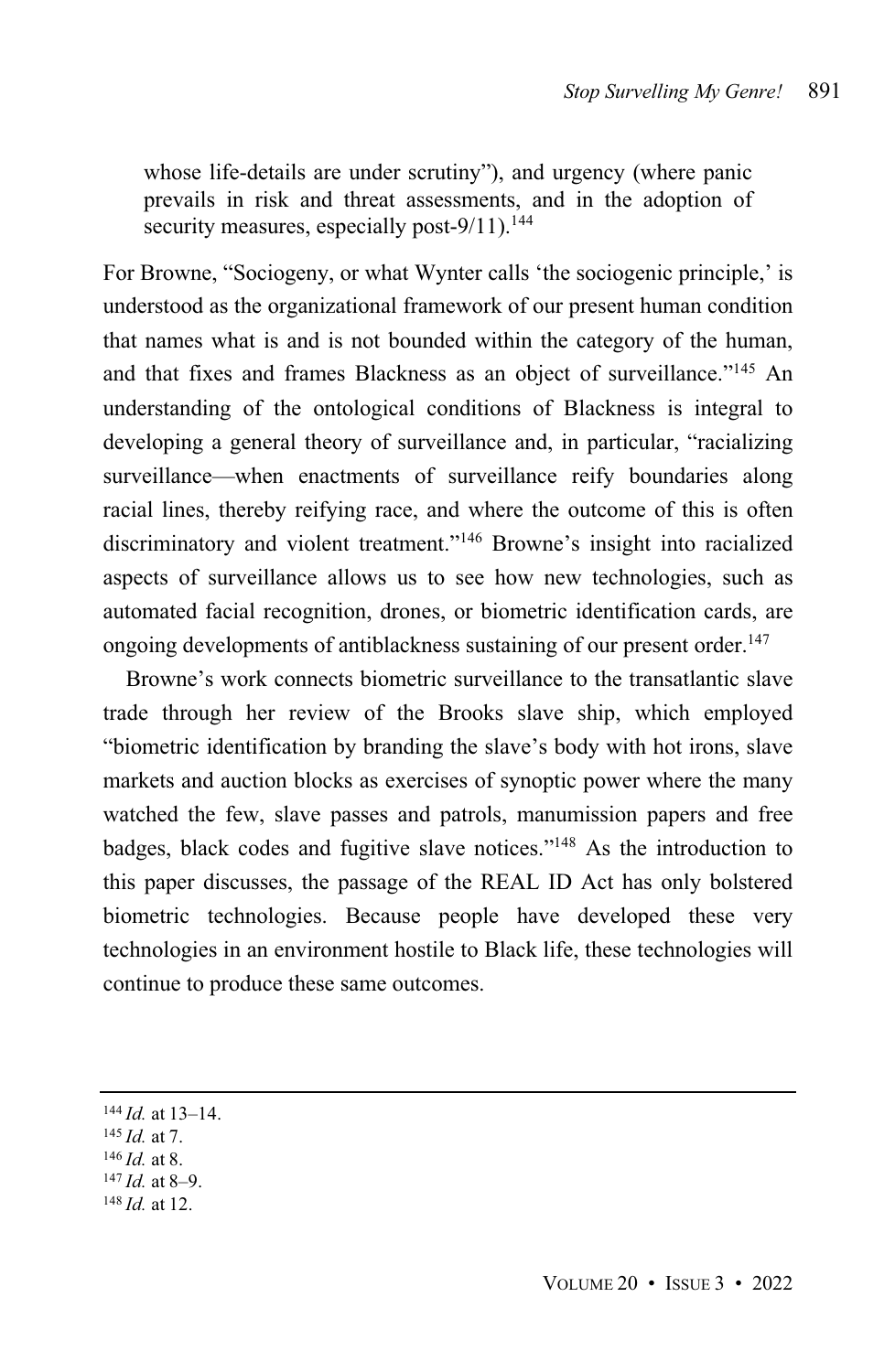The incentive for private companies to produce these biometric surveillance technologies is cause for deep concern. New surveillance differs from traditional forms of social control in ten specific characteristics: (1) it is no longer impeded by distance or physical barriers; (2) data can be shared, permanently stored, compressed, and aggregated; (3) it is often undetected, meaning that surveillance devices can either be made to appear as something else or can be virtually invisible; (4) data collection is often done without the consent of the target; (5) surveillance is about the prevention and management of risk through predictive or anticipatory means; (6) it is less labor intensive than before, opening up the possibility for monitoring that which was previously left unobserved; (7) it involves more self-surveillance by way of wearable computing or "electronic leashes" such as fitness trackers or other means by which people come to monitor themselves; (8) the presumption of guilt is assigned to some based on their membership within a particular category or grouping; (9) technological innovations have made for a more intensive and interiorizing surveillance where the body is concerned, for example, with voice analysis that is said to measure stress as a way to differentiate between lies and truths; and (10) it is now so intense and with reduced opportunities to evade it that "the uncertainty over whether or not surveillance is present is an important strategic element."<sup>149</sup>

Returning to the question of surveillance and Blackness and the specific experiences of Black trans people, it is important to understand the concept of the human eye as a "body-borne camera" that fixes and frames the Black subject within a "rigid and limited grid of representational possibilities."<sup>150</sup> In other words, these are ways of seeing and conceptualizing Blackness through stereotypes, abnormalization, and other means that impose limitations, particularly in spaces shaped for whiteness.<sup>151</sup> The inevitability

<sup>149</sup> *Id.* at 14–15.

<sup>150</sup> *Id.* at 20.

<sup>151</sup> *Id.* at 20.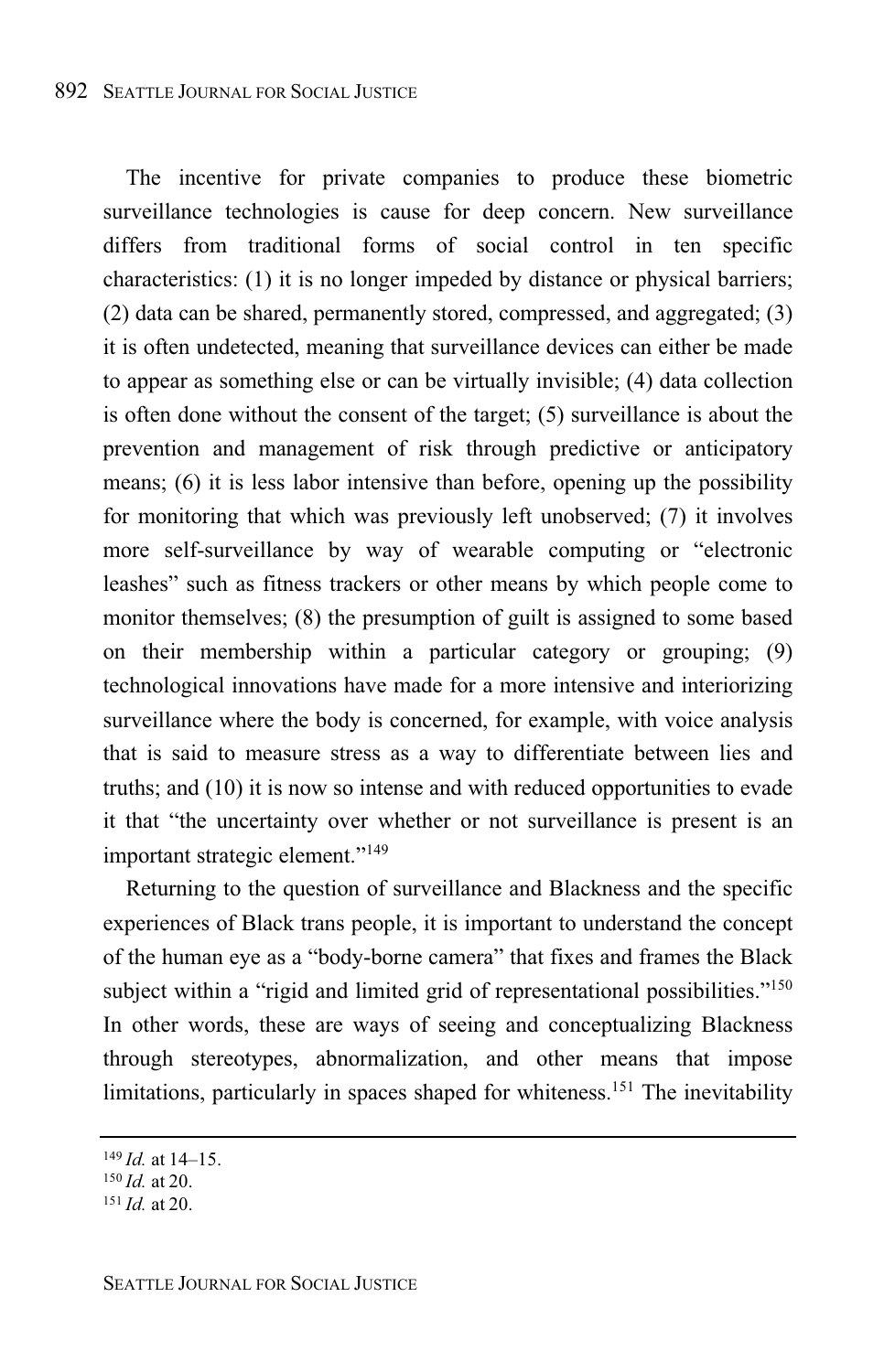of this process would suggest that the REAL ID Act effectively condones this form of surveillance on Black trans bodies.

Race here operates in an interlocking manner with transness among intersections.<sup>152</sup> Returning to Beauchamp, "Medical surveillance focuses first on individuals' legibility *as* transgender, and then, following medical interventions, on their ability to *conceal* any trans status or gender deviance."<sup>153</sup> As articulated above, ideas about race and femininity created the conditions for these women's bodies to become sites of medical experimentation.<sup>154</sup> This effectively forces certain populations to assimilate into white modes of being, consistent with Snorton's analysis above.

Wynter provides insights into the process by which society forces certain populations to mirror white society, or in the case of the Black trans experience, forced to go stealth. This force leaves Black trans folks struggling to prove that they are not the dysselected.<sup>155</sup> "The impetus for state classification and surveillance of deviant bodies has increased dramatically in the context of amplified monitoring of immigration and heightened nationalist security measures justified by the rhetoric of the War on Terror."<sup>156</sup> This process can explain the ways that "we are conscripted into a carceral version of safety and a carceral version of justice that is part of the social contract and part of social life."<sup>157</sup>

Again, Ritchie's genealogy of police violence against gender diverse people fills in a much-needed gap in this argument. Ritchie's work explores how tactics such as sumptuary laws, designed to regulate habits on moral or

<sup>152</sup> *Id.* at 17.

<sup>153</sup> Beauchamp, *supra* note 16, at 357.

<sup>154</sup> *See* SNORTON, *supra* note 68, at 33.

<sup>155</sup> *See* Wynter, *supra* note 31, at 325.

<sup>156</sup> Beauchamp, *supra* note 16, at 360.

<sup>157</sup> Akwugo Emejulu et al., *Revolution is Not a One-Time Event*, THE WHITE REV. (June 2020), https://www.thewhitereview.org/feature/revolution-is-not-a-one-time-event-2/ [https://perma.cc/SH4D-EYCM].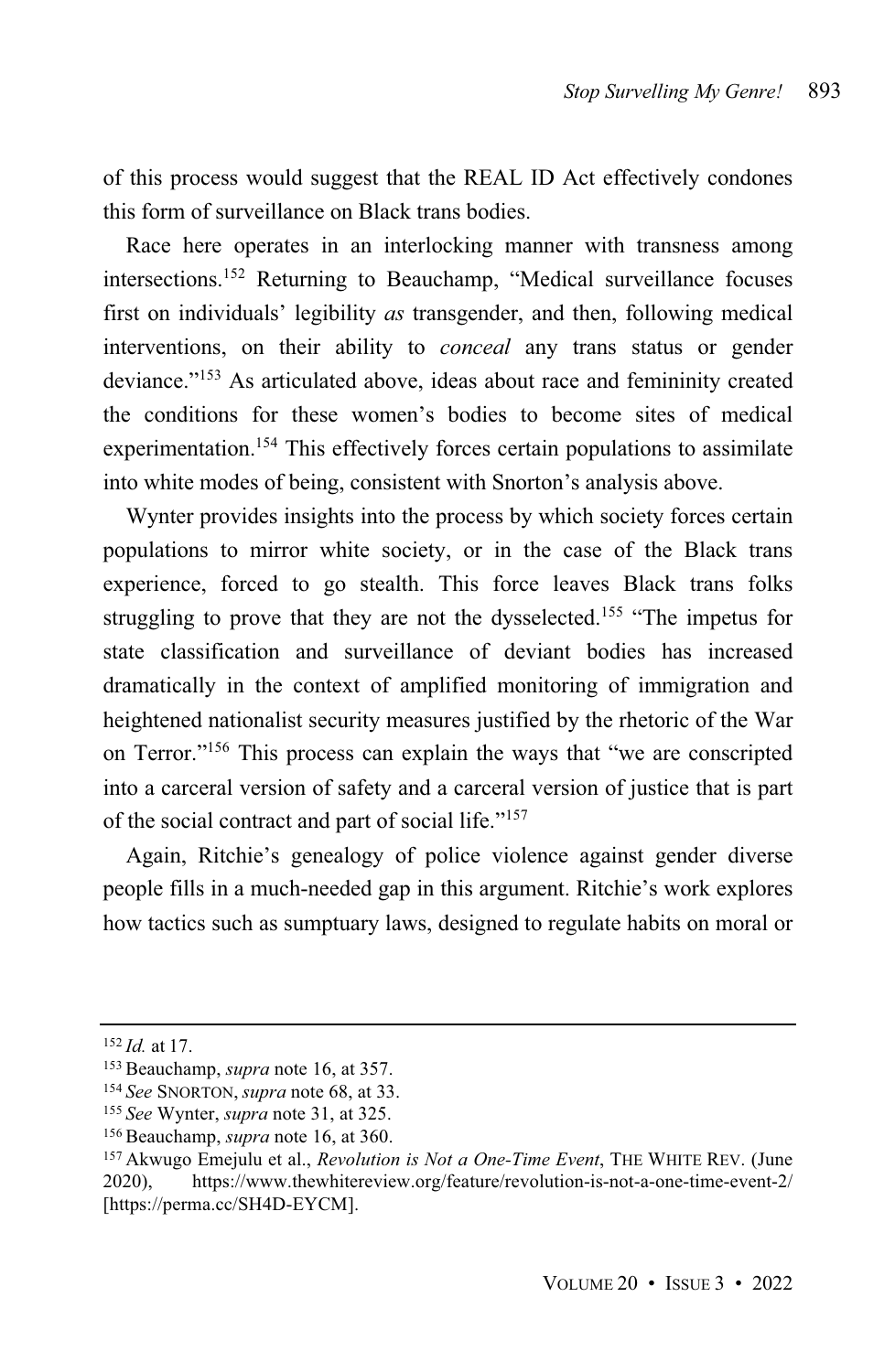religious grounds, have transformed gendered policing.<sup>158</sup> Sumptuary laws often evolved to supplement and replace laws "prohibiting enslaved people and people of lower classes from wearing clothing associated with ruling classes."<sup>159</sup> These laws required police to scrutinize bodies in the public sphere for any disjuncture of gendered clothing and sexed body.<sup>160</sup> Officers even focused on things like the size of a suspect's hands,<sup>161</sup> which runs parallel to Browne's argument about the optical function of the human eye. What's worse is that many people commonly understood sumptuary laws as an attempt to neutralize threats to male dominance posed by reform feminists.<sup>162</sup> The early versions provided some of the first examples of gender searches, wherein the government subjected certain people to violative actions such as the removal of wigs and jailhouse medical examinations to reveal their "true" body parts.<sup>163</sup>

Ritchie tracks this history into the present day, including several examples of policy violence against trans folks that I have written about in Section II.A. This tracing demonstrates that the REAL ID Act is yet another excuse for police to stop and frisk Black gender nonconforming people, one that stems from the "legacy of presumptions that people whose appearance is deemed gender nonconforming are inherently fraudulent and mentally unstable." <sup>164</sup> Perhaps even more disturbing is that law enforcement agents frequently conduct gender checks aimed solely at determining an individual's physical characteristics to assign gender or, in some cases, for pure sexual gratification;<sup>165</sup> this is an example of what Wynter means by the biochemical response or opiate reward. The idea that trans people are

<sup>162</sup> *Id.*

<sup>158</sup> ANDREA J. RITCHIE, INVISIBLE NO MORE: POLICE VIOLENCE AGAINST BLACK WOMEN AND WOMEN OF COLOR 128 (2017).

<sup>159</sup> *Id.* at 128–29.

<sup>160</sup> *Id.* at 129.

<sup>161</sup> *Id.*

<sup>163</sup> *Id.*; Beauchamp, *supra* note 16, at 358.

<sup>164</sup> RITCHIE, *supra* note 158, at 132.

<sup>165</sup> *Id.* at 138.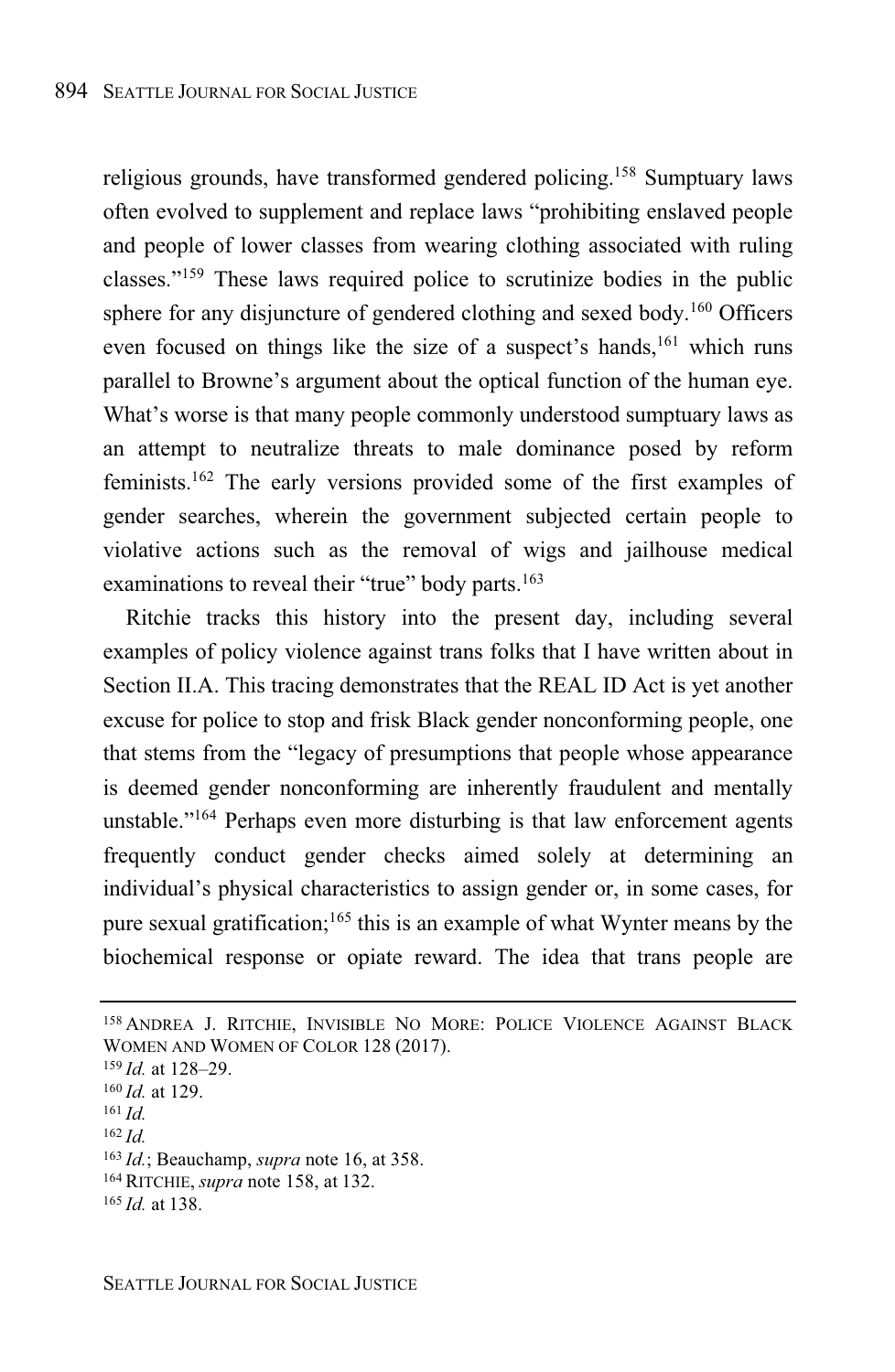inherently fraudulent is a cover for how people are often embarrassed for their sexual attraction to trans people, <sup>166</sup> which again speaks to the opiate reward-punishment system. Moreover, such policies point to how concealing and revealing trans identity actually depend on one another, demonstrating the impossibility of thinking of these actions as binary opposites.<sup>167</sup>

# *C. Black Trans Politics and the Failure of Normative Policy Making*

We are, in fact, still in that awful normal that is narrativized as minor injustices, or social ills that would get better if some of us waited, if we had the patience to bear it, if we had noticed and were grateful for the miniscule "progress" etc . . . Well, yes, this normal, this usual, this ease was predicated on dis-ease. The disease was always presented as something to be solved in the future, but for certain exigences of budget, but for planning, but for the faults of "those" people, their lack of responsibility, but for all that, there were plans to remedy it, in some future time. We were to hold onto that hope and the suspension of disbelief it required to maintain "normal."<sup>168</sup>

# Dionne Brand

To bring back a note from the introduction, if Wynter is correct, we must think through the law-likely projects that sustain Black trans people as the dysselected. As I hinted at in Section II, I ask here, "what do specific manifestations of (black) suffering at the hands of political brutalization tell us about the category of human as such?"<sup>169</sup> This question poses a challenge to my work and reading of Wynter because ultimately, "what is at stake is not so much the lack of 'language' per se or a jargon of authenticity, but the

<sup>166</sup> *Id.* at 139.

<sup>167</sup> Beauchamp, *supra* note 16, at 361.

<sup>168</sup> Dionne Brand, *Dionne Brand: On Narrative, Reckoning and the Calculus of Living and Dying*, TORONTO STAR (July 4, 2020), https://www.thestar.com/entertainment/books/2020/07/04/dionne-brand-on-narrativereckoning-and-the-calculus-of-living-and-dying.html [https://perma.cc/QYA4-YS5Y]. <sup>169</sup> Alexander G. Weheliye, *After Man*, 20 AM. LITERARY HIST. 321, 325 (2008).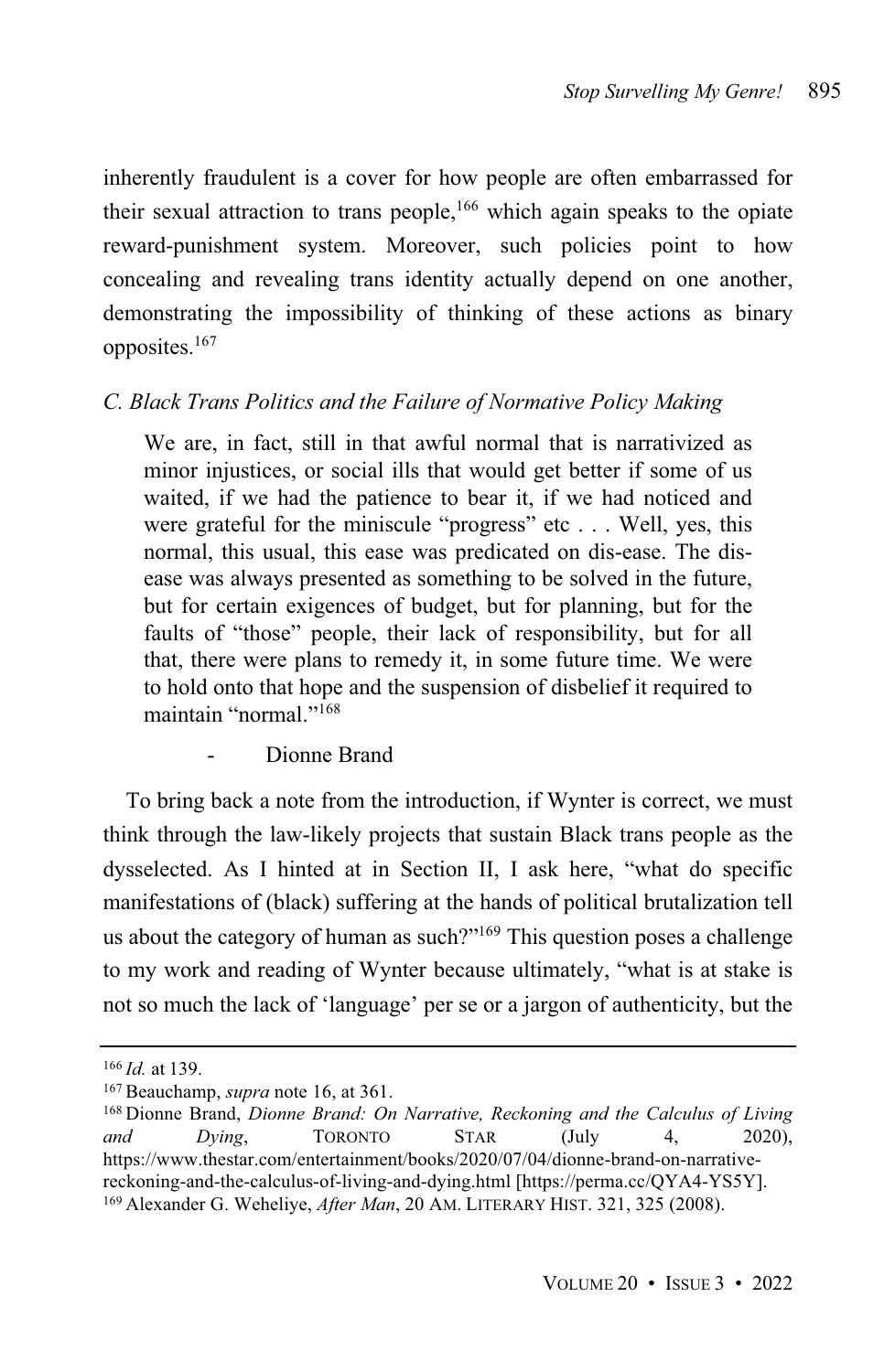kinds of dialects available to the subjected, since these languages, imaginaries, dreams, shrieks, etc., sound nothing less than differently pitched humanities."<sup>170</sup> Moreover, if long-time law professor and civil rights activist Derrick Bell's argument about convergence politics is true, Black trans people must find ways outside of the state to meet our material needs. Here, I am reminded of the guide text from Black trans activists who discuss consistent neglect from the federal government. Brand's critique of progress narratives then helps to illustrate that this governmental neglect is not accidental but part of a pattern to design laws that uplift certain populations while actively harming others.

It is obvious that no single act of policy is going to address all the concerns laid out in this comment. <sup>171</sup> A Black trans politic would demand more than legal recognition and inclusion, seeking instead to transform current logics of state, civil society, security, and social equality. 172

We have already explored, indirectly, how law functions by way of constitutive exemptions of Black trans people from the state's political grammar of protection. Indeed, the law's language systematically produces the bottommost role of Black Americans in the United States, since it is the ostensible proof of their alleged dysselected "undeservingness" that then functions as the central psychic compensatory mechanism for the white working middle class. At the same time, this mechanism induces Black trans folks to continue to see and experience ourselves as also being, in terms of class, "dysselected by evolution"—a perception that induces us to accept our class-subordinated status and the hegemony of the middle classes.<sup>173</sup> Unfortunately, this kind of self-regulation logically excuses state neglect as simply the "law of nature"—a law that also calls for the category

<sup>170</sup> *Id*. at 332.

<sup>171</sup> SPADE, *supra* note 91, at 68–69.

<sup>172</sup> *Id.* at 19.

<sup>173</sup> Wynter, *supra* note 31, at 324.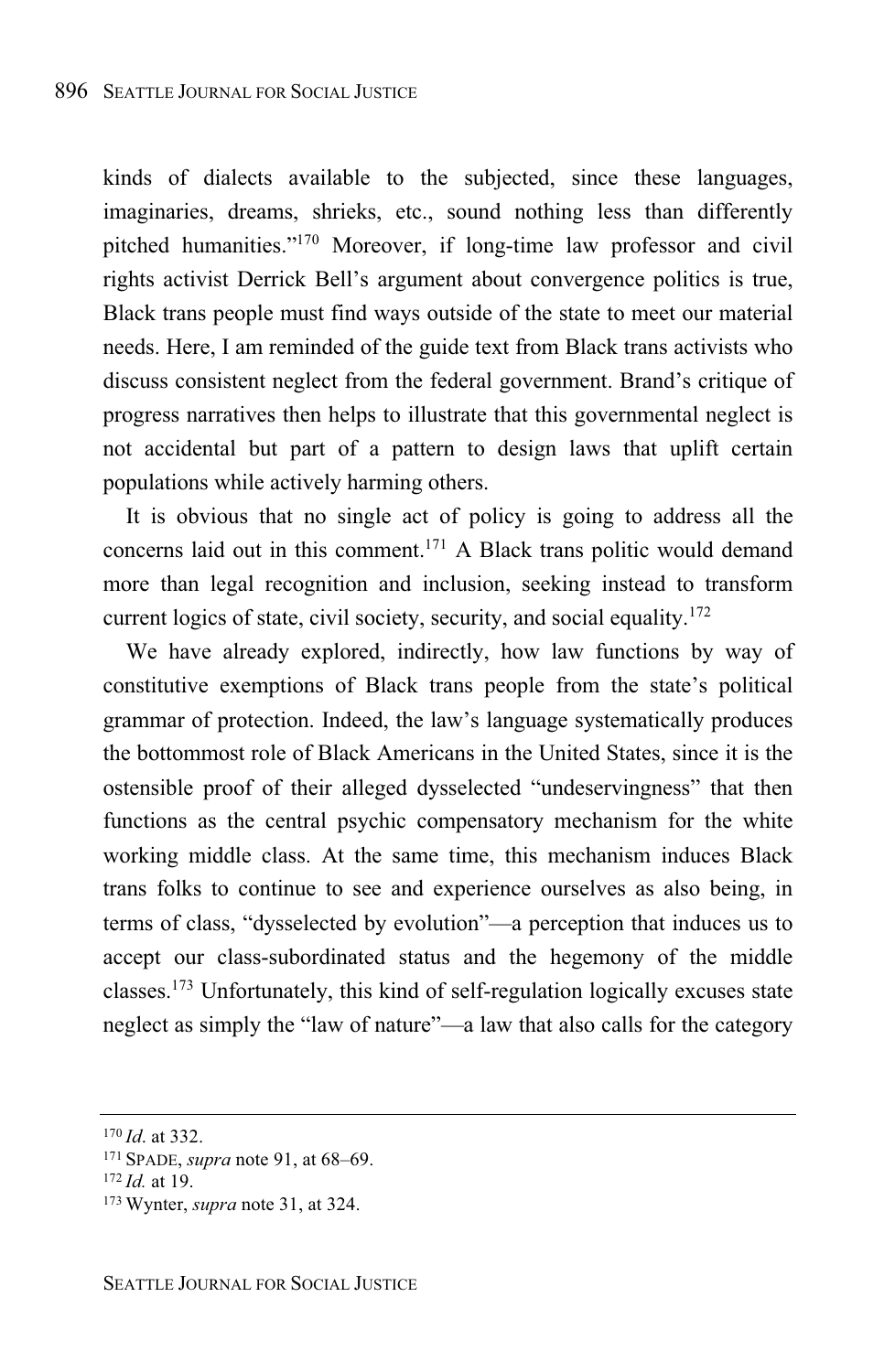of the poor to be left by themselves, unaided by any measures taken by the state in order that the "iron laws" of nature can weed out its members. 174

Also embedded here is a rejection of progress narratives that teach us that "the United States is a democracy in which law and policy derive from what a majority of people think is best, that the United States used to be racist and sexist but is now fair and neutral thanks to changes in the law, and that if particular groups experience harm, they can appeal to the law for protection." <sup>175</sup> Borrowing from the work of professor and activist, Dean Spade, Black trans politics would attempt to reconcile the reality that the United States is a settler colony and a racial project, founded and built through genocide and enslavement, $176$  and reject neoliberal policy changes such as privatization, trade liberalization (globalization), labor and environment deregulation, the elimination of health and welfare programs, increased immigration enforcement, and the expansion of prisons and imprisonment. 177

Even as it is important to consider failings of the neoliberal processes above, according to Wynter, it is also an incomplete frame; the normative justification for Black trans neglect is more than economic. It also entails the shift to an order of consciousness that centers homoeconomicus insofar as capitalism is itself a function of the reproduction of Man.<sup>178</sup> Because this order of knowledge relies on the master discipline of economics, it is instructive to understand how neoliberalism motivates the bio-chemical responses that socialize us. Thus, Spade can also help us understand more about the nature of population management and disciplinary forms of control, ultimately speaking to the law-like methods of storytelling that inform globalization.

<sup>174</sup> *Id.* at 320.

<sup>175</sup> SPADE, *supra* note 91, at 2.

<sup>176</sup> *Id.*

<sup>177</sup> *Id*. at 13.

<sup>178</sup> Thomas & Wynter, *supra* note 6, at 1, 16, 29.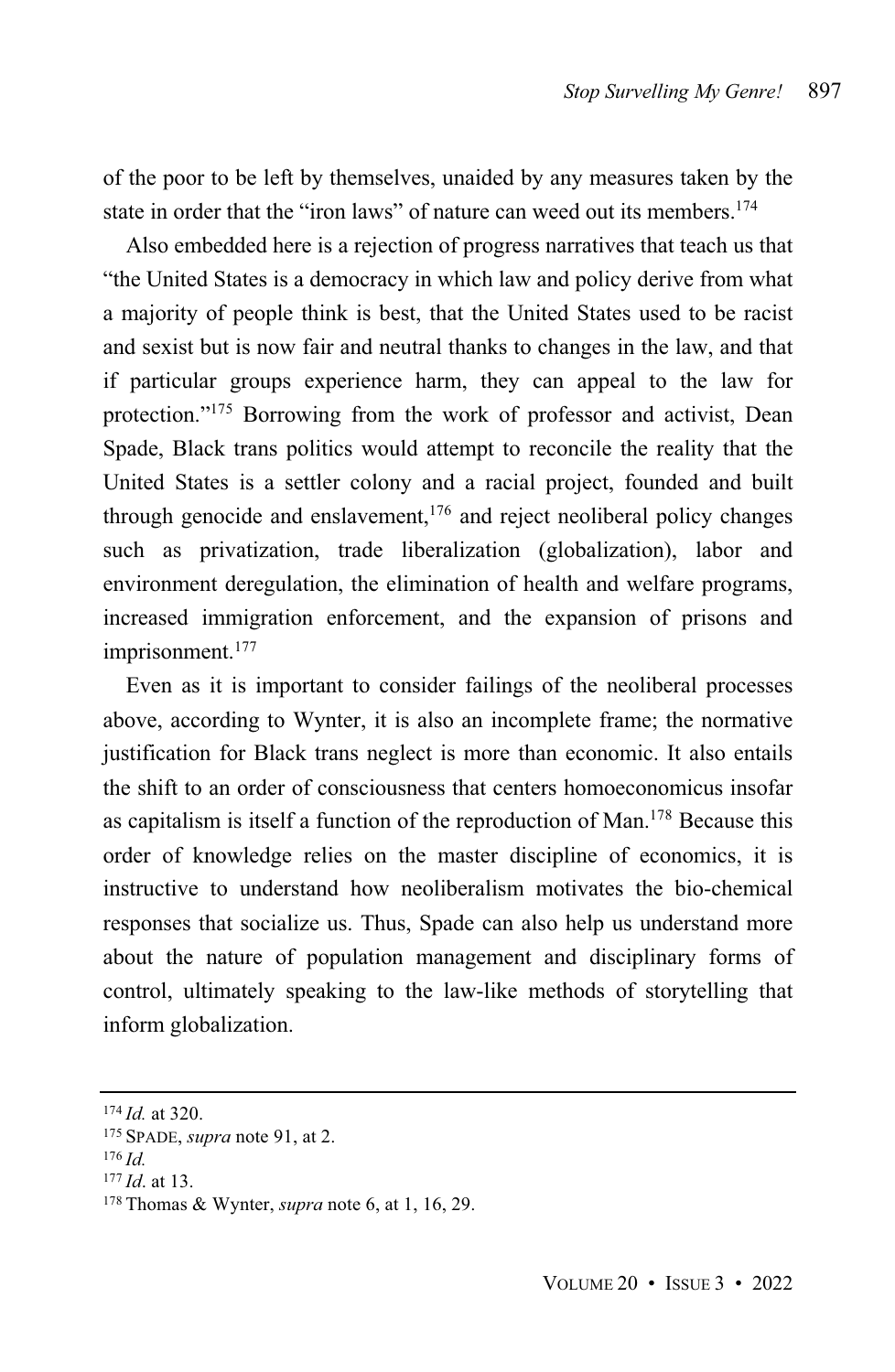For Spade, population management describes institutional arrangements that determine which lives are guaranteed security and insecurity through the unequal distribution of resources.<sup>179</sup> It functions by naturalizing and erasing the historical and contemporary conditions that lead different groups to have starkly dissimilar life chances. 180

Under the second form of control, disciplinary control, individual selfregulation and auto-policing displace directly coercive means of control; however, corporeal violence and looming threats of state violence do still bolster these forms of control. This paper has already explored this phenomenon in the discussion of sumptuary laws, i.e., the expectation that certain items of clothing are limited to a specific gender and the medicalization of trans identities, where medical and administrative systems force trans people to conform to rigid gender norms in order to gain access to medical technologies that support gender transition, such as hormone replacement therapy and gender-affirming surgeries.<sup>181</sup> By underscoring population management and disciplinary control, we might emphasize the decentralization of power and the distribution of certain practices, ways of knowing, norms, and technologies in myriad ways, rather than only from one single person or institution, <sup>182</sup> which has profound implications for organizing communities.

I turn again to Andrea Ritchie to explore how this understanding of disciplinary and population control has informed Black trans resistance strategies. Ritchie has found that police accountability groups that attempt to reform police treatment of Black trans people, such as efforts requiring police to use preferred names and pronouns, or body cams, are seldom

<sup>179</sup> SPADE, *supra* note 91, at 57.

<sup>180</sup> SPADE, *supra* note 91, at 67.

<sup>181</sup> See Beauchamp, supra note 16, at 357–58

<sup>182</sup> SPADE, *supra* note 91, at 2.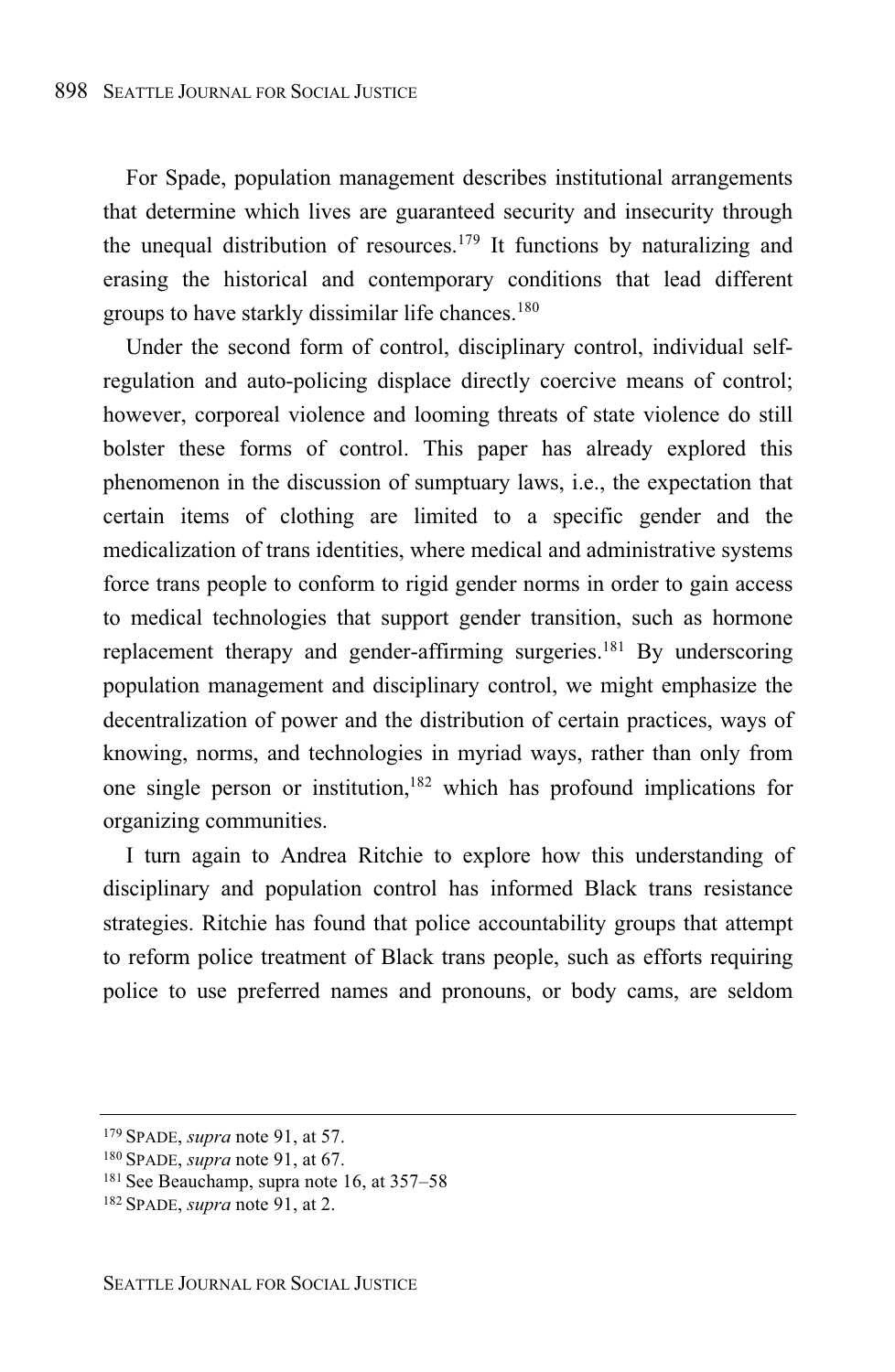followed and ultimately re-legitimize surveillance as a fair strategy of police forces.<sup>183</sup>

As the impacts of reformist interventions discussed above show, it is not enough to simply increase Black trans representation in policy-making spaces. Here, Wynter's work is again especially instructive, helping us understand how the genre of Man and its logic of whiteness frames and minimizes opportunities for more radical acts:

Look back at all the "Studies" that were called for, all the "Studies" that have come up. Each is saying, "Look at how I've been negatively represented." Suppose we ask, "What are the rules that govern those representations, and why?" You then begin to have the same "scientific" knowledge not simply of the physical and biological universe but of this third level of ontogeny*sociogeny* existence. It would be "scientific" in a way quite different<sup>184</sup>

Because antiblackness and white supremacy are logics of making the human, they are always already a political project.<sup>185</sup> They are distinct from, but often act in concert with, the political projects of making and sustaining nation, ethnicity, and ethnic nationalisms.<sup>186</sup> Most importantly, I return to Wynter's analysis that certain humans in our world are constructed as dysellected, irrational, and intentionally excluded and subject to Malthusian disposal—making the vast majority of policy-making spaces hostile for us.

The REAL ID Act is one example of a policy that relies on these white supremacists' logics because it sustains a ruse of safety even though it provides very little safety in actuality, and despite the ways gender surveillance continues to harm Black trans people.<sup>187</sup> The state can point to

<sup>183</sup> *See* RITCHIE, *supra* note 158, at 140–42.

<sup>184</sup> Thomas & Wynter, *supra* note 6, at 17.

<sup>185</sup> Christina Sharpe, *Lose Your Kin*, THE NEW INQUIRY (Nov. 16, 2016), https://thenewinquiry.com/lose-your-kin/p [https://perma.cc/24RE-Y5UD]. <sup>186</sup> *Id.*

<sup>187</sup> *See generally*, Beauchamp, *supra* note 16, at 361.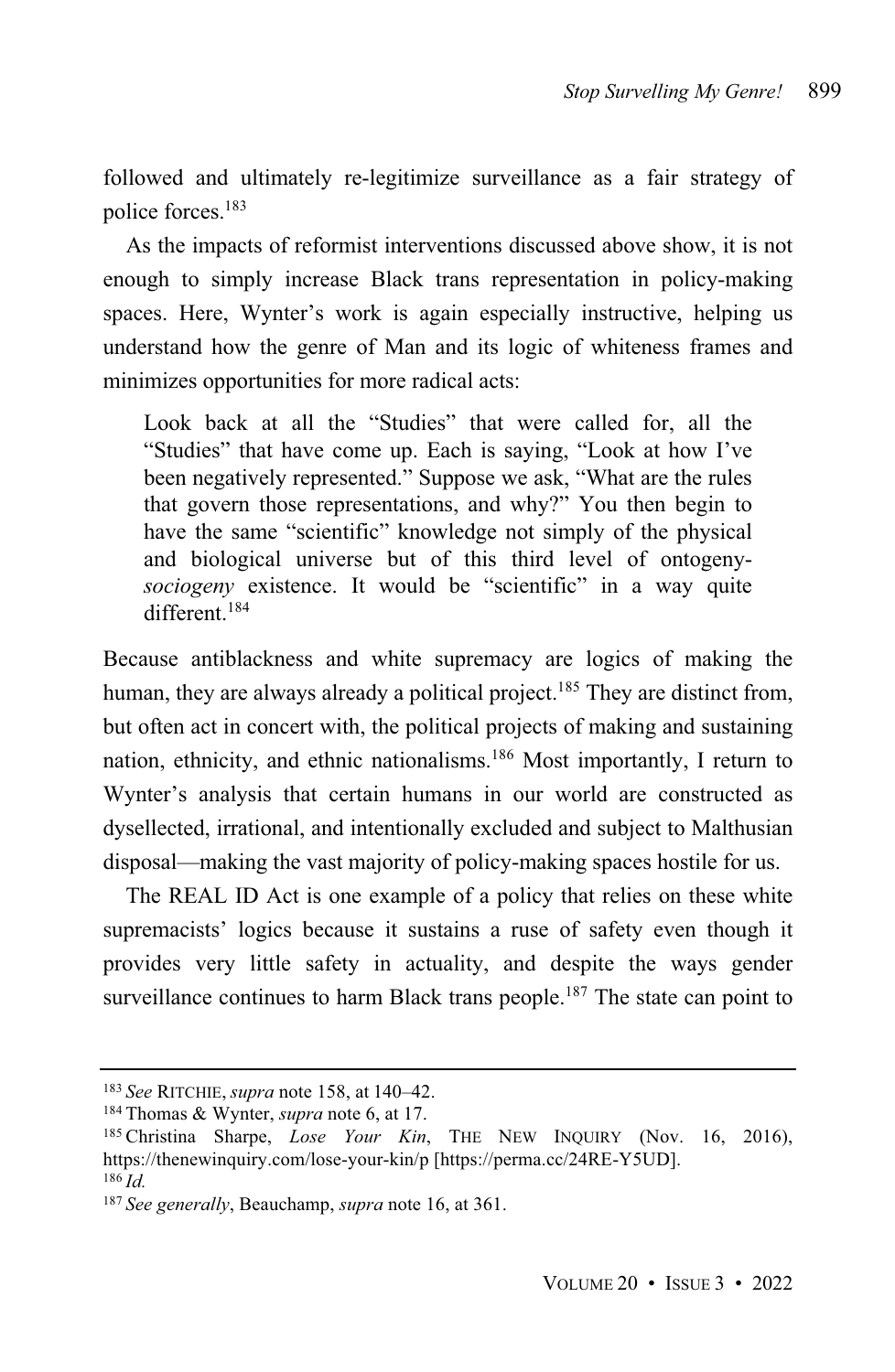what it considers the incoherence of Black trans identity as a justification for extending an unjust policy by positioning Black trans people as outside of the range of convergence. This pattern connects deeply to the way that the transatlantic slave trade used "the internment of bodies that lacked reason/rationally . . . [to build a] new social order that was undergirded by bodily or homo-ontological principles of sameness and difference."<sup>188</sup>

As discussed, the slave trade market is where the government developed a significant portion of our legal policies around surveillance.<sup>189</sup> Unfortunately for Black trans people, "the slave trade's logics and technologies have intensified, expanded, and become more insidious." <sup>190</sup> A politic that centers Black trans people would recognize that the ongoing development of surveillance techniques supports these ongoing acts of violence and is part and parcel to a pattern of casting Black people as the dysselected of humanity.

To refuse to align Black trans politics with these ongoing acts of violence is an opportunity to exercise creativity and imagination. To the extent that Black trans desire exceeds the frame of civil rights and political emancipation to find expression in quotidian acts labeled "fanciful," "exorbitant," and "excessive," I view this as a successful departure from the bourgeois expectations that I have critiqued.<sup>191</sup> And this is a task that those engaged in a Black trans politic must practice to bring about a different way of being.<sup>192</sup> This move might help us to convert theory into praxis.

<sup>188</sup> Tiffany Jeannette King, In the Clearing: Black Female Bodies, Space and Settler Colonial Landscapes 37 (2013) (Ph.D. dissertation, Univ. of Md.) (on file with the Digi. Repository, Univ. of Md.).

<sup>189</sup> Stephen Dillon, *Possessed by Death: The Neoliberal-Carceral State, Black Feminism, and the Afterlife of Slavery*, 2012 RADICAL HIST. REV. 113, 118 (2012).  $190$  *Id.* 

<sup>191</sup> SAIDIYA V. HARTMAN, SCENES OF SUBJECTION: TERROR, SLAVERY, AND SELF-MAKING IN NINETEENTH-CENTURY AMERICA 13 (1997). <sup>192</sup> *Id.* at 13–14.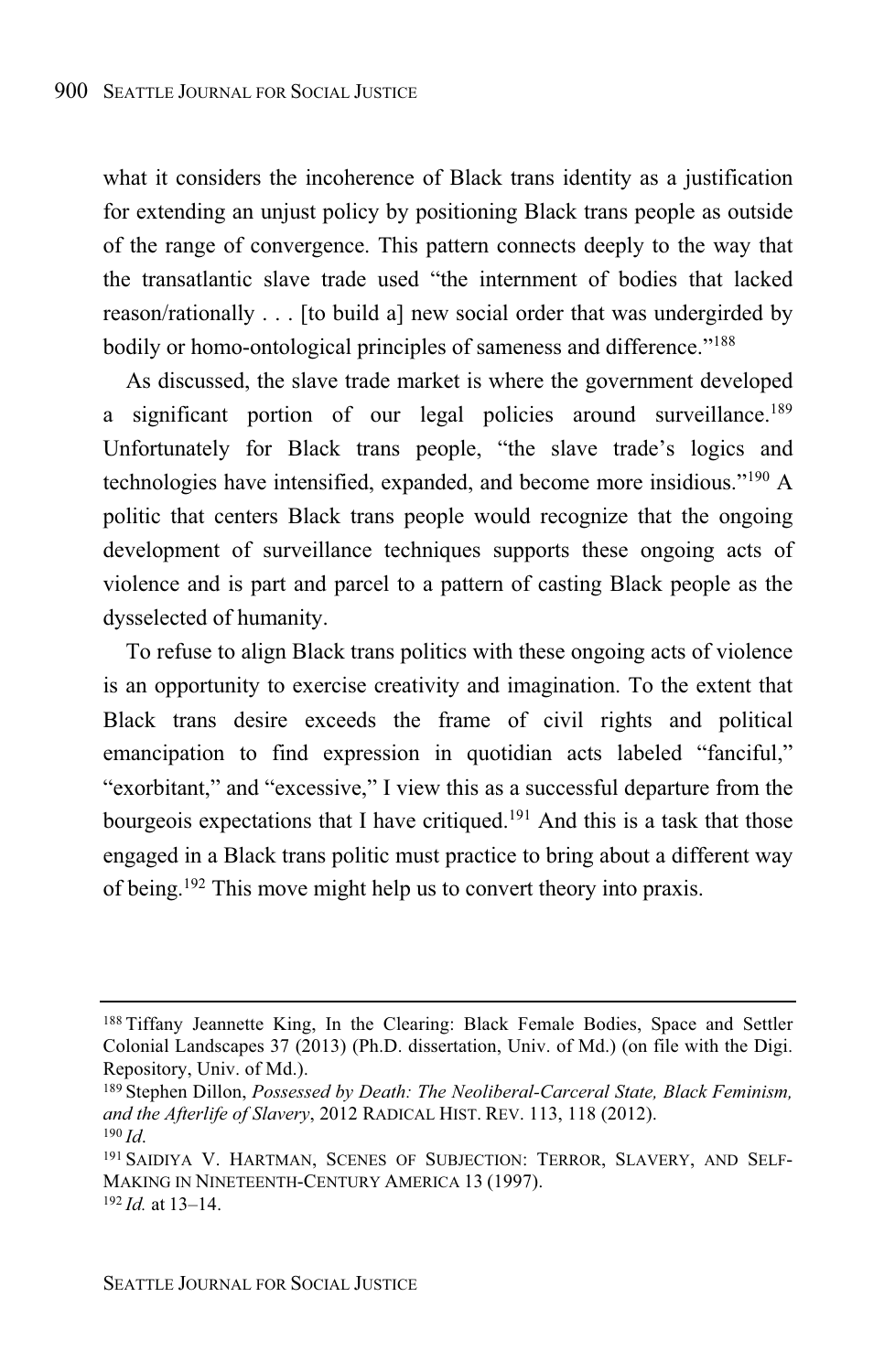### IV. TRADITIONAL LEGAL CHALLENGES

Law reform must never constitute the sole demand of trans politics. If we seek transformation that is more than symbolic and that reaches those facing the most violent manifestations of transphobia, we must move beyond the politics of recognition and inclusion. 193

Dean Spade, NORMAL LIFE

We live in a world that demands other niggas to eat your flesh, consume your labor, drain you of care work, sacrifice your safety for theirs, mannequin your radical politic, perform the fight for freedom, and then let you die to uphold liberalism because it's easier than watching everything burn. It's easier than accountability. It's easier than violence against the state. It's easier than intervening within intracommunity harm. It's easier than being honest about the fact that most of us aren't ready to be free by any means necessary. It's easier than freedom because freedom demands immediate and nonnegotiable death. And niggas want to live, even if they have to kill freedom and other niggas; even if it means they're already dead. 194

> - Hunter Shackleford, The Slave Harriet Would've Shot

The central question facing the latter portion of this comment is how to create a world where gender is not subject to state surveillance. Communities have organized around several efforts worth further exploration. 195

<sup>193</sup> SPADE, *supra* note 91, at 28.

<sup>194</sup> Hunter Shackelford, *The Slave Harriet Would've Shot: On Killing the Abolition Mammy,* WEAR YOUR VOICE (Mar. 5, 2021).

<sup>195</sup> *See generally* Sam Stanton, *Here's Why Every Trans Person Deserves Access to a Corrected ID*, OUT MAGAZINE (Nov. 20, 2019), https://www.out.com/transgender/2019/11/20/why-every-single-trans-person-needscorrected-id [https://perma.cc/T5YR-LCDV]; Rachel Savage, *Nonbinary? Intersex? 11*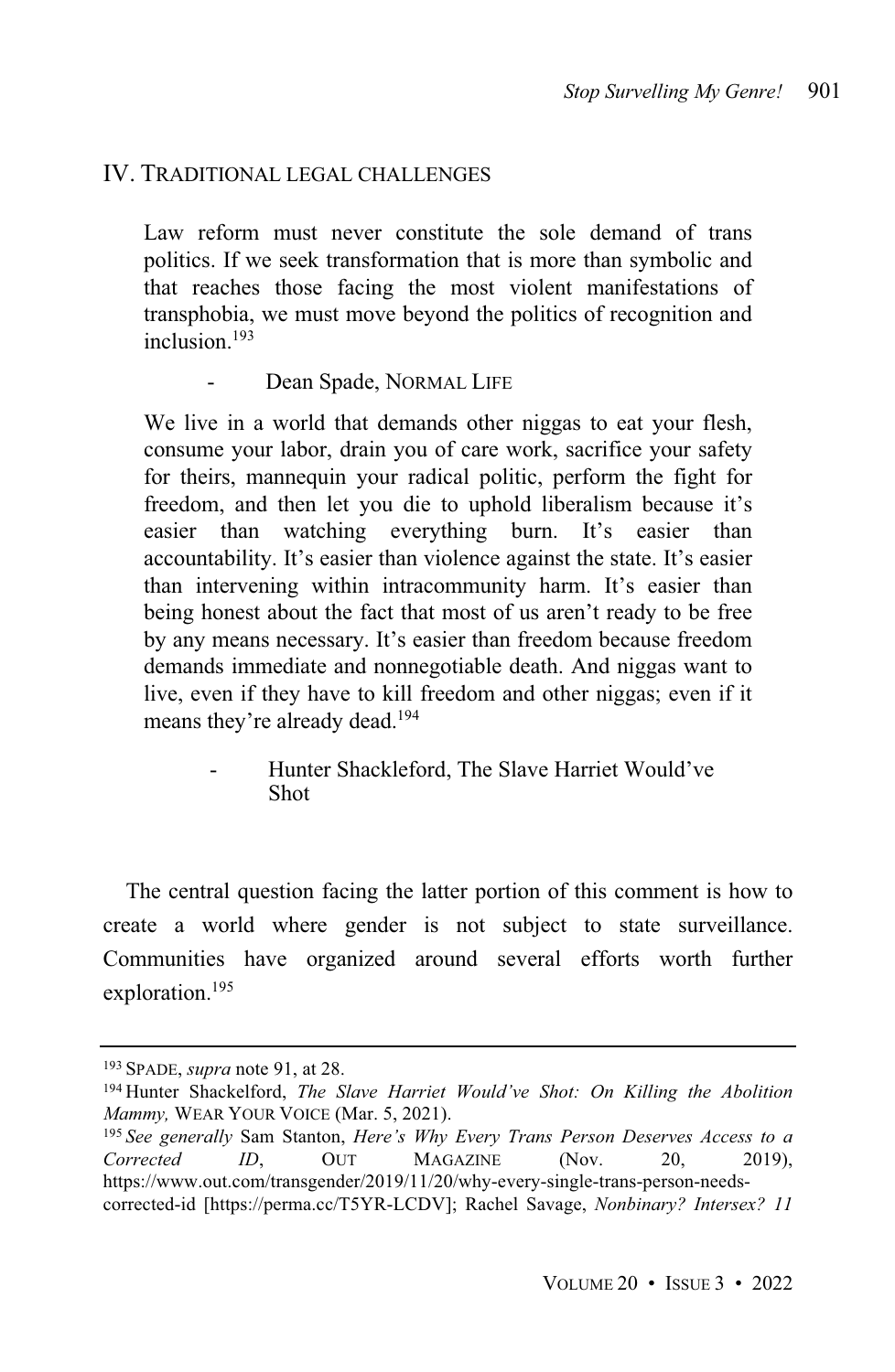I am only one person, who does not have a final say on what is or is not Black trans politics. Instead, I am proposing that centering Black trans people will allow us to raise critical questions about these policy proposals. This Section discusses how things are but does not actively invest in the neoliberal principles that undergird many of its sources. By now, I hope it is clear why I am apprehensive toward what follows. As such, my treatment here does not over emphasize obsessions with the particularities of these policies so as not to grant legitimacy to the normative modes of policy making that they are indicative of.

This Section will discuss the current limitations posed by the REAL ID Act and explore (1) amending the Act; (2) state challenges to the Act; (3) increased use of the "X" and other gender markers; and (4) municipal ID programs that exclude a gender marker. I want to underscore that these proposals are ultimately inadequate to resolve the broader structural patterns that my work is explicitly disinvesting from, primarily because they are overtly connected to the dominant modes of policy making that continue to reproduce antiblack and antitrans violence.

#### *A. Amend the REAL ID Act*

The REAL ID Act should be amended to remove the requirement for states to collect gender or any other of its biometric data requirements. There are two possible ways to amend the Act's requirements.

First, DHS could enact a Notice of Proposed Rulemaking (NPRM) to adopt minimal requirements for IDs.<sup>196</sup> Section 205 of the REAL ID Act

*U.S. states issuing third gender IDs*, REUTERS (Jan. 31, 2019), https://www.reuters.com/article/us-us-lgbt-lawmaking/nonbinary-intersex-11-u-s-statesissuing-third-gender-ids-idUSKCN1PP2N7 [https://perma.cc/FTV8-ZFDJ]; Anna James (AJ) Neuman Wipfler, *Identity Crisis: The Limitations of Expanding Government Recognition of Gender Identity and the Possibility of Genderless Identity Documents*, 39 HARV. J. L. & GENDER 491 (2016).

<sup>196</sup> Minimum Standards for Driver's Licenses and Identification Cards Acceptable by Federal Agencies for Official Purposes, 73 Fed. Reg. 5, 290-93 (Jan. 29, 2008) (codified at 6 C.F.R. § 37).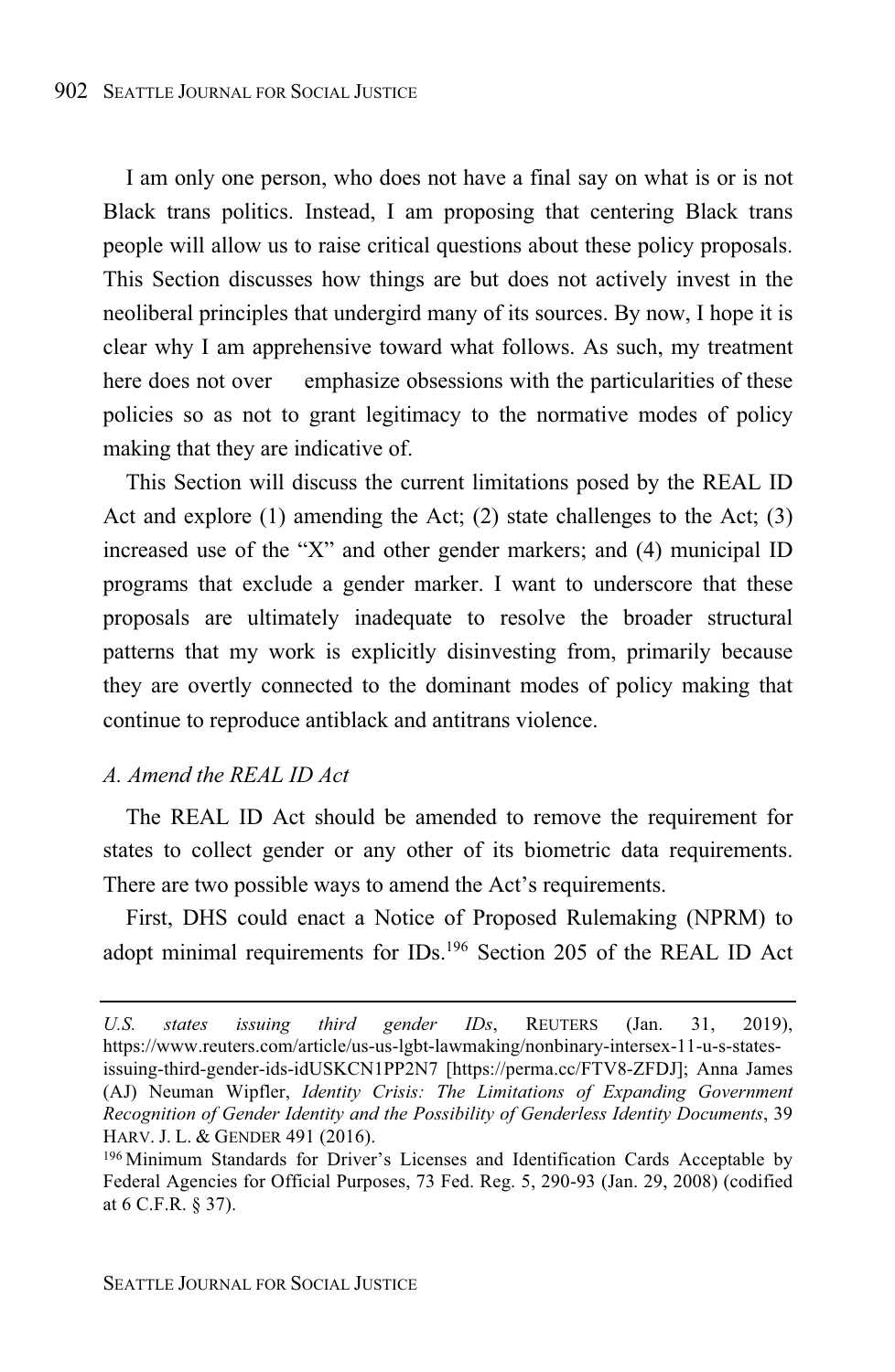vests the Secretary of Homeland Security with the authority to make regulations and set standards.<sup>197</sup> The process involves a period of proposal and public comment. <sup>198</sup> While DHS does have general rulemaking authority, Section 202(b) of the Act also explicitly requires states to include gender markers on IDs.<sup>199</sup> Thus, the rulemaking process may not be effective in this instance.

Second, Congress could amend the REAL ID Act to lessen its requirements. Doing so would allow states greater flexibility over what information gets collected, but without the burdensome lawsuits I analyze below. <sup>200</sup> Given the relative popularity of the REAL ID Act at the time of its passage, $201$  there may not be a great deal of support for this change, but it is nevertheless important to point out that Congress does have the authority to make such a change.

In the end, this strategy is unlikely to improve the material conditions of Black trans people. The gender marker requirement is based on an irrational understanding of gender performance, gender expression, and gender identity that continues to erase the existence of trans people.<sup>202</sup> That the Real ID Act—having been created as part of a war funding bill and approved in a climate of fear and militarization—attempts to render individual identities static and make them more accessible to state agencies speaks to the ways that multiple, ambiguous, or shifting identities are viewed as menacing and risky on a national scale.<sup>203</sup> The assumption that people are and remain one gender for their whole life continues to naturalize Black trans people as dysselected. Beyond the very real forms of

<sup>197</sup> REAL ID Act of 2005, Pub. L. 109–13, § 205.

<sup>198</sup> 5 U.S.C § 551 et seq.

<sup>199</sup> REAL ID Act, § 202(b).

<sup>200</sup> *See* discussion *infra* Section IV.B.

<sup>201</sup> *Cf. Final Vote Results For Roll Call 31*, https://clerk.house.gov/evs/2005/roll031.xml [https://perma.cc/6NRQ-LNUL].

<sup>202</sup> Beauchamp, *supra* note 16, at 358.

<sup>203</sup> Beauchamp, *supra* note 16, at 361.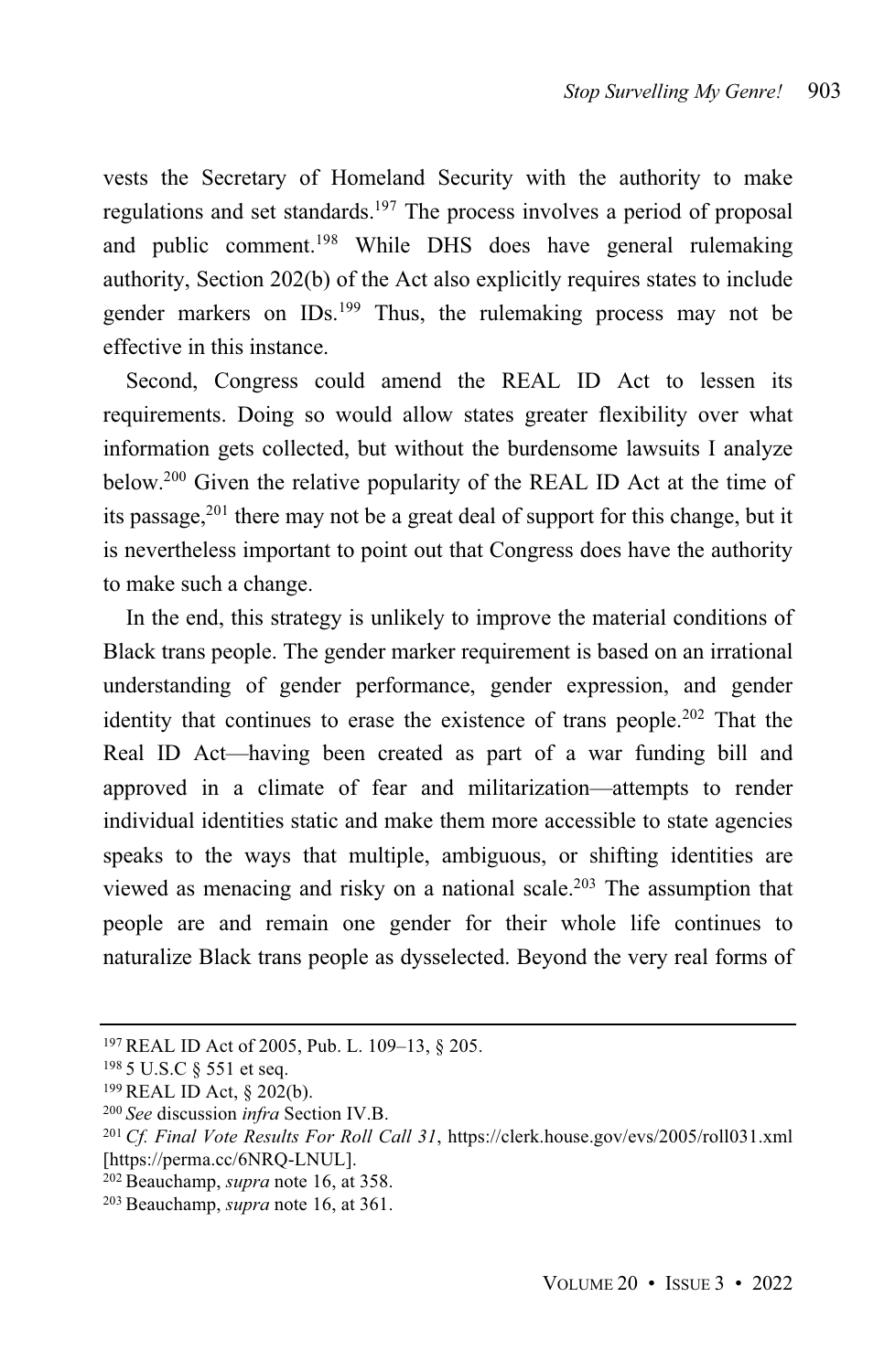structural violence that this argument reinforces, it also lacks coherence because gender is not static, $204$  and often an individual's gender expression may not match the state's subjective conception of binary genders, or even third genders, where applicable.<sup>205</sup> Gender ambiguity often creates so much confusion even among nonwhite people of cisgender experience, who are often at risk of increased surveillance and governing.<sup>206</sup> The federal government's insistence on surveilling gender simply does not increase its ability to capture terrorists nor justifies the added burden that forced categorization of one's gender identity creates for Black trans people.<sup>207</sup> Thinking back to the ways that sumptuary laws ultimately just enforce Christian morality, it seems as if surveilling gender serves an ideological function, rather than a *legitimate* government purpose.

#### *B. State Challenges to the REAL ID Act*

In the years following Congress's enactment of the REAL ID Act, many states, including Washington,<sup>208</sup> passed legislation that allowed various state agencies to sue the federal government on their behalf, based on various concerns with the Act.<sup>209</sup> In Washington, the state legislature cited

<sup>204</sup> Spade, *supra* note 34, at 738.

<sup>205</sup> Quinan, *supra* note 81, at 163–65; Beauchamp, *supra* note 16, at 358; Emily Anne Parker, *The Human as Double Bind: Sylvia Wynter and the Genre of "Man"*, 32 J. SPECULATIVE PHIL. 439 (2018) (Man2 overdetermines our views on gender); *see generally* Vera Papisova, *What It Means to Identify as Agender: Thinking Beyond the Binary*, TEEN VOGUE (Jan. 20, 2016), https://www.teenvogue.com/story/what-is-agender [https://perma.cc/F862-2RPE].

<sup>206</sup> Quinan, *supra* note 81, at 153.

<sup>207</sup> *Id.* at 158–63; Paisley Currah & Tara Mulqueen, *Securitizing Gender: Identity, Biometrics, and Transgender Bodies at the Airport*, 78 SOC. RSCH. 557 (2011); JAMES ET AL., *supra* note 35, at 20–21.

<sup>&</sup>lt;sup>208</sup> *See, e.g.*, WASH. REV. CODE  $\S$  46.20.1911 (2007) (authorizing the Washington Attorney General to challenge the legality or constitutionality of the REAL ID Act of 2005).

<sup>209</sup> The Impact of Implementation: A Review of the REAL ID Act and the Western Hemisphere Travel Initiative, Hearing Before the Sen. Subcomm. on Oversight of Government Mgmt., the Fed. Workforce, & the District of Columbia, 110th Cong. 5 (2008) (statement of Rep. Donna Stone, Del. General Assembly, Nat'l Conference of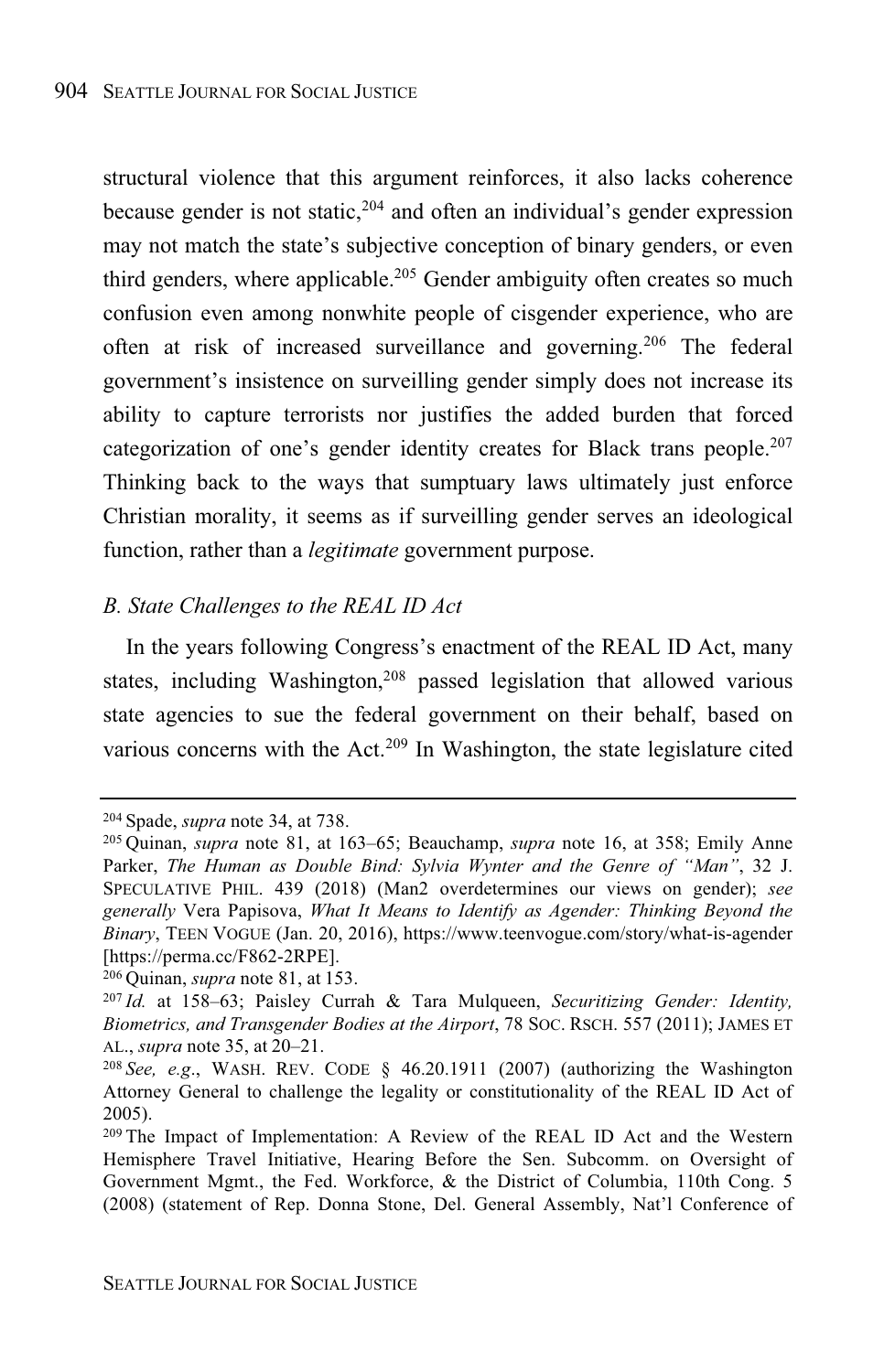financial issues related to bringing their IDs into compliance, <sup>210</sup> while Montana, Arkansas, and Nebraska cited concerns about data privacy.<sup>211</sup> While most states eventually abandoned their legal claims due to increased pressure to comply with the Act from DHS,<sup>212</sup> these lawsuits offer a valuable model for states to pursue legal challenges based on the Act's gender requirement.

Prior to the passage of the REAL ID Act, a national ID program was regularly rejected.<sup>213</sup> Despite the  $20<sup>th</sup>$  century's explosion of state level identification card programs, states had no interest in federal guidance over their programs.<sup>214</sup> States objected to the REAL ID Act as an unfunded mandate that impermissibly "commandeers" and coerces states to serve federal objectives, an unconstitutional encroachment by the Federal government under the Tenth Amendment. <sup>215</sup> When Congress forces state

<sup>214</sup> Kouri, *supra* note 213.

State Legislatures) [hereinafter NCSL Congressional Testimony 2008]; Todd B. Tatelman, Cong. Research Serv., The REAL ID Act of 2005: Legal, Regulatory, and Implementation Issues 6–8 (2008).

<sup>210</sup> *See* WASH REV. CODE § 46.20.1911(1) (2007); "EXECUTIVE DEPARTMENT— DRIVERS LICENSES—RULES AND REGULATIONS" 2007 Wash. Legis. Serv. Ch. 85 (S.S.B. 5087) (WEST) WASHINGTON 2007 LEGISLATIVE SERVICE 60th Legislature, 2007 Regular Session.

<sup>211</sup> *Montana Is Trying to Fight Off the National ID Card,* Mont. Law. 6 (2007); H.B. 2528, 86th Gen. Assem., Reg. Sess. (Ark. 2007); Leg. Res. 28, 100th Leg., 1st Reg. Sess. (Neb. 2007).

<sup>212</sup> Press Release, DHS Press Office, DHS Releases Phased Enforcement Schedule for REAL ID (Dec. 20, 2013), http://www.dhs.gov/news/2013/12/20/dhs-releases-phasedenforcement-schedule-real-id [https://perma.cc/597G-9UUF].

<sup>213</sup> Jim Kouri, *Social Security Cards: De Facto National Identification*, AM. CHRON. (Nov. 29, 2005), http://www.americanchronicle.com/articles/3911 [https://perma.cc/6N4J-Q5AX]. In 1971, a SSN task force chose not to expand Social Security Cards into a national ID card. *Social Security Number Policy Chronology*, SOC. SEC. ADMIN., https://www.ssa.gov/history/ssn/ssnchron.html [https://perma.cc/P6MU-NZX9].

<sup>215</sup> NCSL Congressional Testimony 2008, *supra* note 209, at 6; Shirley Lin, *States of Resistance: The Real Id Act and Constitutional Limits Upon Federal Deputization of State Agencies in the Regulation of Non-Citizens*, 12 N.Y. CITY L. REV. 329, 349 (2009); New York v. United States, 505 U.S. 144, 161 (1992) ("As an initial matter, Congress may not simply 'commandee[r] the legislative processes of the States by directly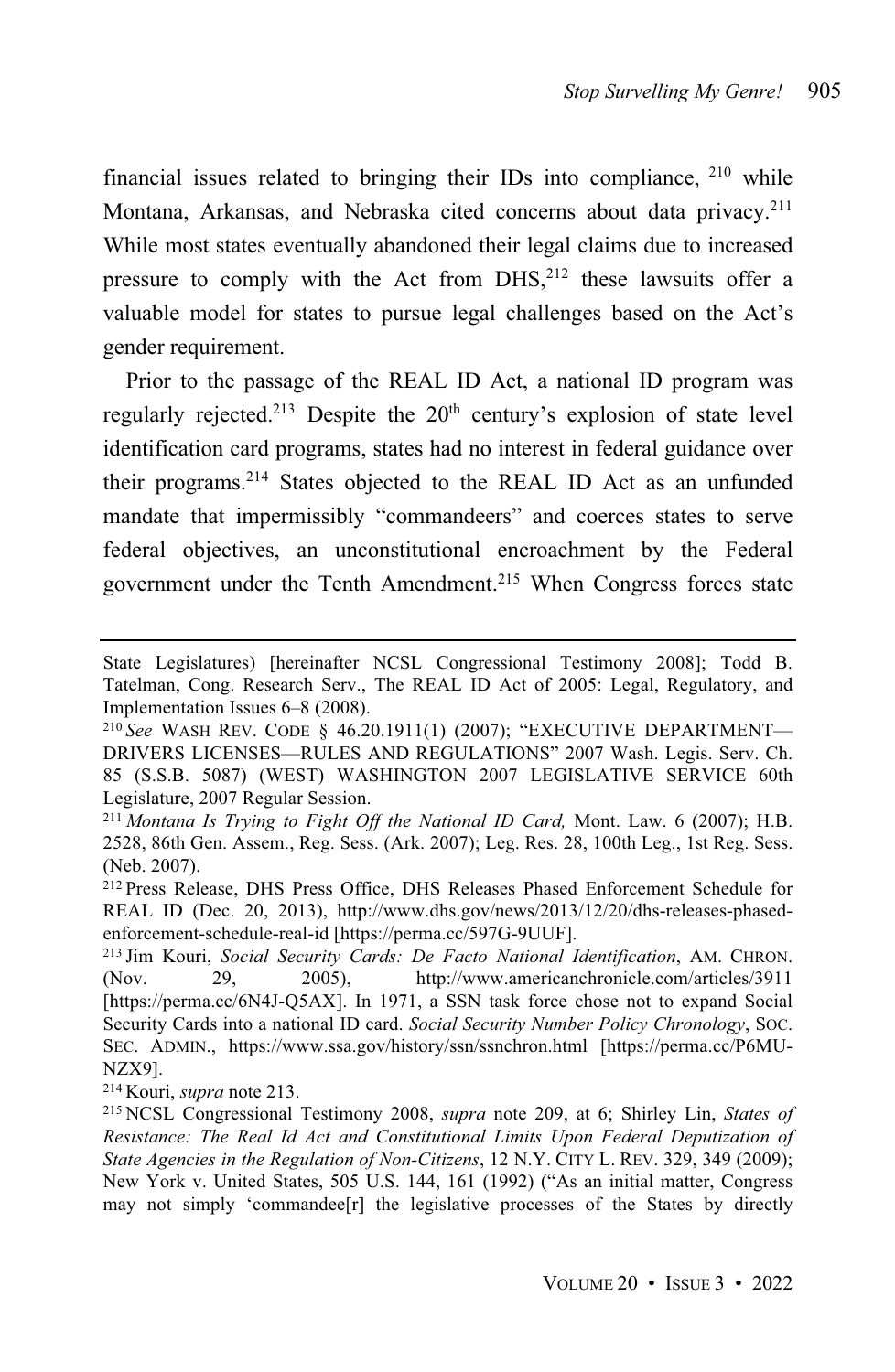governments to bear the financial costs and implementation of a federal regulatory program, budgetary issues and political accountability for any excessively "burdensome" or "defective" federal law unfairly falls upon the states. 216

A second area for legal challenges involves a number of questions regarding the federal government's purpose for collecting gender information. First, gender is an area that has traditionally been left up to the states.<sup>217</sup> Second, the fluidity of gender identity may mean that the Act as written actively forces state governments to violate the Equal Protection Clause by denying their residents the right to gender self-determine.<sup>218</sup> The fundamental liberties protected by the Fourteenth Amendment's Due Process Clause extend to certain personal choices central to individual dignity and autonomy, including intimate choices defining personal identity and beliefs.<sup>219</sup> Here, it could be argued that states have no authority to impose personal identity onto its residents and yet, Congress has effectively forced them to do so.

If successful, state-level lawsuits would be beneficial because they would allow states greater flexibility in determining the markers they include on their ID cards. Unfortunately, momentum to challenge the Act has declined since all states are now compliant with the  $Act<sub>1</sub><sup>220</sup>$  suggesting that this

compelling them to enact and enforce a federal regulatory program."') (quoting Hodel v. Virginia Surface Mining & Reclamation, 452 U.S. 264, 288 (1981)). For a detailed analysis regarding the unconstitutionality of the REAL ID Act under *New York*, see Michael J. Allen, *A Choice That Leaves No Choice: Unconstitutional Coercion Under REAL ID*, 32 SEATTLE U. L. REV. 231, 243–56 (2008).

<sup>216</sup> Lin, *supra* note 215, at 350; Printz v. United States, 521 U.S. 898, 930 (1997).

<sup>217</sup> *See* Julie A. Greenberg, *Beyond the Binary: Constitutional Challenges to Male/female Sex Classification Systems*, 41 T. JEFFERSON L. REV. 195 (2019).

<sup>218</sup> *Id.*

<sup>219</sup> *See, e.g.,* Obergefell v. Hodges, 576 U.S. 644, 663 (2015) (citing Eisenstadt v. Baird, 405 U. S. 438, 453 (1972); Griswold v. Connecticut, 381 U. S. 479, 484–486 (1965)).

<sup>220</sup> *All U.S. States Now Compliant Ahead of REAL ID Deadline*, DHS (Sept. 10, 2020), https://www.dhs.gov/news/2020/09/10/all-us-states-now-compliant-ahead-real-iddeadline [https://perma.cc/RS7H-8S6F].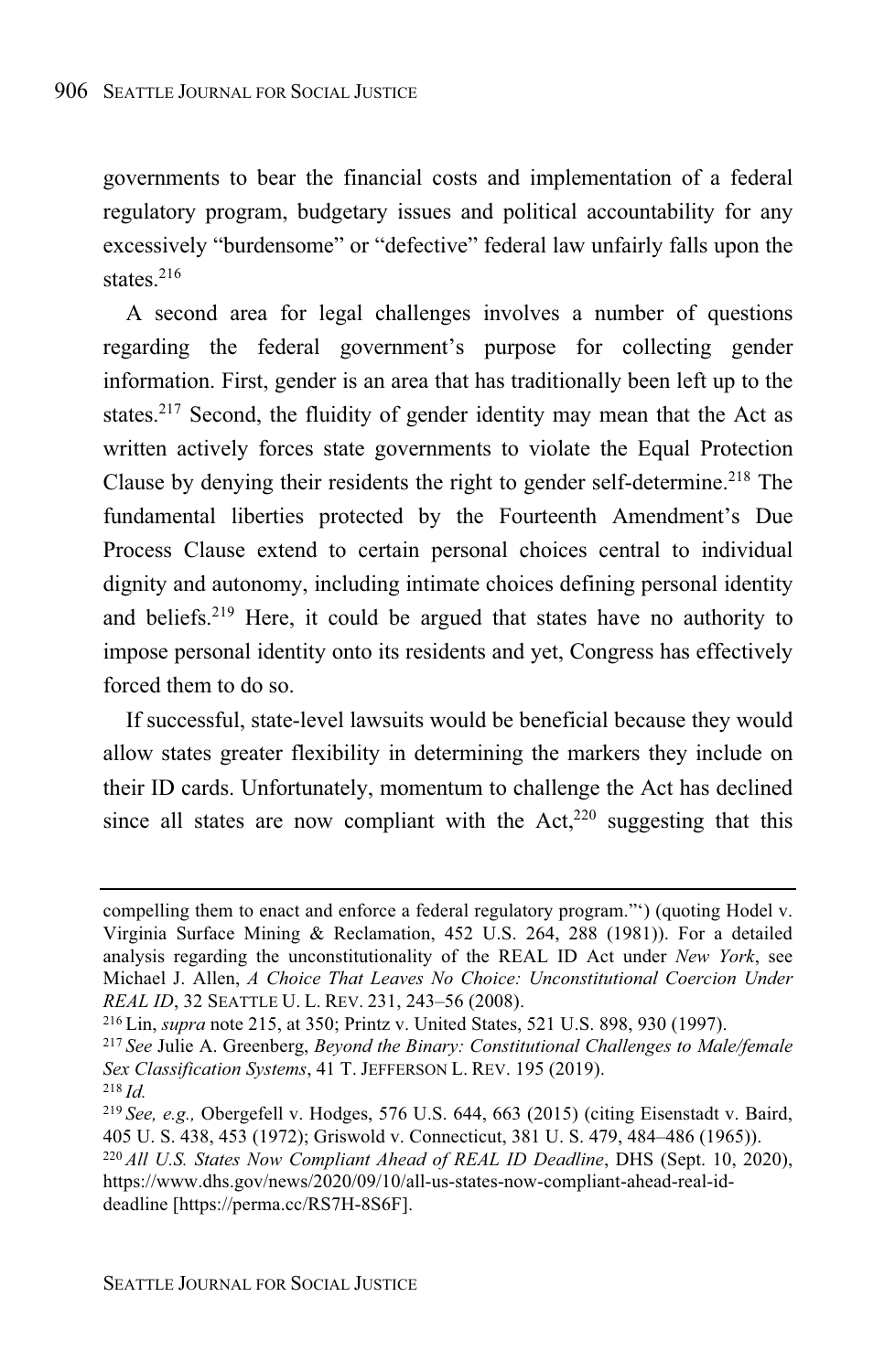strategy is unlikely to gain traction from state legislatures. Given the unlikelihood that a broader coalition will develop around this issue, the pessimism Derek Bell has expressed toward convergence politics suggests this strategy would fail.

#### *C. Increase Gender Marker Options*

Many states have begun to add an additional gender option for ID applicants, typically marked by an  $X<sup>221</sup>$  This is permitted because the relevant CFR allows for states to determine how they define gender. $222$ Therefore, states could take advantage of this flexibility by increasing the number of gender markers they allow on ID cards.

Ultimately, this strategy is inadequate to resolve this paper's primary concerns for a few reasons. First, it still involves government surveillance of gender identity, which is antithetical to the thesis that gender should not be subject to administrative regulation.<sup>223</sup> This surveillance will always target people of color but especially Black people of trans experience, as demonstrated by the geneology of gendered surveillance above.

Second, adding an X merely codifies a third gender, but there is no static definition of trans, and no limit to the number of gender identities in existence, thus ensuring a formal exclusion of new, emergent, gender

<sup>221</sup> Rachel Savage, *Nonbinary? Intersex? 11 U.S. States Issuing Third Gender IDs*, REUTERS (Jan. 31, 2019), https://www.reuters.com/article/us-us-lgbtlawmaking/nonbinary-intersex-11-u-s-states-issuing-third-gender-ids-idUSKCN1PP2N7 [https://perma.cc/GP5M-PECH]; Anna James (AJ) Neuman Wipfler, *Identity Crisis: The Limitations of Expanding Government Recognition of Gender Identity and the Possibility of Genderless Identity Documents*, 39 HARV. J. L. & GENDER 491 (2016); Ragini Gupta, *'Nonbinary Genders are Valid': Washington State Begins Issuing Licenses with Gender Marker 'X',* CROSSCUT (Nov. 14, 2019), https://crosscut.com/2019/11/nonbinary-genders-are-valid-washington-statebegins-issuing-licenses-gender-marker-x [https://perma.cc/8DY4-4PLN].

 $2226$  C.F.R. § 37.17(c) ("Gender, as determined by the State").

<sup>223</sup> Spade, *supra* note 34, at 738, 804.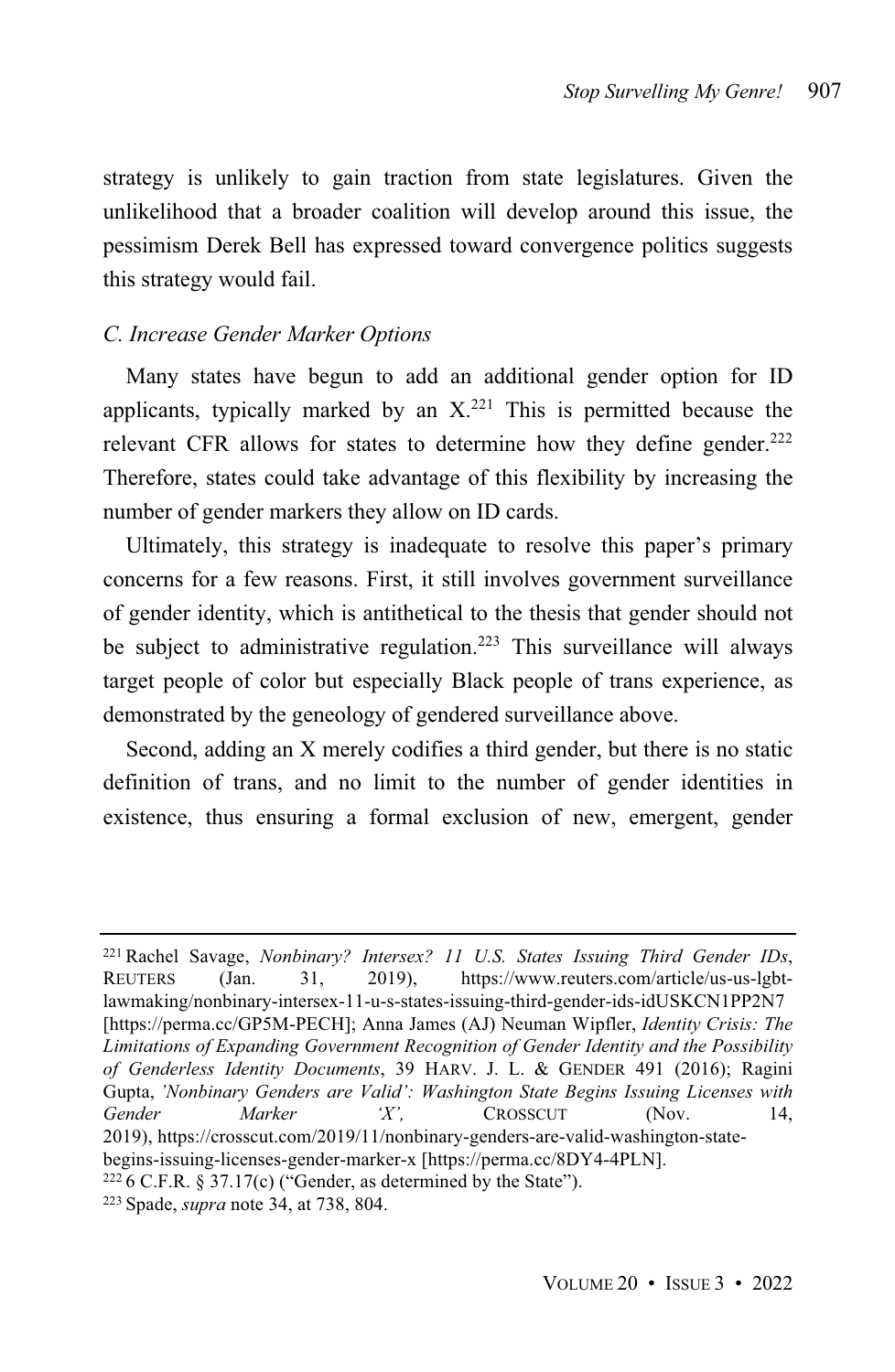identities and descriptions.<sup>224</sup> While one's status as a trans person is accurately understood as an immutable characteristic, $225$  it is also true that gender fluidity is a common way that trans people experience their identities.<sup>226</sup>

Third, it assumes that everyone has a gender, which necessarily erases agender people.<sup>227</sup>

Fourth, for many Black trans people, there is a fear that the X will increase their proximity to transphobic police interactions.<sup>228</sup> And more generally, they feel that a nonbinary marker is more likely to out them when using their IDs for essential life tasks.<sup>229</sup>

Fifth, it often creates more administrative hurdles than it resolves. Until federal agencies like the Social Security Administration also change their policies, a third gender option will continue to restrict trans folks' abilities to take advantage of various state programs.<sup>230</sup> That said, the fact that there are so many administrative hurdles involved when changing one's gender identity demonstrates the need for more flexible approaches.

The best version of this policy likely leaves gender as an open box to be written in by the recipient of the ID card, but even this solution assumes that all trans people have access to the same resources, and that there is

<sup>&</sup>lt;sup>224</sup> *Id.* at 803 ("Gender, then, is not just unstable on the documents of transgender people who are directly impacted by the inconsistent policies described in Part III, but is unstable and unreliable as an indicator of any particular 'truth' across the entire system.") <sup>225</sup> *See* Kevin M. Barry et al., *A Bare Desire to Harm: Transgender People and the Equal Protection Clause*, 57 B.C. L. REV. 507, 542–43 (2016).

<sup>226</sup> BIANCA D.M. WILSON ET AL., THE WILLIAMS INST. AND UCLA CTR. FOR HEALTH POL'Y RSCH., CHARACTERISTICS AND MENTAL HEALTH OF GENDER NONCONFORMING ADOLESCENTS IN CALIFORNIA (2017).

<sup>227</sup> Papisova, *supra* note 205.

<sup>228</sup> Kristin Lam, *More than 7,000 Americans have gender X IDs, a victory for transgender rights. Is it a safety risk, too?*, USA TODAY (Aug. 8, 2019), https://www.usatoday.com/story/news/nation/2019/08/08/nonbinary-gender-ids-

momentum-intersex-state-driver-licenses/1802059001/ [https://perma.cc/MPD6-LESG]. <sup>229</sup> *Id.*

<sup>230</sup> Beauchamp, *supra* note 16, at 359; Spade, *supra* note 34, at 761–64.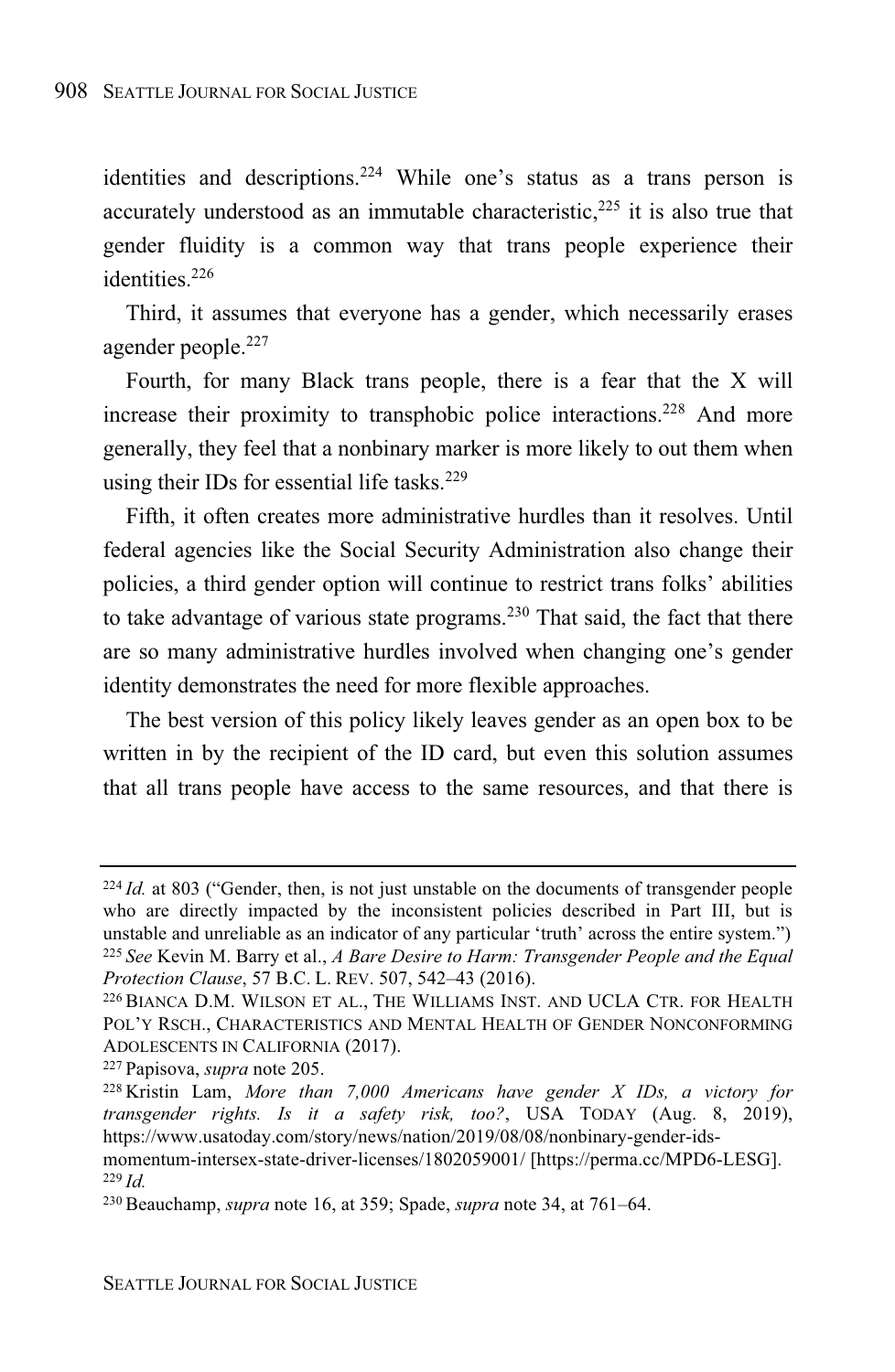some benefit to the government having access to some of the most intimate information about us.

#### *D. Municipal ID Programs*

A final option involves municipal ID programs. Several cities across the United States have a municipal ID program. <sup>231</sup> These programs allow for residents in their municipal territory to obtain a special ID, often with enhanced benefits.

These programs have the highest potential for flexibility because they can be tailored to the needs of their residents.<sup>232</sup> For example, in New York City the program explicitly names its goal to ensure that all New Yorkers, regardless of gender identity or immigration status, have access to identification with their correct names and gender marker.<sup>233</sup>

Compared to state identification documents, the barriers to signing up for municipal IDs are significantly decreased. New York City allows unhoused community members to pick up their ID card at an official office location<sup>234</sup> and has considered setting up registration sites inside of jails and prisons to support formerly incarcerated people with re-entry.<sup>235</sup> The required

<sup>231</sup> Vicky Gan, *How Municipal ID Cards Make Cities More Inclusive*, BLOOMBERG CITYLAB (June 4, 2015), https://www.bloomberg.com/news/articles/2015-06- 04/municipal-id-cards-are-sensitive-to-gender-identity-and-immigration-status

<sup>[</sup>https://perma.cc/3BKJ-KXNL] (listing San Francisco, New Haven, New York City, Washington, D.C., Los Angeles, and others).

<sup>232</sup> *See, e.g*., Michael D. Bonanno, *Municipal Identity (Card) Crisis: U.S. Citizenship Values and the San Francisco Municipal I.D. Program*, 7 GEO. J.L. & PUB. POL'Y 545, 555–57 (2009); Amy C. Torres, *"I Am Undocumented and A New Yorker": Affirmative City Citizenship and New York City's IDNYC Program*, 86 FORDHAM L. REV. 335, 357– 60 (2017).

<sup>233</sup> Sam Stanton, *Here's Why Every Trans Person Deserves Access to a Corrected ID*, OUT MAGAZINE (Nov. 20, 2019), https://www.out.com/transgender/2019/11/20/whyevery-single-trans-person-needs-corrected-id [https://perma.cc/5YFL-5RLH].

<sup>234</sup> Matt Flegenheimer, *New York City to Formally Start Its Municipal ID Card Program*, N.Y. TIMES (Jan. 11, 2015), nytimes.com/2015/01/12/nyregion/new-york-city-toformally-start-its-municipal-id-card-program.html [https://perma.cc/DJ89-X325].

<sup>235</sup> Julio Medina, *Out of Jail or Prison? Get an IDNYC: To Ease Reentry, People Need Government Identification Cards*, N.Y. DAILY NEWS (Sept. 17, 2020),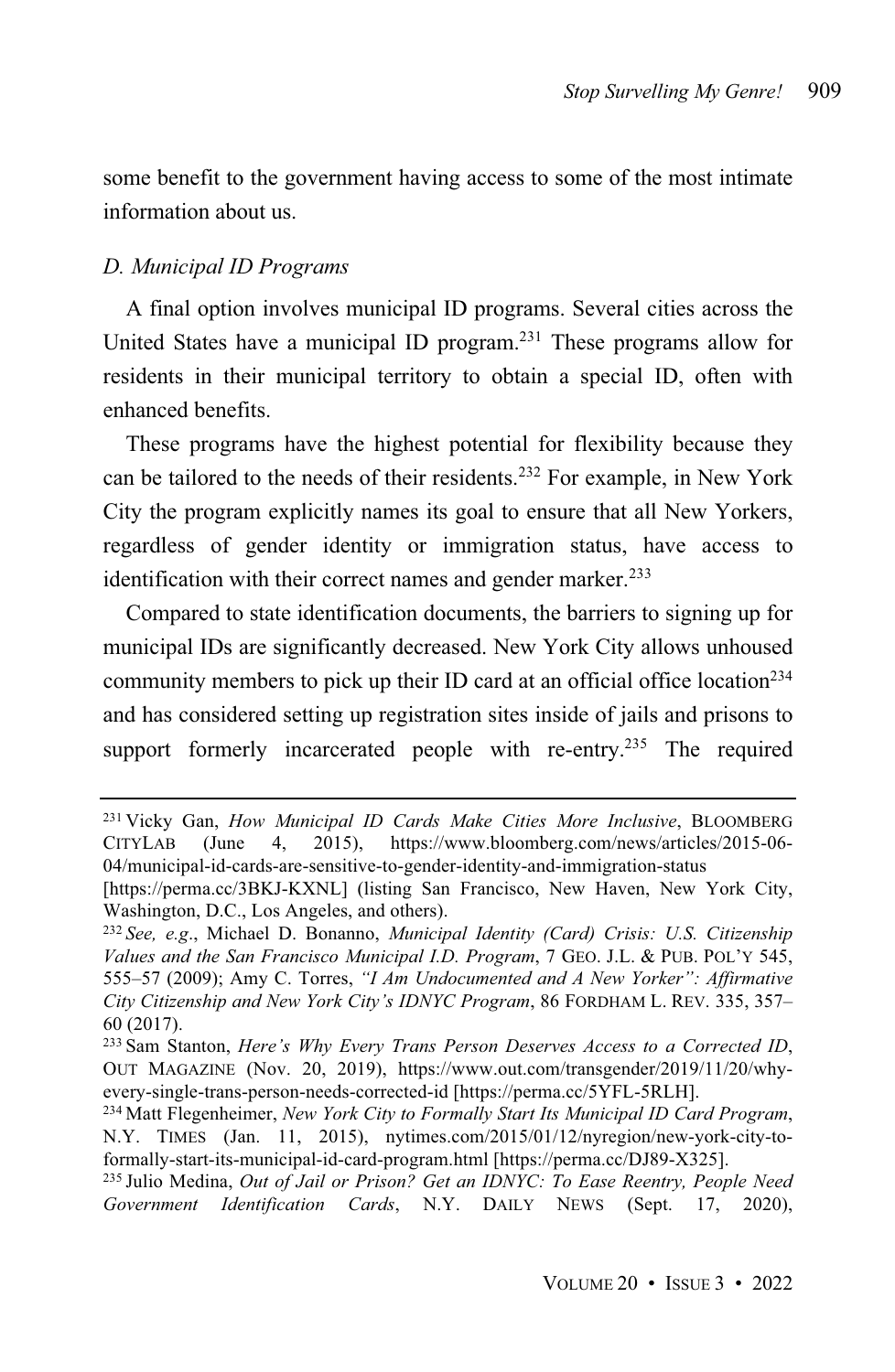documentation for municipal IDs is generally less invasive, reducing the likelihood of retraumatization that can happen when Black trans folks are forced to subject themselves to state offices.<sup>236</sup> In some cities, residents holding a municipal ID also receive special discounts on items like prescription drugs and at local businesses.<sup>237</sup> In others, they have begun to increase accessibility for people with disabilities, like NYC's use of Braille.<sup>238</sup> New York has also refused to store the information on city ID recipients to ensure protection for the families of certain immigrants.<sup>239</sup>

City governments could create a municipal ID program that intentionally refuses to be a part of the dominant antiblack and transphobic regime of surveilling gender by creating an ID that leaves categories like race and gender off entirely. <sup>240</sup> This has already been done in New York and in Philadelphia, where they accept the self-determination of the individual applying for the ID, rather than requiring more invasive medical information.<sup>241</sup> Designing similar municipal ID programs would mitigate

https://www.nydailynews.com/opinion/ny-oped-out-of-rikers-get-an-idnyc-20200917 fq6qcsfh4rbq3cknkdzxdyq5uq-story.html [https://perma.cc/H7BC-R92D].

<sup>236</sup> JAMES ET AL., 2015 U.S. TRANSGENDER SURVEY: REPORT ON THE EXPERIENCES OF BLACK RESPONDENTS, 20 (Sept. 2017), https://www.transequality.org/sites/default/files/docs/usts/USTSBlackRespondentsReport -Nov17.pdf [https://perma.cc/6926-TH85].

<sup>237</sup> Rachel Vick, *City Expands Benefits for IDNYC Cardholders*, QUEENS DAILY EAGLE (Jan. 17, 2020), https://queenseagle.com/all/2020/1/17/city-expands-benefits-for-idnyccardholders [https://perma.cc/C9Y3-AKH6].

<sup>238</sup> *Id.*

<sup>239</sup> Rebeca Ibarra, *City Will No Longer Keep Personal Data of IDNYC Applicants*, WNYC (Dec 7, 2016), https://www.wnyc.org/story/city-will-no-longer-keep-personaldata-idnyc-applicants/ [https://perma.cc/2S4W-U5MS].

<sup>240</sup> Sam Stanton, *Here's Why Every Trans Person Deserves Access to a Corrected ID*, OUT MAGAZINE (Nov. 20, 2019), https://www.out.com/transgender/2019/11/20/whyevery-single-trans-person-needs-corrected-id [https://perma.cc/CX4Y-BDXR]; Spade, *supra* note 34, at 806–07.

<sup>241</sup> Stanton, *supra* note 240; Managing Director's Office, *PHL City ID Cards Now Available to the Public*, CITY OF PHILA. (Apr. 4, 2019), https://www.phila.gov/2019-04- 04-phl-city-id-cards-now-available-to-the-public/ [https://perma.cc/7P6J-KEXJ]; *cf* Gabriel Arkles, *How Alabama's Driver's License Law Injures Transgender People*, ACLU LGBT & HIV PROJECT (Feb. 6, 2018), https://www.aclu.org/blog/lgbt-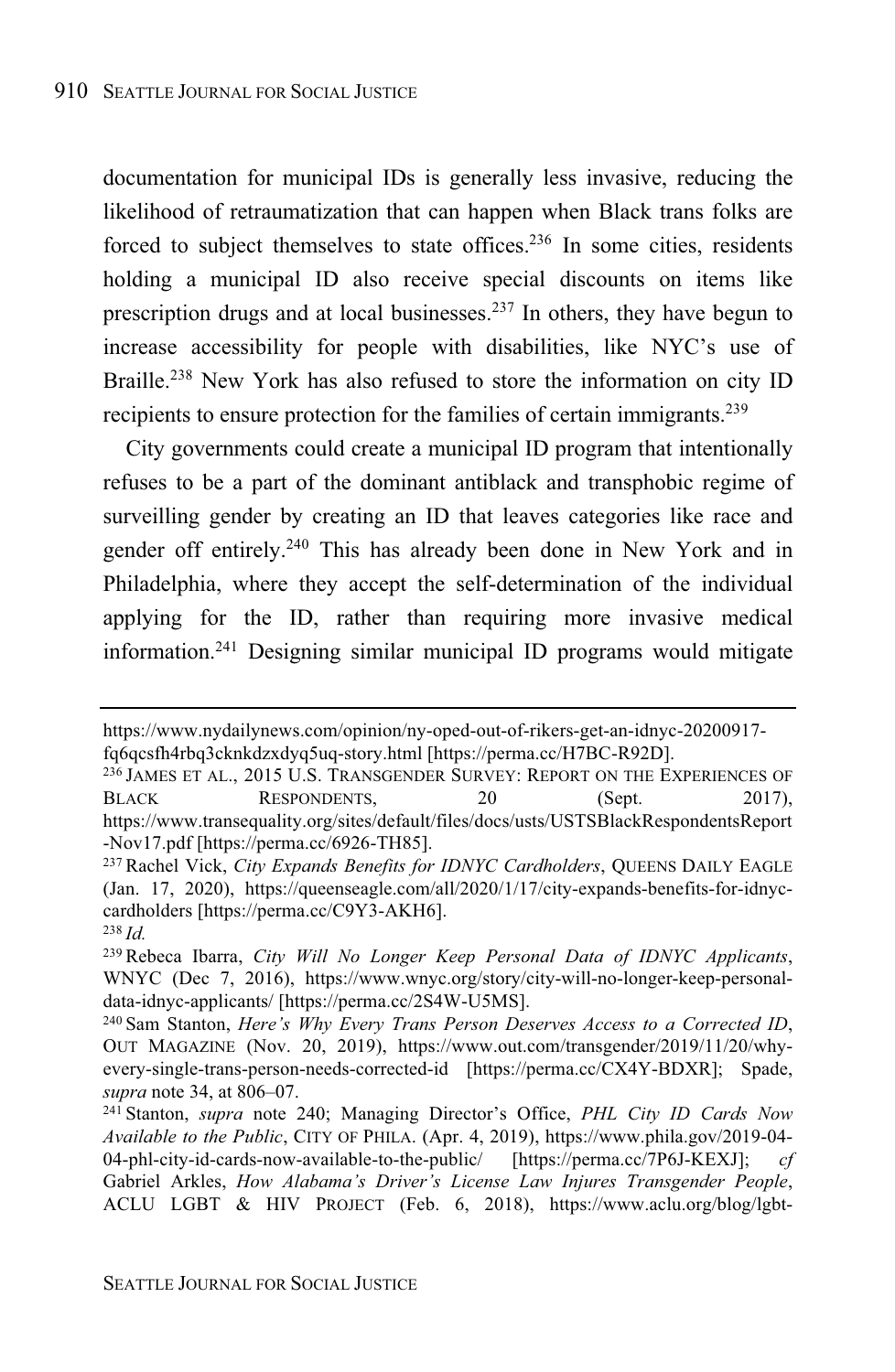social barriers, and signal to Black trans people that their lives matter and that they are more seen in their community. <sup>242</sup> Overall, municipal ID programs have the potential to create an enormous sense of community for their residents.<sup>243</sup>

Ultimately, however, this solution does not decrease the federal government's ability to surveil gender. States would still be required to comply with the REAL ID Act, and the municipal ID's effectiveness would be limited to the city that issues it. Municipal IDs cannot be used when a REAL ID is required, such as to vote in federal elections, travel by plane, or enter federal buildings. Furthermore, it does nothing to destabilize the broader social investments in surveillance.

### V. INTERVENTIONS

I believe that we will win when we truly allow ourselves to envision a genderless world where we can do what the hell we want to do with our bodies and not rely on the state to validate or affirm us.<sup>244</sup>

I believe that we will win when we begin to embrace our blackness and our black history in its totality and use it as the framework for our navigation and interrogation of transness.

I believe that we will win when we become committed to holding ourselves accountable and working to dismantle the systems of oppression that we have so subconsciously created and invested in this movement. 245

L'lerrét Jazelle Ailith

<sup>242</sup> JAMES ET AL., *supra* note 35, at 20.

rights/transgender-rights/how-alabamas-drivers-license-law-injures-transgender-people/ [https://perma.cc/J99J-FUC2].

<sup>243</sup> Vick, *supra* note 237.

<sup>244</sup> *Id.*

<sup>245</sup> Ailith, *supra* note 109.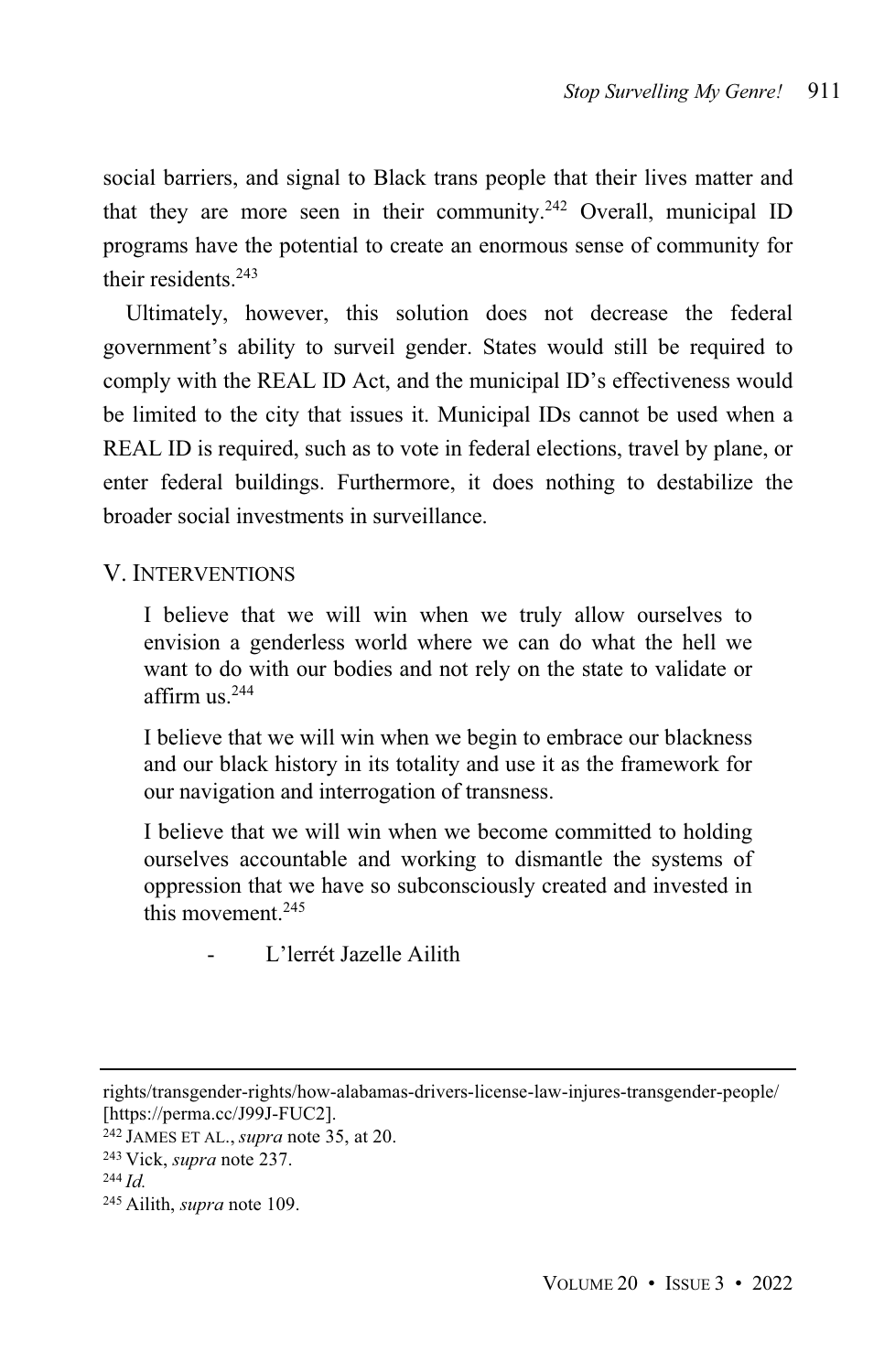Ultimately, the above strategies fail because they rely on status quo understandings of humanity—that is, one that leaves the genre of Man as a stand in for all human experience. Instead, we might take the challenge this comment posits as an opportunity to sit at home in those genres of being that reside in moments of critique. Through Wynter's concept of sociogeny, we can enact new and relational ways of being that allow us to reframe our subjective understanding of the processes of racialization that produce gender as knowable and fixed. This will require new cognitive mappings about our relationship to the earth and the very constitutive terms by which we think of ourselves as individuated selves—a deconstruction of the notion of self-possession and its fiction of non-dependence—and the genre of Man. <sup>246</sup>

Here, I want to remind legal communities that "it's okay not to have this prescriptive list of what it will look like, right, because we have to collectively build it together. And at any given time, there are so many things sitting on our imaginations, which make it kind of impossible to see through what we have now."247

This paper has attempted to trace the archipelagos of surveillance present in the REAL ID Act and its proposed reforms in the hopes that my analysis might also help us to think through even the most mundane choices. This requires us to work to undo the socialization we have received from the initiation systems of traditional societies, such as the kinds of learning we often receive in legal communities, which is designed to reproduce the order of society.<sup>248</sup> We might be able to trace the histories of corporations profiting off the development of surveillance technology, as Angela Davis and others have recorded, and recognize the transformation of those same

<sup>246</sup> Che Gossett et al., *Revolution is Not a One-Time Event*, THE WHITE REV. (June 2020), https://www.thewhitereview.org/feature/revolution-is-not-a-one-time-event-2/

<sup>[</sup>https://perma.cc/3A42-849K].

 $^{247}$  *Id.* 

<sup>248</sup> Thomas &Wynter, *supra* note 6, at 6.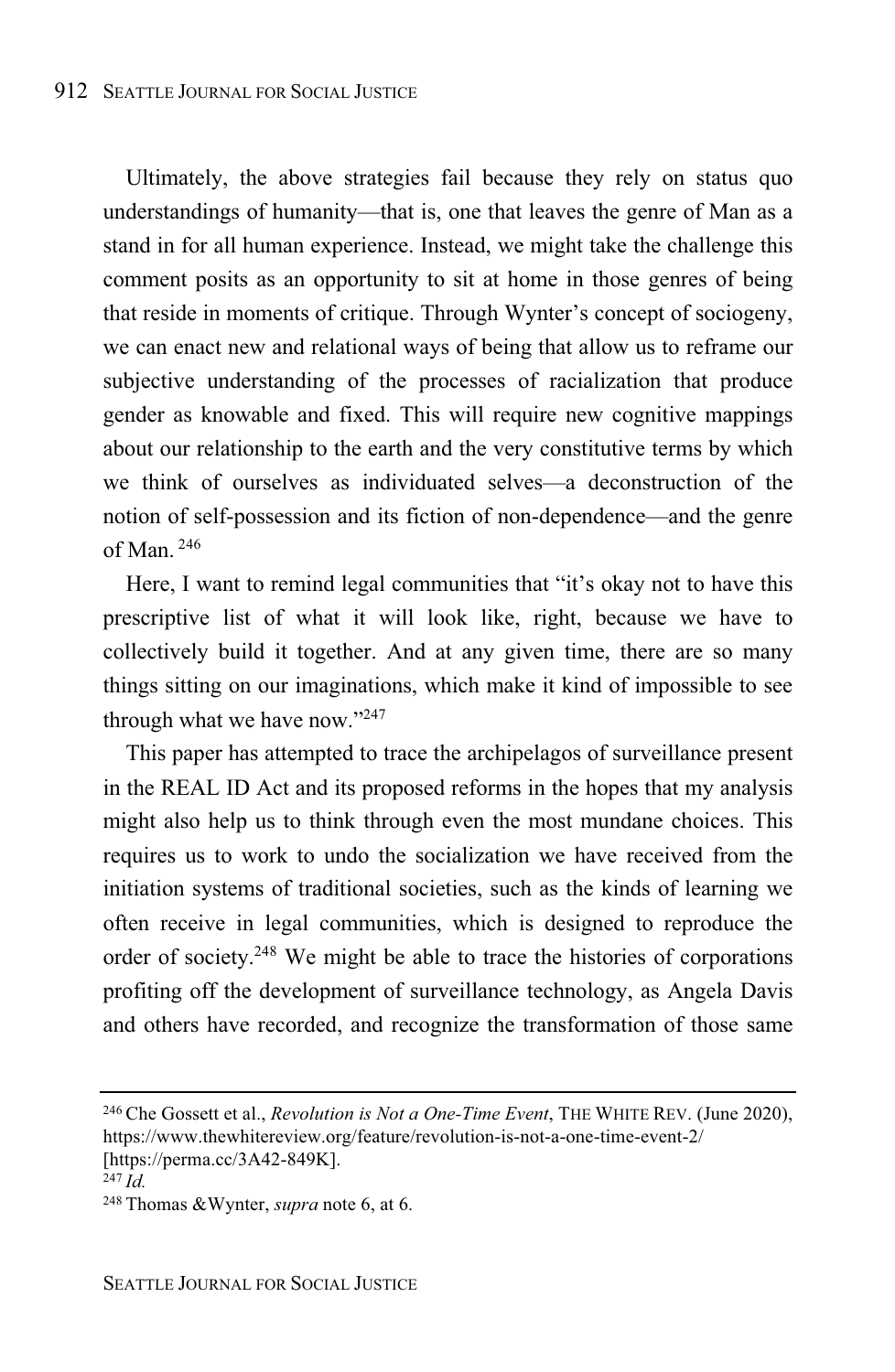companies into the Targets and Amazons of today, who cooperate with police to criminalize poverty.<sup>249</sup>

Whatever we do, it must "[d]isrupt the everyday social order."<sup>250</sup> This requires that we abandon normative concepts of safety and deservedness, which tell us that "some people deserve to have a claim to a liveable life, have a claim to a family, a safe place to be, care, and others deserve to be disappeared by the state." 251

We might begin to think of justice and accountability as contextual, we can craft processes that specifically speak to the suffering of whole communities, and we can speak to the suffering of individuals. When we come to terms with the fact that some people can live only because other people die, we can start to push ourselves to develop new ways of protecting our communities.<sup>252</sup> On a practical level, if we look through the lens of Black trans experience, we know that communities can thrive without aid from state institutions. For example, the Combahee River Collective distributed care packages that included materials on self-defense, ways of protecting each other, and ways to combat violence that did not hinge on a kind of politics of rescue but rather a kind of nurturing selfsufficiency.<sup>253</sup>

Now, what was really interesting to see, when these spaces were occupied was what grew up around them. There were educational classes for kids. There was political education, there was amazing artwork. There was food being served to everyone who came. There were history lessons, amazing sculptures. So all of this is something which is not only very inspiring, but possibly a blueprint and something which we should be learning from. 254

<sup>254</sup> *Id.*

<sup>249</sup> *See* ANGELA DAVIS, ARE PRISONS OBSOLETE?, 89–95 (2003).

<sup>250</sup> Gossett et al., *supra* note 246.

<sup>251</sup> *Id.*

<sup>252</sup> *Id.*

<sup>253</sup> *Id.*